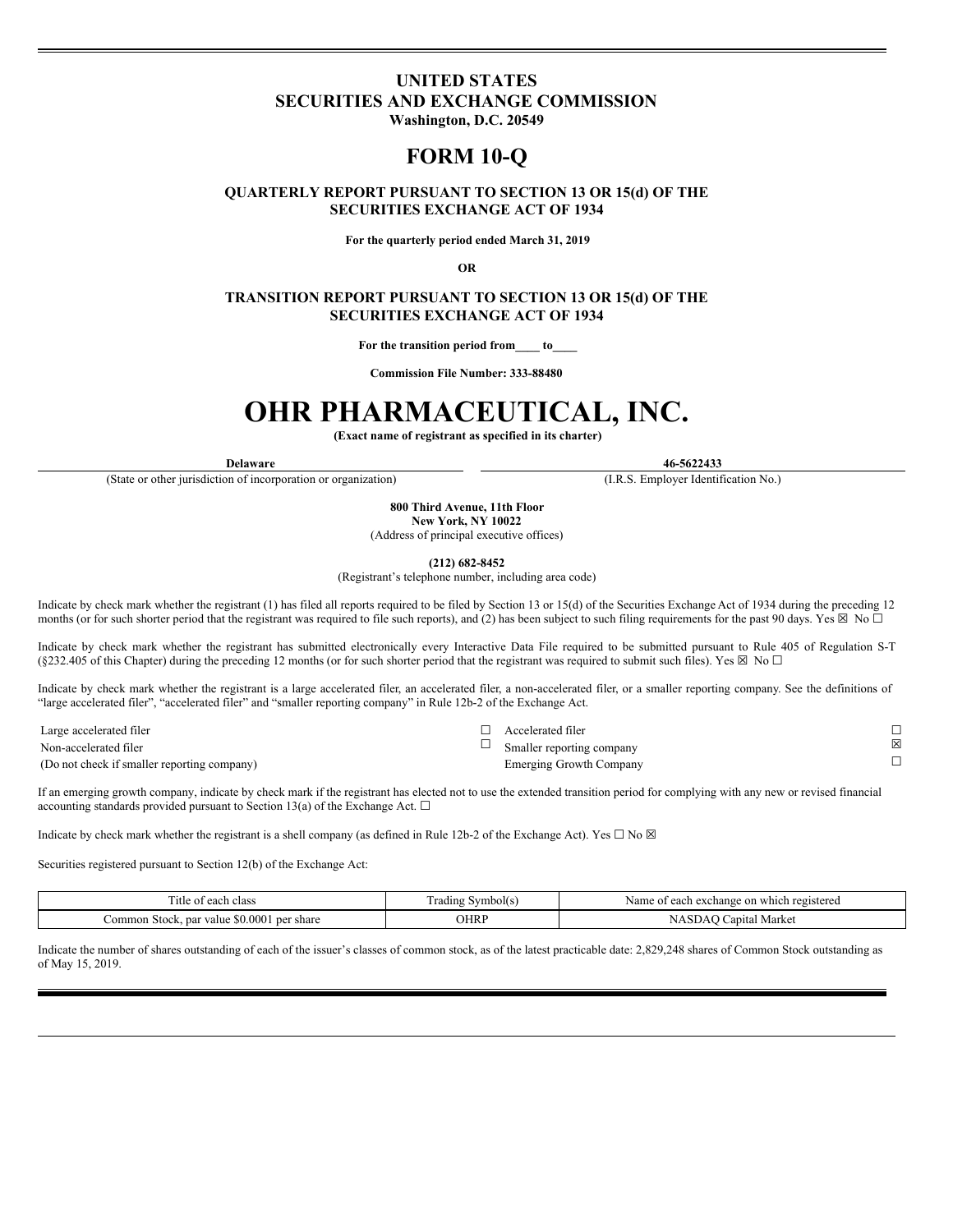## TABLE OF CONTENTS

|                                                                                                      | Page |
|------------------------------------------------------------------------------------------------------|------|
| PART I FINANCIAL INFORMATION                                                                         | 3    |
| Item 1. Financial Statements (Unaudited)                                                             | 3    |
| <u>Item 2. Management's Discussion and Analysis of Financial Condition and Results of Operations</u> | 13   |
| Item 3. Quantitative and Qualitative Risk                                                            | 17   |
| Item 4. Controls and Procedures                                                                      | 17   |
| PART II OTHER INFORMATION                                                                            | 17   |
| Item 1. Legal Proceedings                                                                            | 17   |
| Item 1A. Risk Factors                                                                                | 18   |
| Item 2. Unregistered Sales of Equity Securities and Use of Proceeds                                  | 33   |
| Item 3. Defaults Upon Senior Securities                                                              | 33   |
| Item 4. Mine Safety Disclosures                                                                      | 33   |
| Item 5. Other Information                                                                            | 33   |
| Item 6. Exhibits                                                                                     | 33   |
|                                                                                                      |      |

2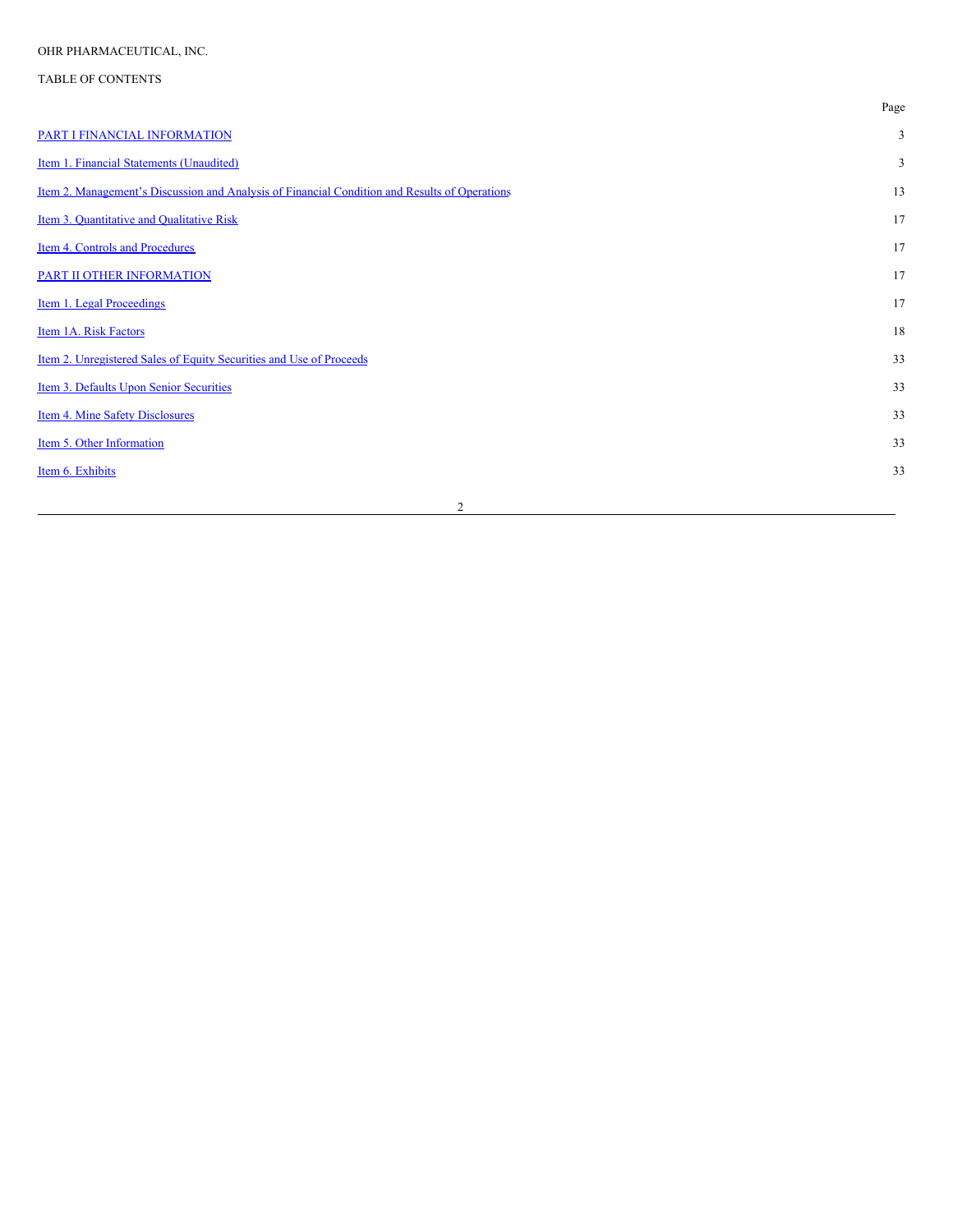## <span id="page-2-1"></span><span id="page-2-0"></span>**Item 1. Financial Statements.**

## TABLE OF CONTENTS PAGE

| Unaudited Consolidated Balance Sheets as of March 31, 2019 and September 30, 2018                          |               |
|------------------------------------------------------------------------------------------------------------|---------------|
| Unaudited Consolidated Statements of Operations for the three and six months ended March 31, 2019 and 2018 |               |
| Unaudited Consolidated Statements of Cash Flows for the six months ended March 31, 2019 and 2018           |               |
| Unaudited Consolidated Statements of Stockholders' Equity for the six months ended March 31, 2019 and 2018 |               |
| Notes to Unaudited Consolidated Financial Statements                                                       | $\mathcal{R}$ |
|                                                                                                            |               |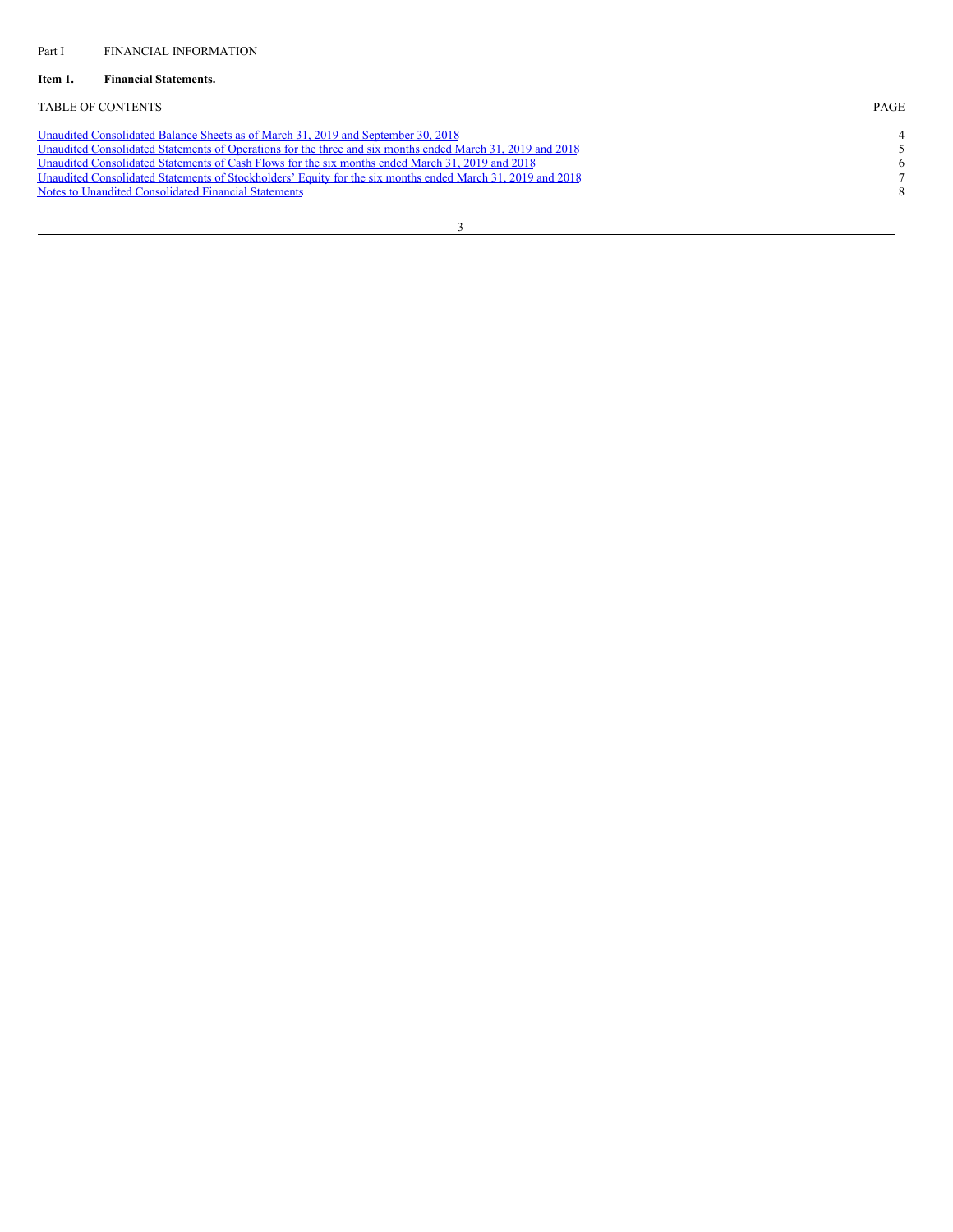## <span id="page-3-0"></span>**OHR PHARMACEUTICAL, INC. Consolidated Balance Sheets (Unaudited)**

|                                                                                                                                                                                                                                         |               | March 31,<br>2019 |               | September 30,<br>2018 |
|-----------------------------------------------------------------------------------------------------------------------------------------------------------------------------------------------------------------------------------------|---------------|-------------------|---------------|-----------------------|
| <b>ASSETS</b><br><b>CURRENT ASSETS</b>                                                                                                                                                                                                  |               |                   |               |                       |
| Cash                                                                                                                                                                                                                                    | $\mathbf S$   | 2,129,227         | $\mathbf{s}$  | 3,750,436             |
| Prepaid expenses and other current assets                                                                                                                                                                                               |               | 202,188           |               | 247,998               |
|                                                                                                                                                                                                                                         |               |                   |               |                       |
| <b>Total Current Assets</b>                                                                                                                                                                                                             |               | 2,331,415         |               | 3,998,434             |
| EQUIPMENT, net                                                                                                                                                                                                                          |               | 15,009            |               | 15,763                |
| <b>OTHER ASSETS</b>                                                                                                                                                                                                                     |               |                   |               |                       |
| Intangible assets, net                                                                                                                                                                                                                  |               | 7,285,451         |               | 7,611,918             |
| <b>TOTAL ASSETS</b>                                                                                                                                                                                                                     | \$            | 9,631,875         |               | 11,626,115            |
| LIABILITIES AND STOCKHOLDERS' EQUITY                                                                                                                                                                                                    |               |                   |               |                       |
| <b>CURRENT LIABILITIES</b>                                                                                                                                                                                                              |               |                   |               |                       |
| Accounts payable and accrued expenses                                                                                                                                                                                                   | $\mathcal{S}$ | 624,676           | $\mathbf{s}$  | 651,781               |
| Notes payable                                                                                                                                                                                                                           |               |                   |               | 73,217                |
| <b>Total Current Liabilities</b>                                                                                                                                                                                                        |               | 624,676           |               | 724,998               |
| <b>TOTAL LIABILITIES</b>                                                                                                                                                                                                                |               | 624,676           |               | 724,998               |
| STOCKHOLDERS' EQUITY                                                                                                                                                                                                                    |               |                   |               |                       |
| Preferred stock, Series B; 6,000,000 shares authorized, \$0,0001 par value, 0 shares issued and outstanding, respectively<br>Common stock; 180,000,000 shares authorized, \$0,0001 par value, 2,829,248 and 2,829,248 shares issued and |               |                   |               |                       |
| outstanding, respectively                                                                                                                                                                                                               |               | 283               |               | 283                   |
| Additional paid-in capital                                                                                                                                                                                                              |               | 132,373,095       |               | 132,226,341           |
| Accumulated deficit                                                                                                                                                                                                                     |               | (123, 366, 179)   |               | (121, 325, 507)       |
|                                                                                                                                                                                                                                         |               |                   |               |                       |
| Total Stockholders' Equity<br>TOTAL LIABILITIES AND STOCKHOLDERS' EQUITY                                                                                                                                                                |               | 9,007,199         |               | 10,901,117            |
|                                                                                                                                                                                                                                         | \$            | 9,631,875         | <sup>\$</sup> | 11,626,115            |

The accompanying notes are an integral part of these unaudited consolidated financial statements.

4

<u> 1989 - Johann Stoff, deutscher Stoffen und der Stoffen und der Stoffen und der Stoffen und der Stoffen und der</u>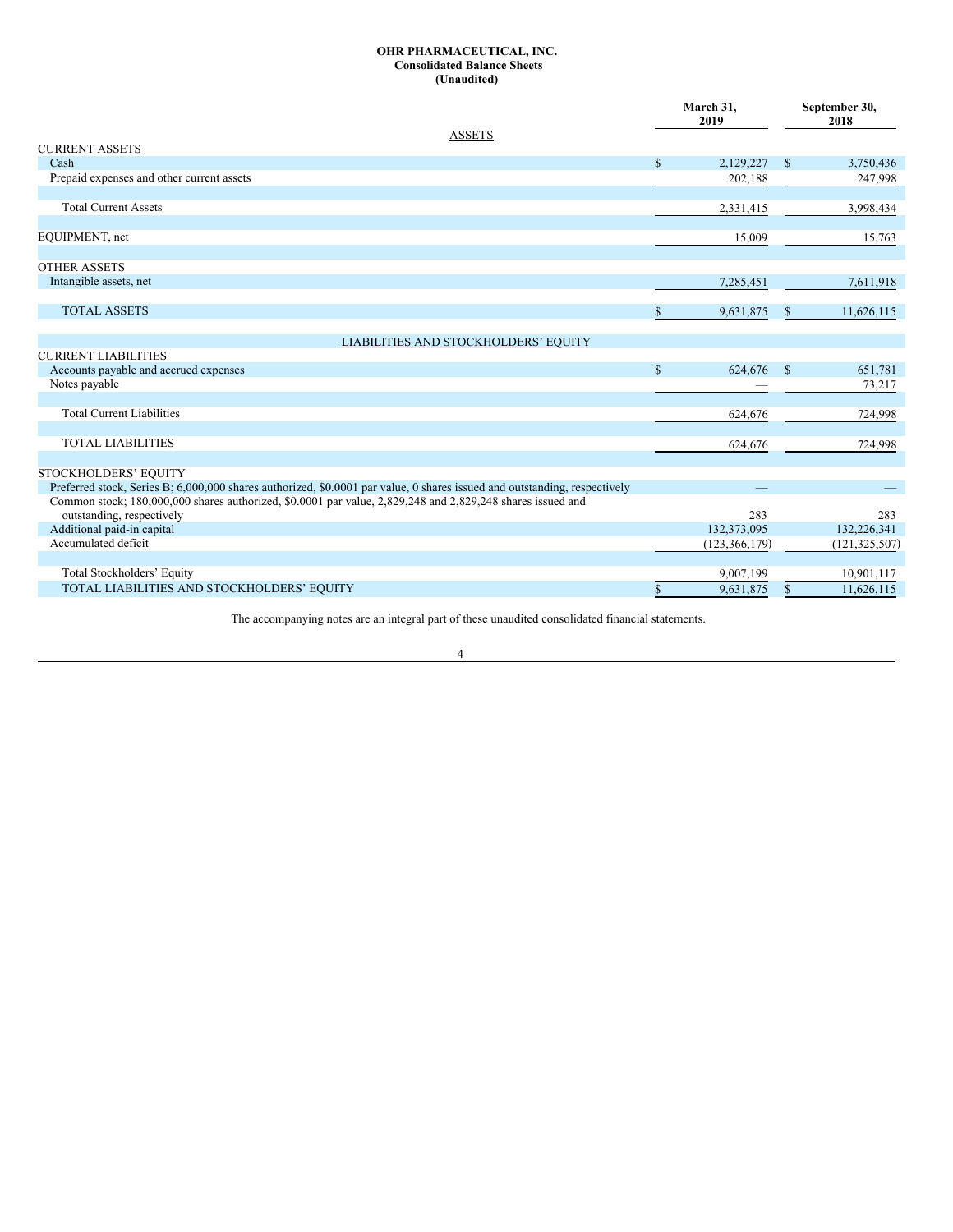## <span id="page-4-0"></span>**OHR PHARMACEUTICAL, INC. Consolidated Statements of Operations (Unaudited)**

|                                                |              | <b>For the Three Months Ended</b><br>March 31, |              | <b>For the Six Months Ended</b><br>March 31, |               |             |              |               |
|------------------------------------------------|--------------|------------------------------------------------|--------------|----------------------------------------------|---------------|-------------|--------------|---------------|
|                                                |              | 2019                                           |              | 2018                                         |               | 2019        |              | 2018          |
| <b>OPERATING EXPENSES</b>                      |              |                                                |              |                                              |               |             |              |               |
| General and administrative                     | $\mathbb{S}$ | 894,431                                        | $\mathbb{S}$ | 591,184                                      | -S            | 1,575,426   | $^{\circ}$   | 2,101,216     |
| Research and development                       |              | 94,517                                         |              | 1,801,946                                    |               | 152,538     |              | 4,189,677     |
| Depreciation and amortization                  |              | 163,919                                        |              | 278,525                                      |               | 331,289     |              | 563,511       |
| Loss on impairment of goodwill                 |              |                                                |              | 740,912                                      |               |             |              | 740,912       |
| Gain on settlement of liabilities              |              |                                                |              | (1,228,805)                                  |               |             |              | (1,228,805)   |
| <b>OPERATING LOSS</b>                          |              | (1, 152, 867)                                  |              | (2,183,762)                                  |               | (2,059,253) |              | (6,366,511)   |
| <b>OTHER INCOME (EXPENSE)</b>                  |              |                                                |              |                                              |               |             |              |               |
| Other income (expense)                         |              | 9,819                                          |              | (1,005)                                      |               | 18,581      |              | 30,386        |
| <b>Total Other Income</b>                      |              | 9,819                                          |              | (1,005)                                      |               | 18,581      |              | 30,386        |
| <b>NET LOSS</b>                                | \$           | (1, 143, 048)                                  | S            | (2,184,767)                                  | <sup>\$</sup> | (2,040,672) | <sup>S</sup> | (6, 336, 125) |
| <b>BASIC AND DILUTED LOSS PER SHARE</b>        |              |                                                |              |                                              |               |             |              |               |
| (in dollars per share)                         | $\mathbb{S}$ | (0.40)                                         | $\mathbb{S}$ | $(0.77)$ \$                                  |               | $(0.72)$ \$ |              | (2.25)        |
| WEIGHTED AVERAGE NUMBER OF SHARES OUTSTANDING: |              |                                                |              |                                              |               |             |              |               |
| <b>BASIC AND DILUTED</b>                       |              | 2,829,248                                      |              | 2,823,250                                    |               | 2,829,248   |              | 2,816,647     |

The accompanying notes are an integral part of these unaudited consolidated financial statements.

5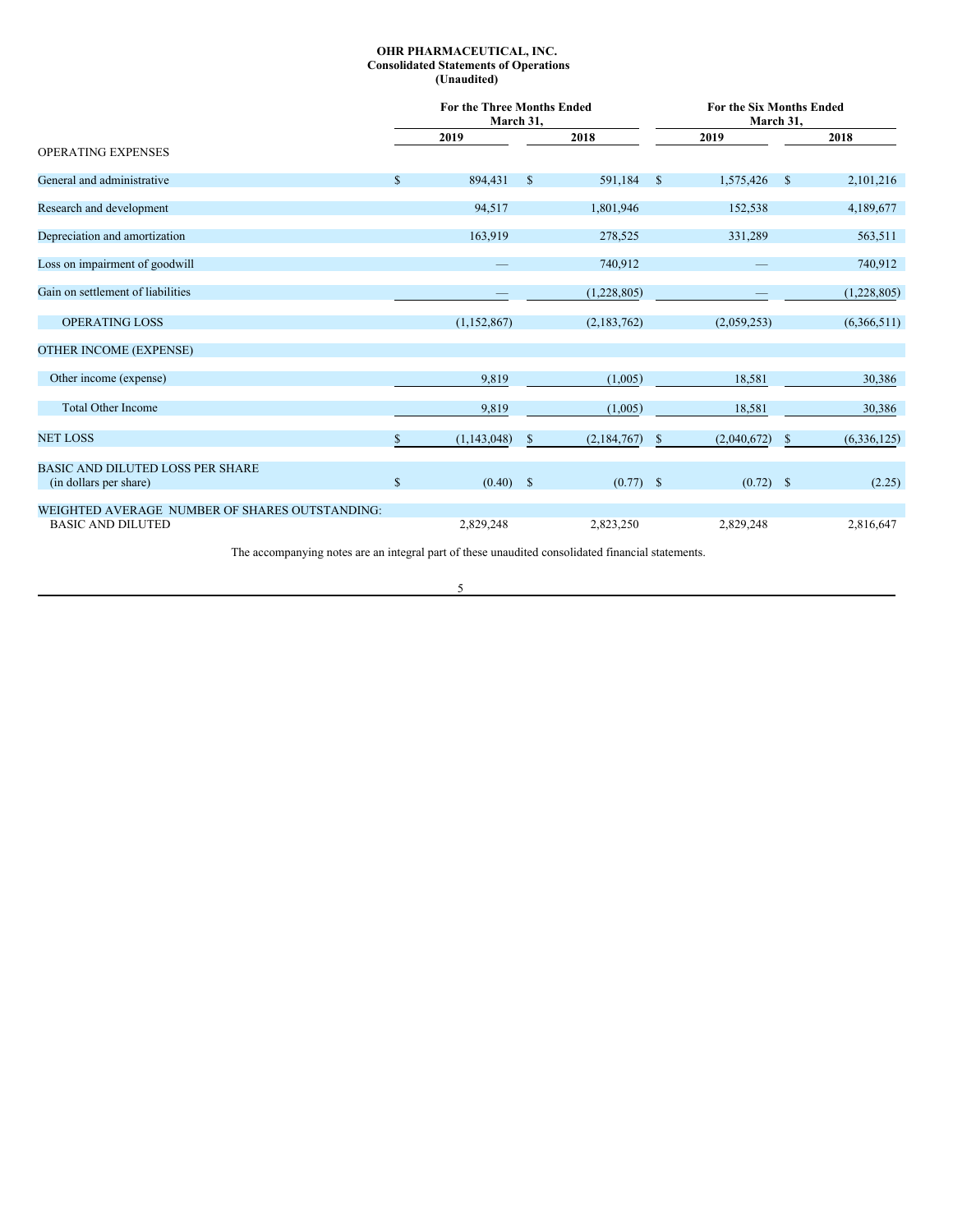## <span id="page-5-0"></span>**OHR PHARMACEUTICAL, INC. Consolidated Statements of Cash Flows (Unaudited)**

|                                                                             |              | <b>For the Six Months Ended</b><br>March 31. |               |               |
|-----------------------------------------------------------------------------|--------------|----------------------------------------------|---------------|---------------|
|                                                                             |              | 2019                                         |               | 2018          |
| <b>OPERATING ACTIVITIES</b>                                                 |              |                                              |               |               |
| Net loss                                                                    | \$           | $(2,040,672)$ \$                             |               | (6,336,125)   |
| Adjustments to reconcile net loss to net cash used by operating activities: |              |                                              |               |               |
| Common stock issued for services                                            |              |                                              |               | 145,301       |
| Stock option and warrant expense                                            |              | 146,754                                      |               | 730,997       |
| Depreciation                                                                |              | 4,823                                        |               | 5,535         |
| Amortization of intangible assets                                           |              | 326,467                                      |               | 557,976       |
| Gain on settlement of liabilities                                           |              |                                              |               | 1,228,805     |
| Loss on sale of property and equipment                                      |              |                                              |               | 17,814        |
| Loss on impairment of goodwill                                              |              |                                              |               | 740.912       |
| Accounts receivable                                                         |              | (2,800)                                      |               |               |
| Changes in operating assets and liabilities                                 |              |                                              |               |               |
| Prepaid expenses and other current assets                                   |              | 48,610                                       |               | (43,609)      |
| Accounts payable and accrued expenses                                       |              | (27, 105)                                    |               | (4,761,865)   |
| Net Cash Used in Operating Activities                                       |              | (1,543,923)                                  |               | (7,714,259)   |
| <b>INVESTING ACTIVITIES</b>                                                 |              |                                              |               |               |
| Purchase of property and equipment                                          |              | (4,069)                                      |               |               |
|                                                                             |              |                                              |               |               |
| Net Cash Used in Investing Activities                                       |              | (4,069)                                      |               |               |
| <b>FINANCING ACTIVITIES</b>                                                 |              |                                              |               |               |
| Proceeds from warrants exercised for cash                                   |              |                                              |               | 270,000       |
| Repayments of short-term notes payable                                      |              | (73, 217)                                    |               | (141, 579)    |
|                                                                             |              |                                              |               |               |
| Net Cash Provided by/ (Used in) Financing Activities                        |              | (73, 217)                                    |               | 128,421       |
| NET CHANGE IN CASH                                                          |              | (1,621,209)                                  |               | (7, 585, 838) |
| <b>CASH AT BEGINNING OF PERIOD</b>                                          |              |                                              |               |               |
|                                                                             |              | 3,750,436                                    |               | 12,801,085    |
| CASH AT END OF PERIOD                                                       | \$           | 2,129,227                                    |               | 5,215,247     |
|                                                                             |              |                                              |               |               |
| SUPPLEMENTAL DISCLOSURES OF CASH FLOW INFORMATION                           |              |                                              |               |               |
| <b>CASH PAID FOR:</b>                                                       |              |                                              |               |               |
| <b>Interest</b>                                                             | $\mathbf{s}$ | 779                                          | $\mathcal{S}$ | 2,899         |
| <b>Income Taxes</b>                                                         |              |                                              |               |               |
|                                                                             |              |                                              |               |               |
| NON CASH FINANCING ACTIVITIES:                                              |              |                                              |               |               |
| Financing of insurance premiums through issuance of short term notes        |              |                                              |               | 323.094       |
|                                                                             |              |                                              |               |               |

The accompanying notes are an integral part of these unaudited consolidated financial statements.

## 6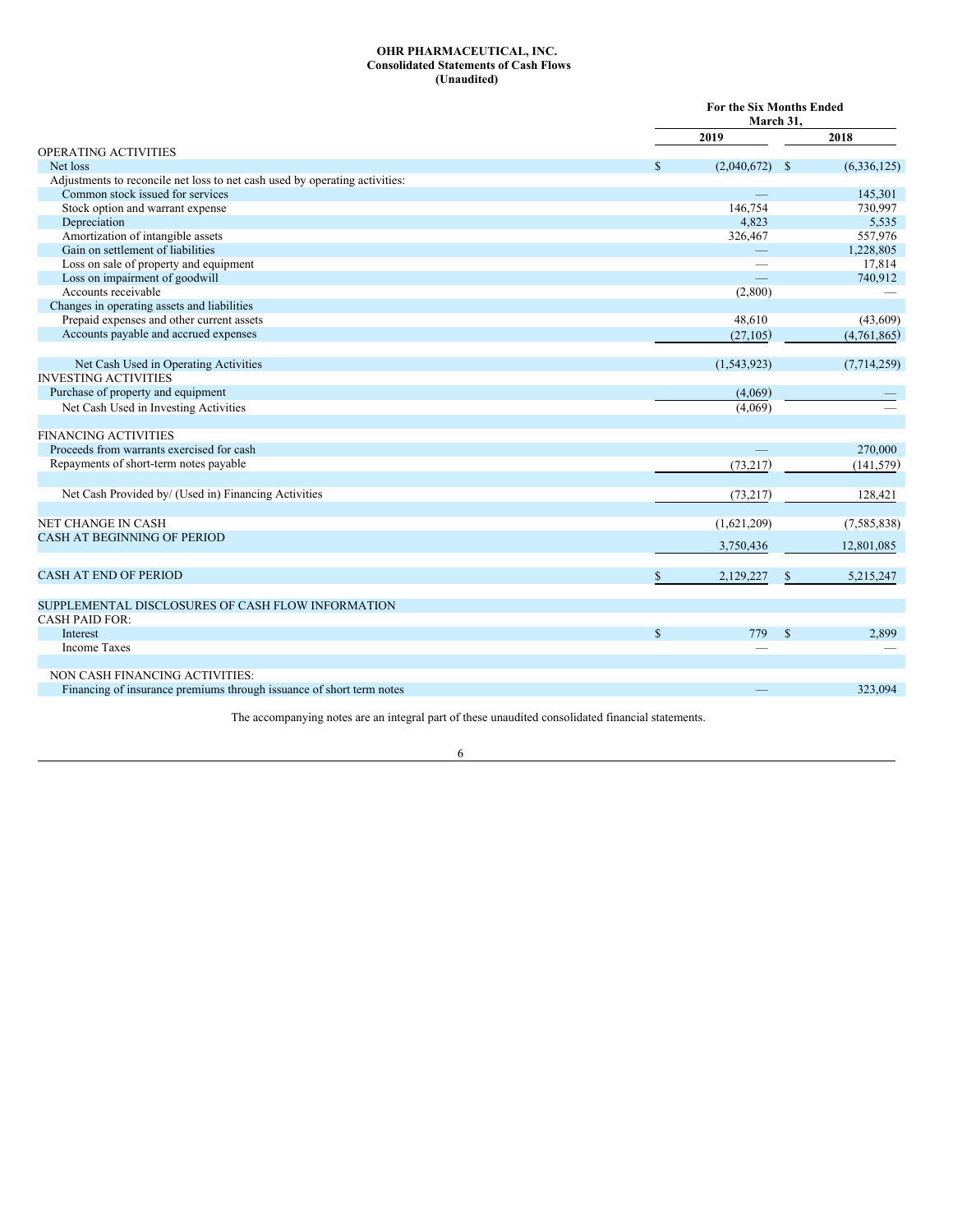## <span id="page-6-0"></span>**OHR PHARMACEUTICAL, INC. Consolidated Statements of Stockholders' Equity (Unaudited)**

|                                                       | <b>Shares</b> | <b>Series B</b><br><b>Preferred Stock</b><br>Amount | <b>Common Stock</b><br><b>Shares</b> |               | Amount | <b>Additional</b><br>Paid-in<br>Capital | Accumulated<br><b>Deficit</b> | <b>Total</b><br>Stockholders'<br><b>Equity</b> |
|-------------------------------------------------------|---------------|-----------------------------------------------------|--------------------------------------|---------------|--------|-----------------------------------------|-------------------------------|------------------------------------------------|
| Balance, September 30, 2017                           |               | \$.                                                 | 2,815,748                            | \$.           | 282    | \$130,933,290                           | \$(108,088,607)               | \$22,844,965                                   |
| Exercise of warrants for cash                         |               |                                                     | 11,250                               |               |        | 224,977                                 |                               | 224,978                                        |
| Common stock issued for services                      |               |                                                     |                                      |               |        | 135,701                                 |                               | 135,701                                        |
| Fair value of employee stock options                  |               |                                                     |                                      |               |        | 629,286                                 |                               | 629,286                                        |
| Net loss for the three months ended December 31, 2017 |               |                                                     |                                      |               |        |                                         | (4,151,358)                   | (4,151,358)                                    |
| Balance, December 31, 2017                            |               |                                                     | 2,826,998                            |               | 283    | \$131,923,254                           | \$(112, 239, 965)             | 19,683,572                                     |
|                                                       |               |                                                     |                                      |               |        |                                         |                               |                                                |
| Exercise of warrants for cash                         |               |                                                     | 2,250                                |               |        | 44,995                                  |                               | 44.995                                         |
| Common stock issued for services                      |               |                                                     |                                      |               |        | 9,600                                   |                               | 9,600                                          |
| Fair value of employee stock options                  |               |                                                     |                                      |               |        | 101,711                                 |                               | 101,711                                        |
| Net loss for the three months ended March 31, 2018    |               |                                                     |                                      |               |        |                                         | (2,184,767)                   | (2,184,767)                                    |
| Balance, March 31, 2018                               |               |                                                     | 2,829,248                            |               | 283    | \$132,079,560                           | \$(114, 424, 732)             | 17,655,111                                     |
|                                                       |               | <b>Series B</b><br><b>Preferred Stock</b>           | <b>Common Stock</b>                  |               |        | <b>Additional</b><br>Paid-in            | Accumulated                   | Total<br><b>Stockholders'</b>                  |
|                                                       | <b>Shares</b> | Amount                                              | <b>Shares</b>                        |               | Amount | Capital                                 | <b>Deficit</b>                | <b>Equity</b>                                  |
| Balance, September 30, 2018                           |               | $\mathcal{S}$                                       | 2,829,248                            | $\mathcal{S}$ | 283    | \$132,226,341                           | \$(121, 325, 507)             | \$10,901,117                                   |
|                                                       |               |                                                     |                                      |               |        |                                         |                               |                                                |
| Fair value of employee stock options                  |               |                                                     |                                      |               |        | 73,377                                  |                               | 73,377                                         |
| Net loss for the three months ended December 31, 2018 |               |                                                     |                                      |               |        |                                         | (897, 624)                    | (897, 624)                                     |
| Balance, December 31, 2018                            |               |                                                     | 2,829,248                            |               | 283    | \$132,299,718                           | \$(122, 223, 131)             | \$10,076,870                                   |
| Fair value of employee stock options                  |               |                                                     |                                      |               |        | 73,377                                  |                               | 73,377                                         |
| Net loss for the three months ended March 31, 2019    |               |                                                     |                                      |               |        |                                         | (1,143,048)                   | (1, 143, 048)                                  |
| Balance, March 31, 2019                               |               |                                                     |                                      |               |        |                                         |                               |                                                |
|                                                       |               | \$<br>$\hspace{1.0cm} \overline{\phantom{0}}$       | 2.829.248                            |               | 283    | \$132,373,095                           | \$(123, 366, 179)             | 9,007,199<br>S                                 |

The accompanying notes are an integral part of these unaudited consolidated financial statements.

## 7

<u> 1989 - Johann Stoff, Amerikaansk politiker (</u>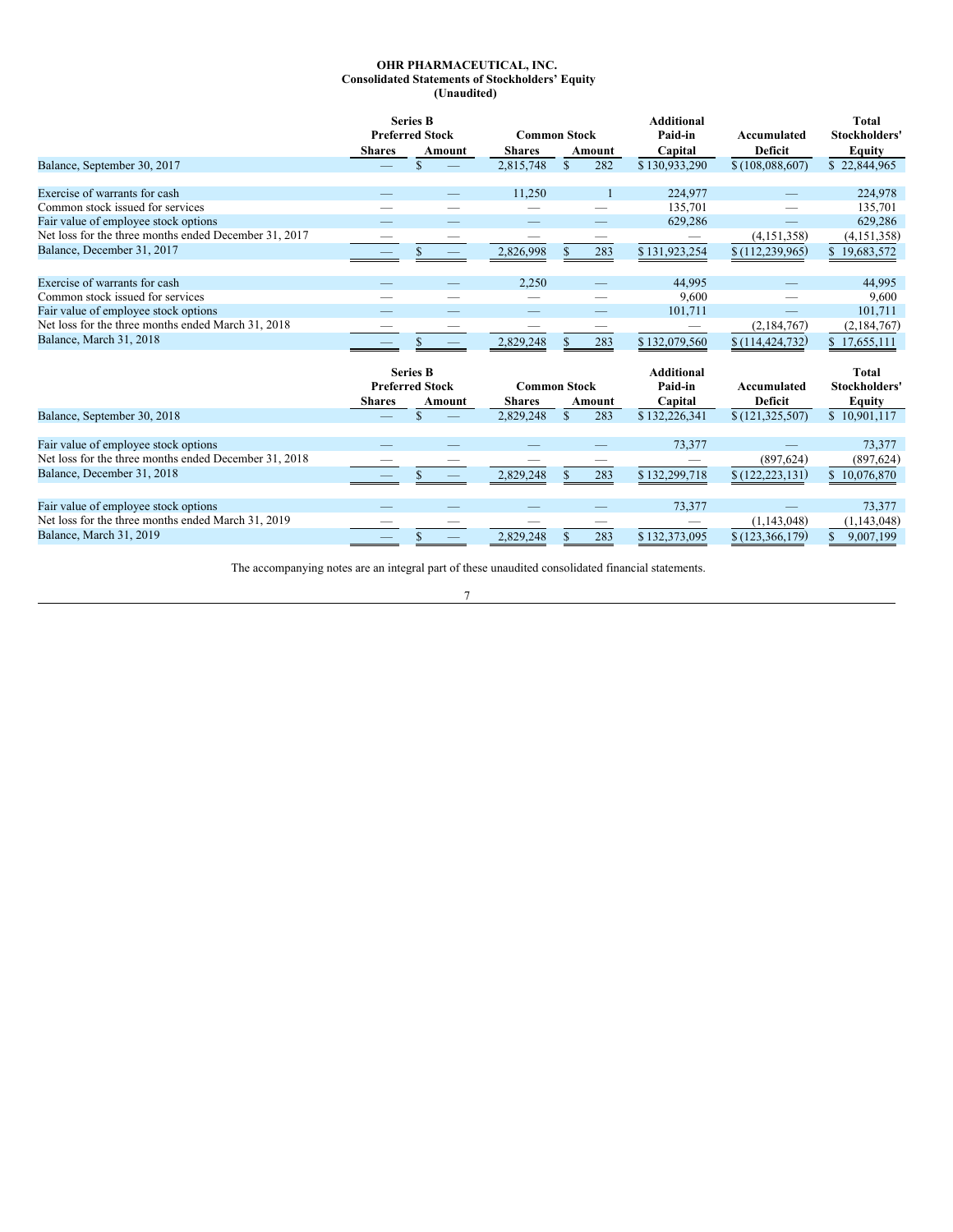## <span id="page-7-0"></span>**Notes to Unaudited Consolidated Financial Statements March 31, 2019**

## **NOTE 1 – BASIS OF PRESENTATION**

The accompanying unaudited consolidated financial statements include the accounts of Ohr Pharmaceutical, Inc. and its subsidiaries (the "Company"). The accompanying unaudited consolidated financial statements have been prepared in accordance with accounting principles generally accepted in the United States ("GAAP") for interim financial information and with the instructions to Form 10-Q and Rule 10-01 of Regulation S-X related to interim period financial statements. Accordingly, these consolidated financial statements do not include certain information and footnotes required by GAAP for complete financial statements. However, in the opinion of management, all adjustments (which include only normal recurring adjustments) necessary to present fairly the financial position, results of operations, and cash flows at March 31, 2019, and for all periods presented herein, have been made.

It is suggested that these unaudited consolidated financial statements be read in conjunction with the consolidated financial statements and notes thereto included in the Company's Annual Report on Form 10-K for the fiscal year ended September 30, 2018. The results of operations for the three and six month periods ended March 31, 2019 and 2018 are not necessarily indicative of the operating results for the full years.

#### *NeuBase Merger Agreement*

On January 2, 2019, the Company, Ohr Acquisition Corp., a Delaware corporation and a wholly-owned subsidiary of the Company ("Merger Sub"), and NeuBase Therapeutics, Inc., a Delaware Corporation ("NeuBase"), entered into an agreement and plan of merger and reorganization (the "Merger Agreement"), pursuant to which, among other things, subject to the satisfaction or waiver of the conditions set forth in the Merger Agreement, Merger Sub will merge with and into NeuBase, with NeuBase becoming a whollyowned subsidiary of the Company and the surviving corporation of the Merger (the "Merger"). The Merger is intended to qualify for federal income tax purposes as a tax-free reorganization under the provisions of Section 368(a) of the Internal Revenue Code of 1986, as amended.

Subject to the terms and conditions of the Merger Agreement, at the effective time of the Merger (the "Effective Time"), (a) each outstanding share of NeuBase capital stock, including shares of NeuBase capital stock issued in, or issued upon conversion, exercise or exchange of securities issued in, the NeuBase Financings (as defined below), will be converted into the right to receive the number of shares of the Company's common stock equal to the exchange ratio; (b) each outstanding NeuBase stock option that has not previously been exercised prior to the Effective Time will be assumed by the Company and become an option to purchase the Company's common stock; and (c) the warrant to purchase shares of common stock of NeuBase will be converted into and become a warrant to purchase shares of Company's common stock.

In connection with the Merger, NeuBase has entered into financing agreements which will result in gross proceeds to NeuBase of \$9.0 million (the "NeuBase Financings"). As a result of the NeuBase Financings, it is expected that immediately after the Merger, and after giving effect to the NeuBase Financings, current stockholders, option holders, warrant holders and note holders of NeuBase will own, or hold rights to acquire, approximately 85% of the fully-diluted common stock of Ohr, and Ohr's current stockholders, option holders and warrant holders will own, or hold rights to acquire, approximately 15% of the fully-diluted common stock of the Company.

Immediately following the Effective Time, the name of the Company will be changed from "Ohr Pharmaceutical, Inc." to "NeuBase Therapeutics, Inc." The Merger Agreement contemplates that, immediately after the Effective Time, the board of directors of the Company will consist of five members, all of which will be designated by NeuBase. The executive officers of the Company immediately after the Effective Time will be designated by NeuBase and it is anticipated that NeuBase's Chief Executive Officer, Dietrich Stephan, will serve as the Company's Chief Executive Officer and the Company's Chief Financial Officer, Sam Backenroth, will serve as the Company's Chief Financial Officer.

The Merger Agreement contains customary representations, warranties and covenants made by the Company and NeuBase, including covenants relating to obtaining the requisite approvals of the stockholders of the Company and NeuBase, indemnification of directors and officers, and the Company and NeuBase signing the Merger Agreement and the closing of the Merger. Consummation of the Merger is subject to certain closing conditions, including, among other things, approval by the stockholders of the Company and NeuBase. The Merger Agreement contains certain termination rights for both the Company and NeuBase, and further provides that, upon termination of the Merger Agreement under specified circumstances, the Company may be required to pay NeuBase a termination fee of \$250,000 or NeuBase may be required to pay the Company a termination fee of \$250,000.

Certain of NeuBase's stockholders who in the aggregate own approximately 76.12% of the outstanding shares of NeuBase capital stock (excluding options, warrants and notes convertible into common stock upon the closing of the merger), and certain of the Company's stockholders who in the aggregate own 8.9% of the outstanding shares of the Company's common stock, are parties to support agreements with both NeuBase and the Company, whereby such stockholders have agreed, subject to the terms of their respective support agreements, to vote their shares in favor of the adoption of the Merger Agreement and the approval of the transactions contemplated thereby, including the Merger and the issuance of the Company's common stock to NeuBase's stockholders pursuant to the terms of the Merger Agreement.

Concurrently with the execution of the Merger Agreement, the officers and directors of the Company, and the officers, directors and certain stockholders of NeuBase, each entered into lock-up agreements (the "Lock-Up Agreements") pursuant to which they have agreed, among other things, not to sell or dispose of any shares of Company Common Stock which are or will be beneficially owned by them at the closing of the Merger until the date that is 90 days after the Effective Time.

In connection with the Merger, on January 2, 2019, the Company entered into a Retention Bonus Agreement with Dr. Jason Slakter, Ohr's Chief Executive Officer (the "Retention Bonus Agreement"). Under the Retention Bonus Agreement, Dr. Slakter is eligible for a retention bonus payment of \$75,000 upon the earliest to occur of the following: (i) Dr. Slakter's continued service with the Company in his current position through and including the closing date of the Merger, or (ii) Dr. Slakter is involuntarily separated from service without Cause (as such term is defined in the Retention Bonus Agreement) by the Company prior to the closing date of the Merger. In the event Dr. Slakter voluntarily separates from service with the Company for any reason prior to the closing of the Merger, Dr. Slakter will not receive any retention bonus payment and the Company will have no further obligation to Dr. Slakter under the Retention Bonus Agreement.

#### *Reverse Stock Split*

On January 18, 2019, following a special meeting of the Company's stockholders, the board of directors of the Company approved a one-for-twenty reverse stock split of the Company's issued and outstanding shares of common stock (the "Reverse Stock Split"). On January 23, 2019, the Company filed with the Secretary of State of the State of Delaware a Certificate of Amendment to its Certificate of Incorporation to effect the Reverse Stock Split. The Company's common stock began trading on a split-adjusted basis when the market opened on February 4, 2019. As a result of the Reverse Stock Split, the outstanding common stock has decreased from 56,466,428 shares of common stock, par value \$0.0001 per share, to 2,829,248 shares of common stock, par value \$0.0001 per share. Unless otherwise noted, impacted amounts and share information included in the financial statements and notes thereto, and elsewhere in this Form 10-Q, have been retroactively adjusted for the Reverse Stock Split as if such Reverse Stock Split occurred on the first day of the first period presented. Certain amounts in the financial statements, the notes thereto, and elsewhere in this Form 10-Q, may be slightly different than previously reported due to rounding of fractional shares as a result of the Reverse Stock Split.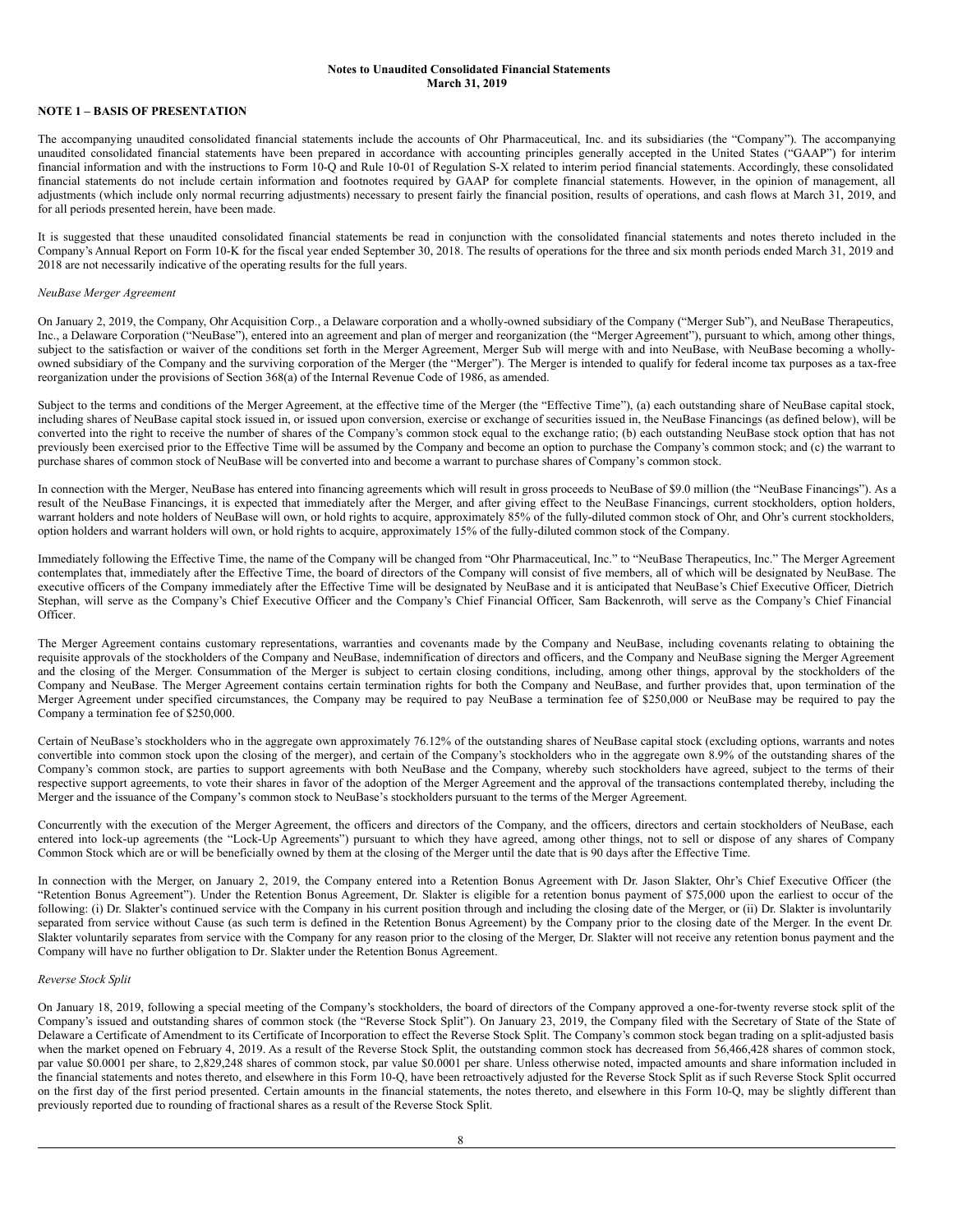## **NOTE 2 – SUMMARY OF SIGNIFICANT ACCOUNTING POLICIES AND GOING CONCERN**

#### Use of Estimates

The preparation of financial statements in conformity with accounting principles generally accepted in the United States of America requires management to make estimates and assumptions that affect the reported amounts of assets and liabilities at the date of the financial statements and the reported amounts of revenue and expenses during the reporting period. Actual results could differ from those estimates. Estimates subject to change in the near term include impairment (if any) of long-lived assets and fair value of liabilities.

#### Impairment of Long-Lived Assets

Long-lived tangible assets and definite-lived intangible assets are reviewed for possible impairment whenever events or changes in circumstances indicate that the carrying amount of such assets may not be recoverable. The Company uses an estimate of undiscounted future net cash flows of the assets over the remaining useful lives in determining whether the carrying value of the assets is recoverable. If the carrying values of the assets exceed the expected future cash flows of the assets, the Company recognizes an impairment loss equal to the difference between the carrying values of the assets and their estimated fair values. Impairment of long-lived assets is assessed at the lowest levels for which there are identifiable cash flows that are independent from other groups of assets. The evaluation of long-lived assets requires the Company to use estimates of future cash flows. However, actual cash flows may differ from the estimated future cash flows used in these impairment tests.

#### Fair Value of Financial Instruments

In accordance with ASC 820, the carrying value of cash and cash equivalents and accounts payable approximates fair value due to the short-term maturity of these instruments. ASC 820 clarifies the definition of fair value, prescribes methods for measuring fair value, and establishes a fair value hierarchy to classify the inputs used in measuring fair value as follows:

Level 1 - Inputs are unadjusted quoted prices in active markets for identical assets or liabilities available at the measurement date.

Level 2 - Inputs are unadjusted quoted prices for similar assets and liabilities in active markets, quoted prices for identical or similar assets and liabilities in markets that are not active, inputs other than quoted prices that are observable, and inputs derived from or corroborated by observable market data.

Level 3 - Unobservable inputs, where there is little or no market activity for the asset or liability. These inputs reflect the reporting entity's own beliefs about the assumptions that market participants would use in pricing the asset or liability, based on the best information available in the circumstances.

A financial instrument's categorization within the valuation hierarchy is based upon the lowest level of input that is significant to the fair value measurement.

There were no financial instruments required to be measured at fair value on a recurring basis as of September 30, 2018 and March 31, 2019.

#### Goodwill and Intangibles

The Company evaluates goodwill and other finite-lived intangible assets in accordance with FASB ASC Topic 350,*"Intangibles* — *Goodwill and Other."* Goodwill is recorded at the time of an acquisition and is calculated as the difference between the total consideration paid for an acquisition and the fair value of the net tangible and intangible assets acquired. Accounting for acquisitions requires extensive use of accounting estimates and judgments to allocate the purchase price to the fair value of the net tangible and intangible assets acquired, including in-process research and development ("IPR&D"). Goodwill is deemed to have an indefinite life and is not amortized, but is subject to annual impairment tests. If the assumptions and estimates used to allocate the purchase price are not correct, or if business conditions change, purchase price adjustments or future asset impairment charges could be required. The value of our goodwill could be impacted by future adverse changes such as: (i) any future declines in our operating results, (ii) a decline in the valuation of technology, including the valuation of our common stock, (iii) a significant slowdown in the worldwide economy or (iv) any failure to meet the performance projections included in our forecasts of future operating results. In accordance with FASB ASC Topic 350, the Company tests goodwill for impairment on an annual basis or more frequently if the Company believes indicators of impairment exist. Impairment evaluations involve management estimates of asset useful lives and future cash flows. Significant management judgment is required in the forecasts of future operating results that are used in the evaluations. It is possible, however, that the plans and estimates used may be incorrect. If our actual results, or the plans and estimates used in future impairment analysis, are lower than the original estimates used to assess the recoverability of these assets, we could incur additional impairment charges in a future period.

The Company performs its annual impairment review of goodwill in September, and when a triggering event occurs between annual impairment tests for both goodwill and other finite-lived intangible assets. During the twelve months ended September 30, 2018, the Company determined that due to the reduced price of the Company's common stock and the market capitalization of the Company relative to the value of the intangible assets and goodwill, an impairment analysis was required for the intangible assets and goodwill. The Company performed the tests and concluded that the intangible assets were impaired and recorded a loss of \$5,313,640, and wrote off the \$740,912 goodwill balance.

The Company's finite-lived intangible assets consist of license rights and patents. The Company amortizes its patents over the life of each patent and license rights over the remaining life of the patents that it has rights for. During the three months and six months ended March 31, 2019, the Company recognized \$161,440 and \$326,467 respectively in amortization expense on the patents and license rights.

## Research and Development

Research and development expenses are expensed in the consolidated statements of operations as incurred in accordance with FASB ASC 730,*Research and Development.* Research and development expenses include salaries, related employee expenses, clinical trial expenses, research expenses, manufacturing expenses, consulting fees, and laboratory costs. The Company incurred net research and development expenses of \$152,538, and \$4,189,677, during the six months ended March 31, 2019, and 2018, respectively.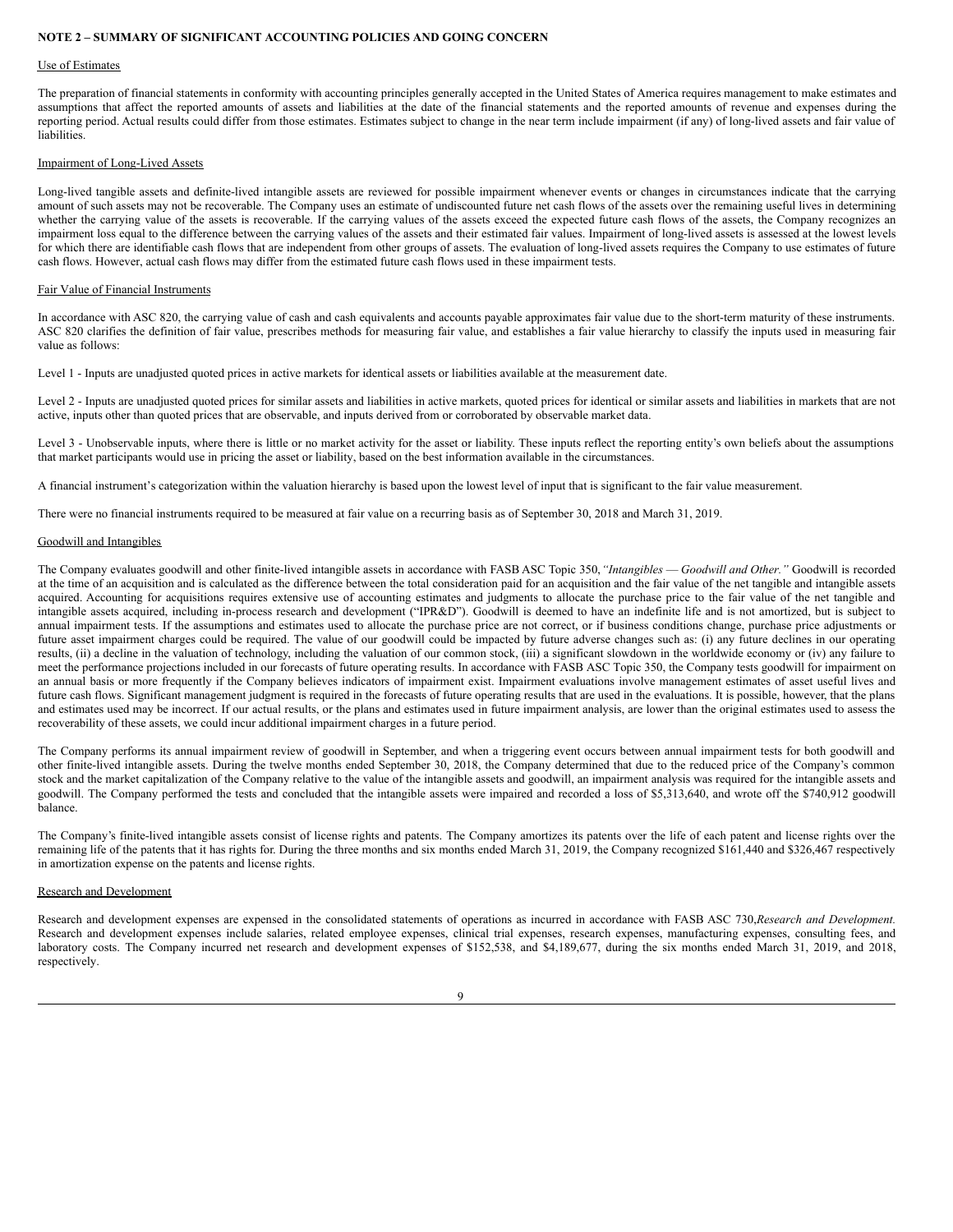## Share-Based Compensation

The Company follows the provisions of ASC 718, "Share-Based Payments" which requires all share-based payments to employees, including grants of employee stock options, be recognized in the income statement based on their fair values. The Company uses the Black Scholes pricing model for determining the fair value of stock options and the stock price on the date of issuance to determine the fair value of restricted stock awards.

In accordance with ASC 505, equity instruments issued to non-employees for goods or services are accounted for at fair value and are marked to market until service is complete or a performance commitment date is reached, whichever is earlier.

Stock-based compensation expense is recognized in the Company's financial statements on a straight-line basis over the awards' vesting periods. The stock-based compensation awards generally vest over a period of up to ten years.

#### Loss Per Share

Basic loss per common share is computed by dividing losses attributable to common shareholders by the weighted-average number of shares of common stock outstanding during the period.

Diluted loss per common share is computed by dividing losses attributable to common shareholders by the weighted-average number of shares of common stock outstanding during the period increased to include the number of additional shares of common stock that would have been outstanding if the potentially dilutive securities had been issued. Potentially dilutive securities include outstanding stock options and warrants.

For the six months ended March 31, 2019, there were no potentially dilutive securities (warrants or options).

#### Going Concern

To date, the Company has no revenue from product sales and management expects continuing operating losses and negative cash outflows in the future. These factors raise substantial doubt about the Company's ability to continue as a going concern. The accompanying consolidated financial statements have been prepared on a going concern basis, which contemplates the realization of assets and satisfaction of liabilities in the ordinary course of business. Management may seek additional funds through equity or debt financings or through collaboration, licensing transactions, merger, reverse merger, or other sources. The Company may be unable to obtain equity or debt financings or enter into collaboration, merger, reverse merger, or licensing transactions. The consolidated financial statements do not include any adjustments relating to the recoverability and classification of recorded asset amounts or the amounts and classification of liabilities that might result from the outcome of this uncertainty.

## Recent Accounting Pronouncements

The Company has implemented all new relevant accounting pronouncements that are in effect through the date of these financial statements. The pronouncements did not have any material impact on the financial statements unless otherwise disclosed, and the Company does not believe that there are any other new accounting pronouncements that have been issued that might have a material impact on its consolidated financial position or results of operations.

## **NOTE 3 – INTANGIBLE ASSETS**

Intangible assets at March 31, 2019 and September 30, 2018:

|                                         | March 31,<br>2019 |                |  | September 30,<br>2018 |
|-----------------------------------------|-------------------|----------------|--|-----------------------|
| License Rights                          |                   | 17,712,991     |  | 17,712,991            |
| Patent Costs                            |                   | 100,000        |  | 100,000               |
|                                         |                   | 17,812,991     |  | 17,812,991            |
| Accumulated Amortization and impairment |                   | (10, 527, 540) |  | (10,201,073)          |
| <b>Total Intangible Assets</b>          |                   | 7,285,451      |  | 7,611,918             |

During the three and six month periods ended March 31, 2018 the Company recognized \$275,857 and \$557,976, respectively, in amortization expense on the patents and license rights. During the three and six month periods ended March 31, 2019 the Company recognized \$161,440 and \$326,467, respectively, in amortization expense on the patents and license rights.

## **NOTE 4 – NOTES PAYABLE**

On February 28, 2018, the Company entered into a premium financing arrangement for its directors' and officers' insurance policy in the amount of \$323,094. The financing arrangement was a short term note, bore interest at a rate of 7.29% per annum, matured on November 28, 2018, and was secured by the underlying insurance policies and rights thereunder. During the six months ended March 31, 2019, the Company had repaid the remaining \$73,217 and recorded interest of \$779.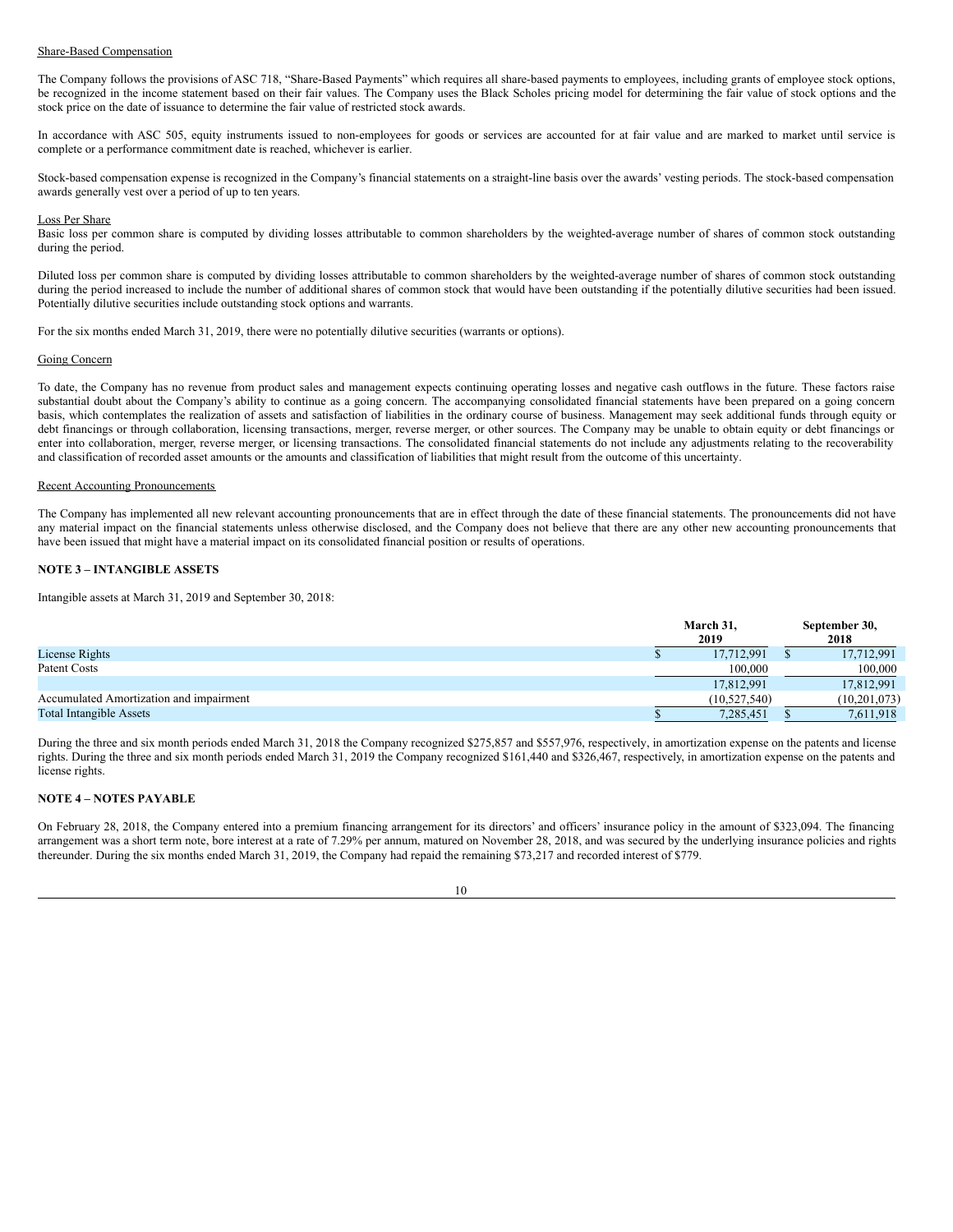## **NOTE 5 – EQUITY**

## Common Stock Warrants

Below is a table summarizing the warrants issued and outstanding as of March 31, 2019 ("Price" reflects the weighted average exercise price per share):

|                                   | Warrants                 | Price  |
|-----------------------------------|--------------------------|--------|
| Outstanding at September 30, 2018 | 805,968                  | 24.39  |
| Granted                           |                          |        |
| Investor warrants                 | $\qquad \qquad - \qquad$ |        |
| Stock-based compensation warrants | $\overline{\phantom{a}}$ |        |
| Exercised                         |                          |        |
| Investor warrants                 | $\overline{\phantom{a}}$ |        |
| Stock-based compensation warrants | $\overline{\phantom{a}}$ |        |
| Forfeited or expired              |                          |        |
| Investor warrants                 | $\overline{\phantom{a}}$ | _      |
| Stock-based compensation warrants | (1,028)                  | 157.60 |
| Outstanding at March 31, 2019     | 804,940                  | 24.22  |
| Exercisable at March 31, 2019     | 804,940                  | 24.22  |

As of March 31, 2019, the warrants have a weighted average remaining term of 2.95 years and have no intrinsic value.

#### Stock Based Compensation

The Company's Consolidated 2016 Stock Plan ("the Plan") provides for granting stock options and restricted stock awards to employees, directors and consultants of the Company. The Company uses the Black-Scholes pricing model for determining the fair value of stock options and warrants granted as share based compensation.

Warrants. During the six month period ended March 31, 2019, the Company did not recognize any expense related to warrants granted as stock based compensation. There is no unamortized expense as of March 31, 2019 for outstanding warrants issued as stock based compensation. Refer to the Common Stock Warrants table within this note for information regarding all outstanding warrants.

*Options.* During the six month period ended March 31, 2019, the Company recognized \$146,754 of expense related to options granted in prior years. Unamortized option expense as of March 31, 2019 for all options outstanding amounted to \$139,254. The Company expects to recognize this compensation cost over a weighted-average period of .46 years.

Below is a table summarizing the Company's activity for the six month period ended March 31, 2019 ("Price" reflects the weighted average exercise price per share):

|                                   | Options                         | Price                    |
|-----------------------------------|---------------------------------|--------------------------|
| Outstanding at September 30, 2018 | 156,625                         | 57.86                    |
| Granted                           | $\overbrace{\qquad \qquad }^{}$ | $\overline{\phantom{a}}$ |
| Exercised                         | $\hspace{0.1mm}-\hspace{0.1mm}$ | $\overline{\phantom{a}}$ |
| Forfeited or expired              | $\overline{\phantom{a}}$        | $\overline{\phantom{a}}$ |
| Outstanding at March 31, 2019     | 156,625                         | 57.86                    |
| Exercisable at March 31, 2019     | 124,370                         | 69.40                    |
|                                   |                                 |                          |

As of March 31, 2019, the outstanding options have a weighted average remaining term of 3.52 years and no intrinsic value.

*Restricted Stock.* During the six month period ended March 31, 2019, the Company did not recognize any expense related to restricted stock awards. As of March 31, 2019, all restricted stock shares are fully vested, and there is no remaining unamortized expense.

## **NOTE 6 – COMMITMENTS AND CONTINGENCIES**

## Legal Proceedings

The Company has become involved in certain legal proceedings and claims which arise in the normal course of business. If an unfavorable ruling were to occur, there exists the possibility of a material adverse impact on the Company's results of operations, prospects, cash flows, financial position and brand.

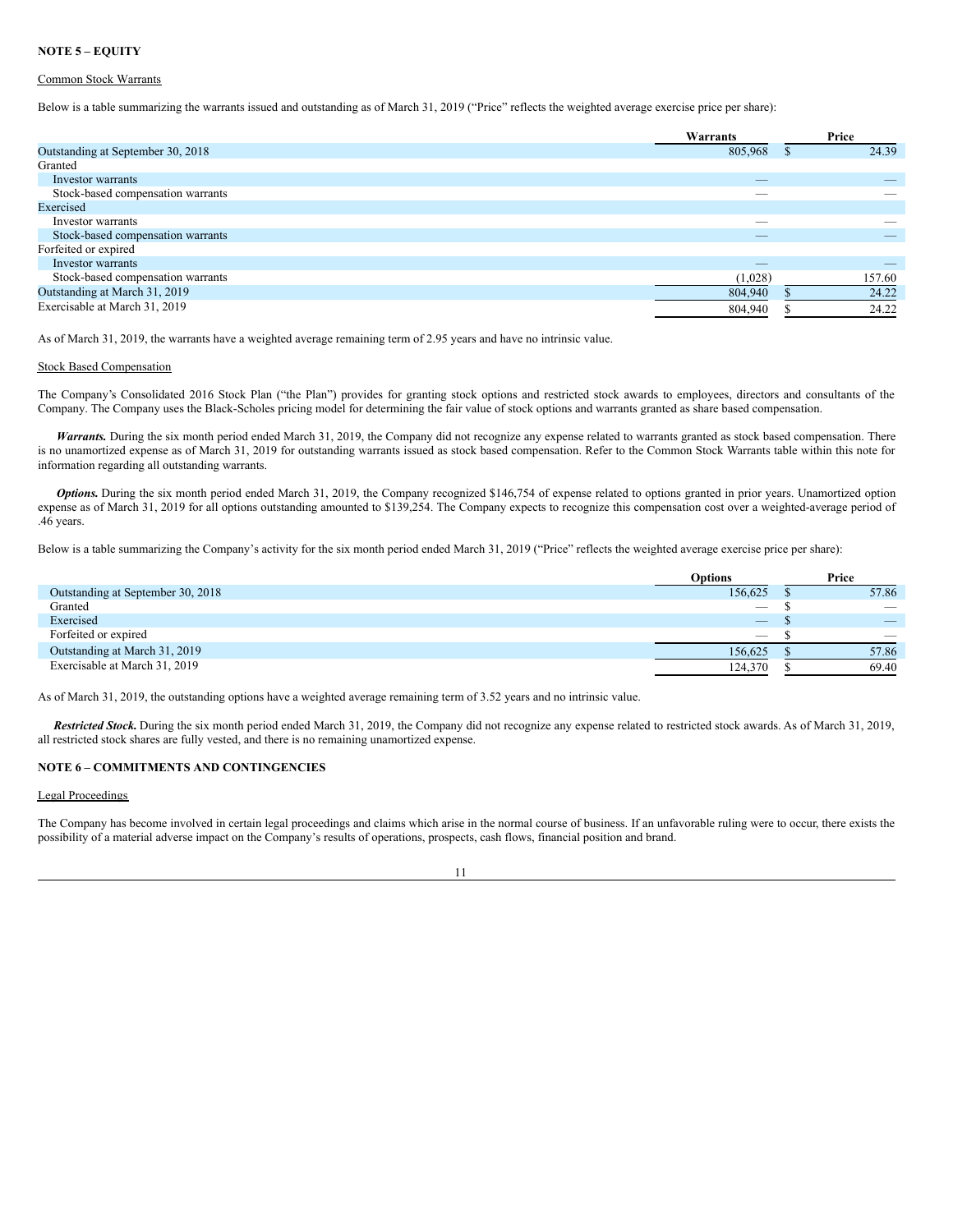On February 14, 2018, plaintiff, Jeevesh Khanna, commenced an action in the Southern District of New York, against Ohr and several current and former officers, alleging that they violated federal securities laws between June 24, 2014 and January 4, 2018. On August 7, 2018, the lead plaintiffs, now George Lehman and Insured Benefit Plans, Inc. filed an amended complaint, stating the class period to be April 8, 2014 through January 4, 2018. The plaintiffs did not quantify any alleged damages in their complaint but, in addition to attorneys' fees and costs, they seek to maintain the action as a class action and to recover damages on behalf of themselves and other persons who purchased or otherwise acquired Ohr common stock during the putative class period and purportedly suffered financial harm as a result. Ohr and the individuals dispute these claims and intend to defend the matter vigorously. On September 17, 2018, Ohr filed a motion to dismiss the complaint. On November 13, 2018, plaintiffs filed a motion to strike exhibits appended to the motion to dismiss, which was fully briefed by the parties prior to proceeding on the Defendants' motion to dismiss. On May 10, 2019, the Court entered an order concluding that it is unable to decide the Plaintiffs' motion to strike independently of the Defendants' motion to dismiss and will consider the motions together. The briefing schedule on Defendants' motion to dismiss was set by the Court and briefing will conclude in June 2019, based on the current schedule. This litigation could result in substantial costs and a diversion of management's resources and attention, which could harm Ohr's business and the value of the Ohr common stock.

On May 3, 2018, plaintiff Adele J. Barke, derivatively on behalf of Ohr, commenced an action against Michael Ferguson, Orin Hirschman, Thomas M. Riedhammer, June Almenoff and Jason Slakter in the Supreme Court, State of New York, alleging that the action was brought in the right and for the benefit of Ohr seeking to remedy their "breach of fiduciary duties, corporate waste and unjust enrichment that occurred between June 24, 2014 and the present." It does not quantify any alleged damages. Ohr and the individuals dispute these claims and intend to defend the matter vigorously. Such litigation has been stayed pursuant to a stipulation by the parties, which has been so ordered by the court, pending a decision in the Southern District case on the motion to dismiss, but that status could change. This litigation could result in substantial costs and a diversion of management's resources and attention, which could harm Ohr's business and the value of the Ohr common stock.

In September 2018, plaintiff John Tomson, derivatively and on behalf of Ohr, commenced an action against Michael Ferguson, Sam Backenroth, Irach Taraporewala, Orin Hirschman, Thomas M. Riedhammer, June Almenoff and Jason Slakter in the U.S. District Court for the Southern District of New York alleging that the action was brought in the right and for the benefit of Ohr seeking to remedy their various breaches of fiduciary duties, corporate waste and unjust enrichment that occurred between April 4, 2014 through January 4, 2018. Thereafter, the complaint largely summarized the allegations of the amended complaint filed in the securities class action described above. It does not quantify alleged damages. On March 18, 2019, Plaintiff Tomson filed a notice of Voluntary Dismissal without Prejudice and, on March 21, 2019, the court entered an order for the case to be closed.

Following the issuance of the preliminary joint proxy statement/prospectus, on March 18, 2019, the Gomez Action was filed by an individual shareholder in the United States District Court for the Southern District of New York against Ohr and its board of directors. The plaintiff in the Gomez Action alleges that the preliminary joint proxy/prospectus statement filed by Ohr with the SEC on March 8, 2019 contained false and misleading statements and omitted material information in violation of Section 14(a) of the Exchange Act and SEC Rule 14a-9 promulgated thereunder, and further that the individual defendants are liable for those alleged misstatements and omissions under Section 20(a) of the Exchange Act. On March 19, 2019, the Barke Action was filed in the United States District Court for the Southern District of New York asserting similar Section 14(a) and Section 20(a) claims against Ohr's board of directors and additionally naming NeuBase and Ohr Acquisition Corp., but not Ohr, as defendants. On March 20, 2019, the Wheby Action was filed in the United States District Court for District of Delaware asserting similar claims under Section 14(a) and Section 20(a) and naming as defendants Ohr and its board of directors, NeuBase, and Ohr Acquisition Corp. On March 20, 2019, the Lowinger Action was filed in the Court of Chancery of the State of Delaware asserting a breach of fiduciary duty claim against Ohr's board of directors arising out of the same facts and circumstances regarding certain alleged omissions in the preliminary joint proxy/prospectus statement. On April 4, 2019, the Garaygordobil Action was filed in the United States District Court for the Southern District of New York asserting similar Section 14(a) and Section 20(a) claims against Ohr and its board of directors. On May 1, 2019, the Lowinger Action was ordered dismissed pursuant to the stipulation of the parties. The actions seek, among other things, to enjoin the merger or, if the merger has been consummated, to rescind the merger or an award of damages, and an award of attorneys' and experts' fees and expenses. Although it is not possible to predict the outcome of litigation matters with certainty, Ohr believes that the claims raised in the actions are without merit and intends to defend against them vigorously.

Management believes that the likelihood of an adverse decision from the ongoing litigation is unlikely, however, the litigation could result in substantial costs and a diversion of management's resources and attention, which could harm the Company's business and the value of the Company's common stock.

## **NOTE 7 – RELATED PARTY TRANSACTION**

The Contract Research Organization ("CRO") that ran the Company's clinical trial contracted with Jason S. Slakter, M.D., P.C., d/b/a Digital Angiography Reading Center ("DARC"), a well-known digital reading center, which is owned by Dr. Jason Slakter, Ohr's CEO, pursuant to the Company's related party transactions policy, with the review and approval of the Audit Committee, to provide digital reading and imaging services in connection with the clinical study. During the six months ended March 31, 2019, and 2018, the Company's CRO was paid \$0 and \$899,001, respectively, for pass through DARC expenses.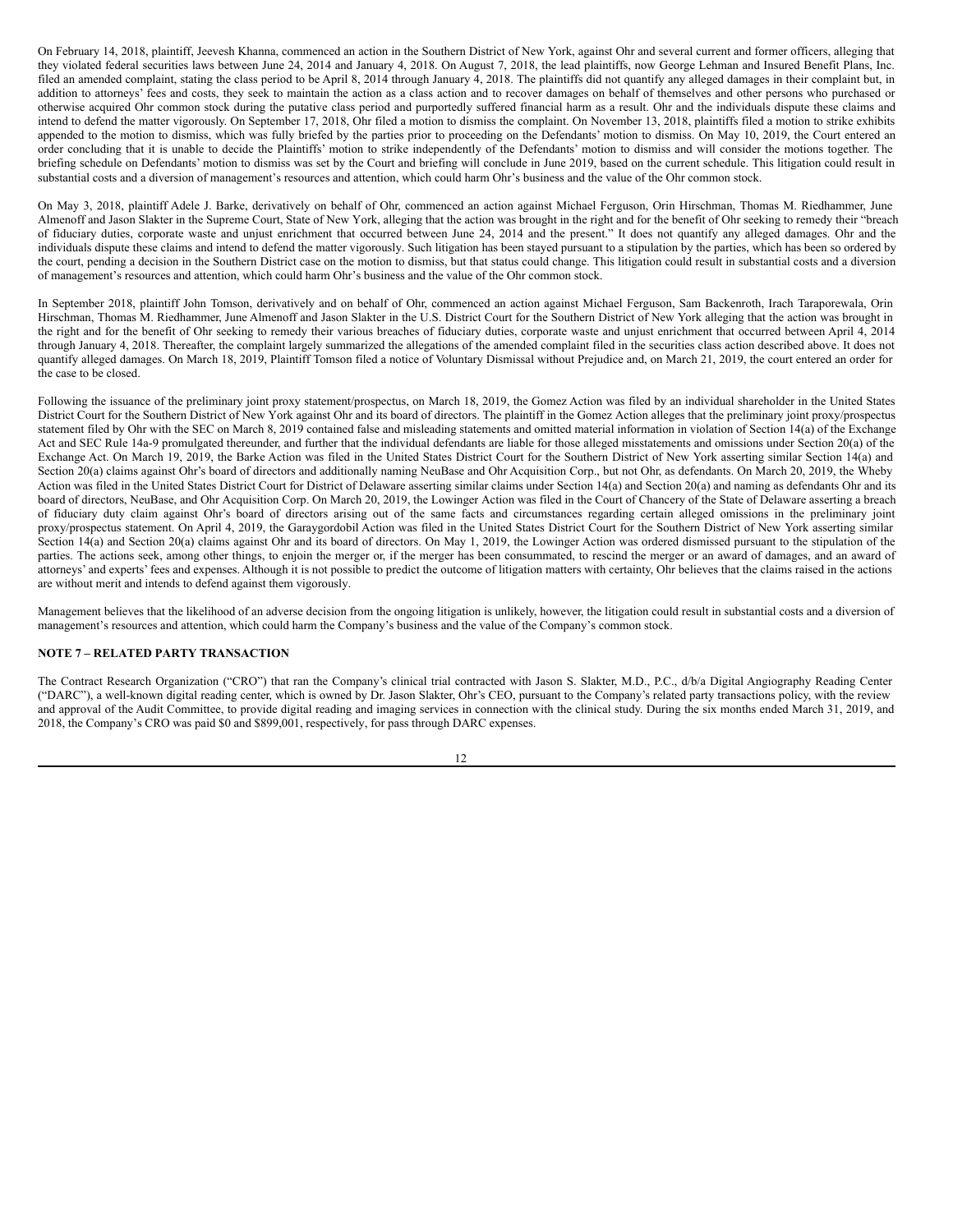## <span id="page-12-0"></span>**Item 2. Management's Discussion and Analysis of Financial Condition and Results of Operations.**

Our discussion and analysis of the business and subsequent discussion of financial conditions may contain forward-looking statements within the meaning of Section 27A of the Securities Act of 1933, as amended, and Section 21E of the Securities Exchange Act of 1934, as amended. Statements that are not historical in nature, including statements about beliefs and expectations, are forward-looking statements. Words such as "may," "will," "should," "estimates," "predicts," "believes," "anticipates," "plans," "expects," "intends" and similar expressions are intended to identify these forward-looking statements, but are not the exclusive means of identifying such statements. Such statements are based on currently available operating, financial and competitive information and are subject to various risks and uncertainties as described in greater detail in Item IA, Part II, our "Risk Factors" beginning on page 18 of this Report. You are cautioned that these forward-looking statements reflect management's estimates only as of the date hereof, and we assume no obligation to update these statements, even if new information becomes available or other events occur in the future, except as required by law. Actual future results, events and trends may differ materially from those expressed in or implied by such statements depending on a variety of factors, including, but not limited to those set forth in our filings with the Securities and Exchange Commission ("SEC"). Specifically, and not in limitation of these factors, we may alter our plans, strategies, *objectives or business.*

#### **Company Overview**

Ohr Pharmaceutical, Inc. ("we," "us," "our," "Ohr," or the "Company") is a pharmaceutical company which has been focused on the development of novel therapeutics and delivery technologies for the treatment of ocular disease.

#### **Recent Developments**

#### *NeuBase Merger Agreement*

On January 2, 2019, the Company, Ohr Acquisition Corp., a Delaware corporation and a wholly-owned subsidiary of the Company ("Merger Sub"), and NeuBase Therapeutics, Inc., a Delaware corporation ("NeuBase"), entered into an Agreement and Plan of Merger and Reorganization (the "Merger Agreement"), pursuant to which, among other things, subject to the satisfaction or waiver of the conditions set forth in the Merger Agreement, Merger Sub will merge with and into NeuBase, with NeuBase becoming a wholly-owned subsidiary of the Company and the surviving corporation of the merger (the "Merger"). The Merger is intended to qualify for federal income tax purposes as a tax-free reorganization under the provisions of Section 368(a) of the Internal Revenue Code of 1986, as amended.

Subject to the terms and conditions of the Merger Agreement, at the effective time of the Merger (the "Effective Time"), (a) each outstanding share of NeuBase capital stock, including shares of NeuBase capital stock issued in, or issued upon conversion, exercise or exchange of securities issued in, the NeuBase Financing, will be converted into the right to receive the number of shares of the Company's common stock equal to the exchange ratio described below; (b) each outstanding NeuBase stock option that has not previously been exercised prior to the Effective Time will be assumed by the Company and become an option to purchase the Company's common stock; and (c) the warrant to purchase shares of common stock of NeuBase will be converted into and become a warrant to purchase shares of Company's common stock.

In connection with the Merger, NeuBase has entered into financing agreements which will result in gross proceeds to NeuBase of \$9.0 million (the "NeuBase Financings"). As a result of the NeuBase Financings, it is expected that immediately after the Merger, and after giving effect to the NeuBase Financings, current stockholders, option holders, warrant holders and note holders of NeuBase will own, or hold rights to acquire, approximately 85% of the fully-diluted common stock of Ohr, and Ohr's current stockholders, option holders and warrant holders will own, or hold rights to acquire, approximately 15% of the fully-diluted common stock of the Company.

Immediately following the Effective Time, the name of the Company will be changed from "Ohr Pharmaceutical, Inc." to "NeuBase Therapeutics, Inc." The Merger Agreement contemplates that, immediately after the Effective Time, the Board of Directors of the Company will consist of five members, all of which will be designated by NeuBase. The executive officers of the Company immediately after the Effective Time will be designated by NeuBase and it is anticipated that NeuBase's Chief Executive Officer, Dietrich Stephan, will serve as the Company's Chief Executive Officer, and the Company's Chief Financial Officer, Sam Backenroth, will serve as the Company's Chief Financial Officer.

The Merger Agreement contains customary representations, warranties and covenants made by the Company and NeuBase, including covenants relating to obtaining the requisite approvals of the stockholders of the Company and NeuBase, indemnification of directors and officers, and the Company and NeuBase signing the Merger Agreement and the closing of the Merger. Consummation of the Merger is subject to certain closing conditions, including, among other things, approval by the stockholders of the Company and NeuBase. The Merger Agreement contains certain termination rights for both the Company and NeuBase, and further provides that, upon termination of the Merger Agreement under specified circumstances, the Company may be required to pay NeuBase a termination fee of \$250,000 or NeuBase may be required to pay the Company a termination fee of \$250,000.

Certain of NeuBase's stockholders who in the aggregate own approximately 76.12% of the outstanding shares of NeuBase capital stock (excluding options, warrants and notes convertible into common stock upon the closing of the merger), and certain of the Company's stockholders who in the aggregate own 8.9% of the outstanding shares of the Company's common stock, are parties to support agreements with both NeuBase and the Company, whereby such stockholders have agreed, subject to the terms of their respective support agreements, to vote their shares in favor of the adoption of the Merger Agreement and the approval of the transactions contemplated thereby, including the Merger and the issuance of the Company's common stock to NeuBase's stockholders pursuant to the terms of the Merger Agreement.

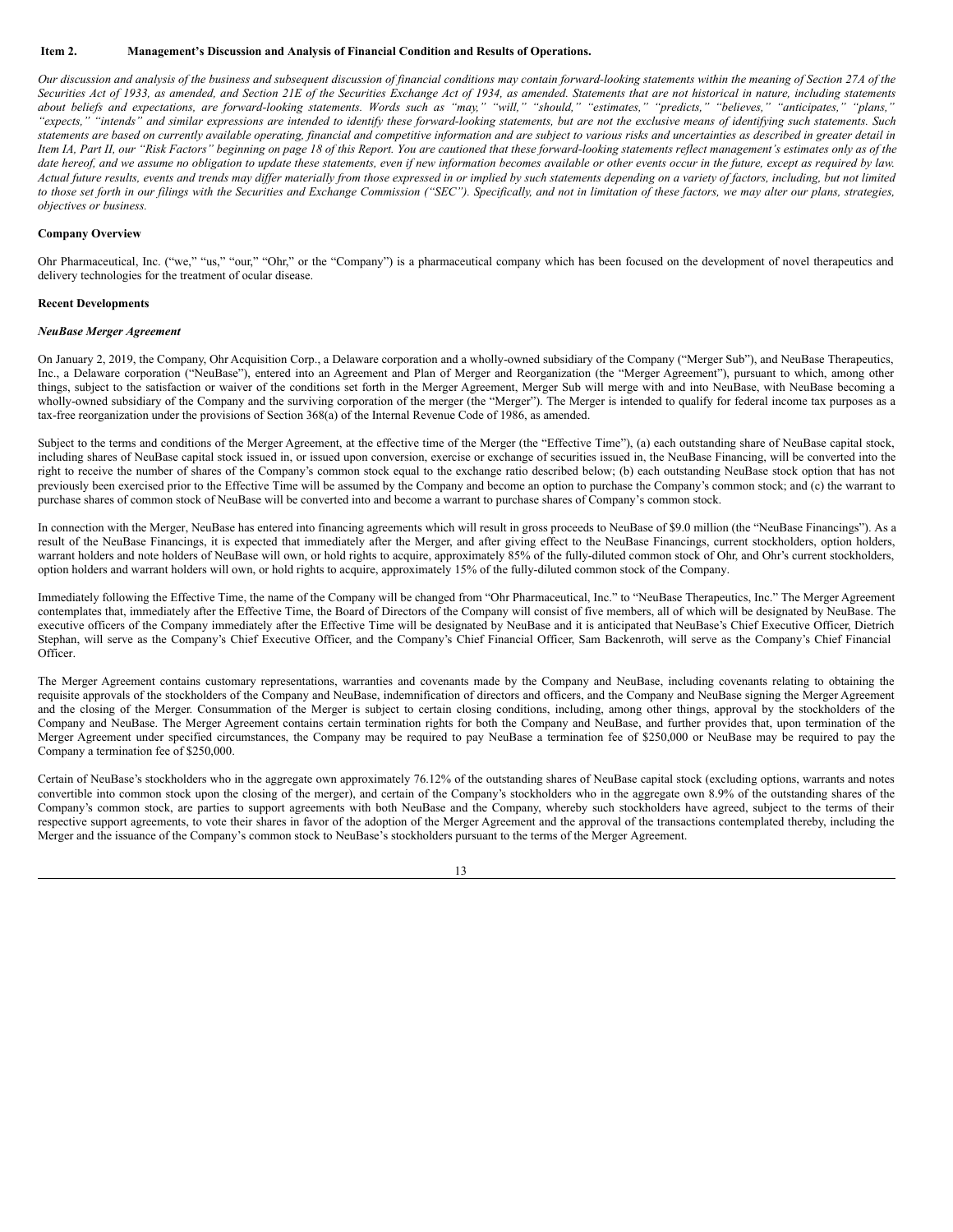Concurrently with the execution of the Merger Agreement, the officers and directors of the Company, and the officers, directors and certain stockholders of NeuBase, each entered into lock-up agreements (the "Lock-Up Agreements") pursuant to which they have agreed, among other things, not to sell or dispose of any shares of Company Common Stock which are or will be beneficially owned by them at the closing of the Merger until the date that is 90 days after the Effective Time.

In connection with the Merger, on January 2, 2019, Ohr entered into a Retention Bonus Agreement with Dr. Jason Slakter, Ohr's Chief Executive Officer (the "Retention Bonus Agreement"). Under the Retention Bonus Agreement, Dr. Slakter is eligible for a retention bonus payment of \$75,000 upon the earliest to occur of the following: (i) Dr. Slakter's continued service with the Company in his current position through and including the closing date of the Merger, or (ii) Dr. Slakter is involuntarily separated from service without Cause (as such term is defined in the Retention Bonus Agreement) by the Company prior to the closing date of the Merger. In the event Dr. Slakter voluntarily separates from service with the Company for any reason prior to the closing of the Merger, Dr. Slakter will not receive any retention bonus payment and the Company will have no further obligation to Dr. Slakter under the Retention Bonus Agreement.

Despite devoting significant efforts to identify, evaluate and negotiate the Merger Agreement with NeuBase, the Company may not be successful in completing the Merger. Further, even if the Merger is completed, it ultimately may not deliver the anticipated benefits or enhance stockholder value. If the Merger is not completed, the Company cannot predict whether and to what extent it would be successful in consummating an alternative transaction, the timing of such a transaction or its future cash needs required to complete such a transaction, and the Company may choose or be forced to dissolve and liquidate its assets.

#### *Reverse Stock Split*

On January 18, 2019, following a special meeting of the Company's stockholders, the board of directors of the Company approved a one- for-twenty reverse stock split of the Company's issued and outstanding shares of common stock (the "Reverse Stock Split"). On January 23, 2019, the Company filed with the Secretary of State of the State of Delaware a Certificate of Amendment to its Certificate of Incorporation to effect the Reverse Stock Split. The Company's common stock began trading on a split-adjusted basis when the market opened on February 4, 2019. As a result of the Reverse Stock Split, the outstanding common stock has decreased from 56,466,428 shares of common stock, par value \$0.0001 per share, to 2,829,248 shares of common stock, par value \$0.0001 per share. Unless otherwise noted, impacted amounts and share information included in the financial statements and notes thereto, and elsewhere in this Form 10-Q have been retroactively adjusted for the Reverse Stock Split as if such Reverse Stock Split occurred on the first day of the first period presented. Certain amounts in the financial statements, the notes thereto, and elsewhere in this form 10-Q, may be slightly different than previously reported due to rounding of fractional shares as a result of the Reverse Stock Split.

#### **Corporate and Historical Information**

We are a Delaware corporation that was organized on August 4, 2009, as successor to BBM Holdings, Inc. (formerly Prime Resource, Inc., which was organized March 29, 2002 as a Utah corporation) pursuant to a reincorporation merger. On August 4, 2009, we reincorporated in Delaware as Ohr Pharmaceutical, Inc.

On May 30, 2014, we completed the ophthalmology assets acquisition (the "SKS Acquisition") of the privately held SKS Ocular LLC and its affiliate, SKS Ocular 1 LLC ("SKS"). Simultaneous with the SKS Acquisition, Ohr completed a holding company reorganization in which Ohr merged with a wholly owned subsidiary and a new parent corporation succeeded Ohr as a public holding company under the same name. The business operations of Ohr did not change as a result of the reorganization. The new holding company retained the name "Ohr Pharmaceutical, Inc." Outstanding shares of the capital stock of the former Ohr Pharmaceutical, Inc. were automatically converted, on a share for share basis, into identical shares of common stock of the new holding company.

On January 5, 2018, the Company reported topline data from the MAKO study which did not meet its primary efficacy endpoint. The MAKO study evaluated the efficacy and safety of topically administered squalamine in combination with monthly Lucentis® injections for the treatment of wet-AMD. Based on those results, the Company discontinued further development of squalamine and has been evaluating strategic alternatives to maximize stockholder value.

As part of its review of strategic alternatives, the Company formed a special committee of independent directors. The board of directors and the special committee engaged Roth Capital Markets, LLC, to advise them and management, and to assist in pursuing a range of strategic alternatives including some of the following: license, divestiture, or other monetization of current assets; license or acquisition of additional assets; merger, reverse merger, joint venture, partnership, or other business combination with another entity, public or private. On January 2, 2019, the Company, Merger Sub and NeuBase entered into a Merger Agreement, pursuant to which, among other things, subject to the satisfaction or waiver of the conditions set forth in the Merger Agreement, Merger Sub will merge with and into NeuBase, with NeuBase becoming a wholly-owned subsidiary of the Company and the surviving corporation of the Merger. Despite devoting significant efforts to identify, evaluate and negotiate the Merger Agreement with NeuBase, the Company may not be successful in completing the Merger. Further, even if the Merger is completed, it ultimately may not deliver the anticipated benefits or enhance stockholder value. If the Merger is not completed, the Company cannot predict whether and to what extent it would be successful in consummating an alternative transaction, the timing of such a transaction or its future cash needs required to complete such a transaction, and the Company may choose or be forced to dissolve and liquidate its assets.

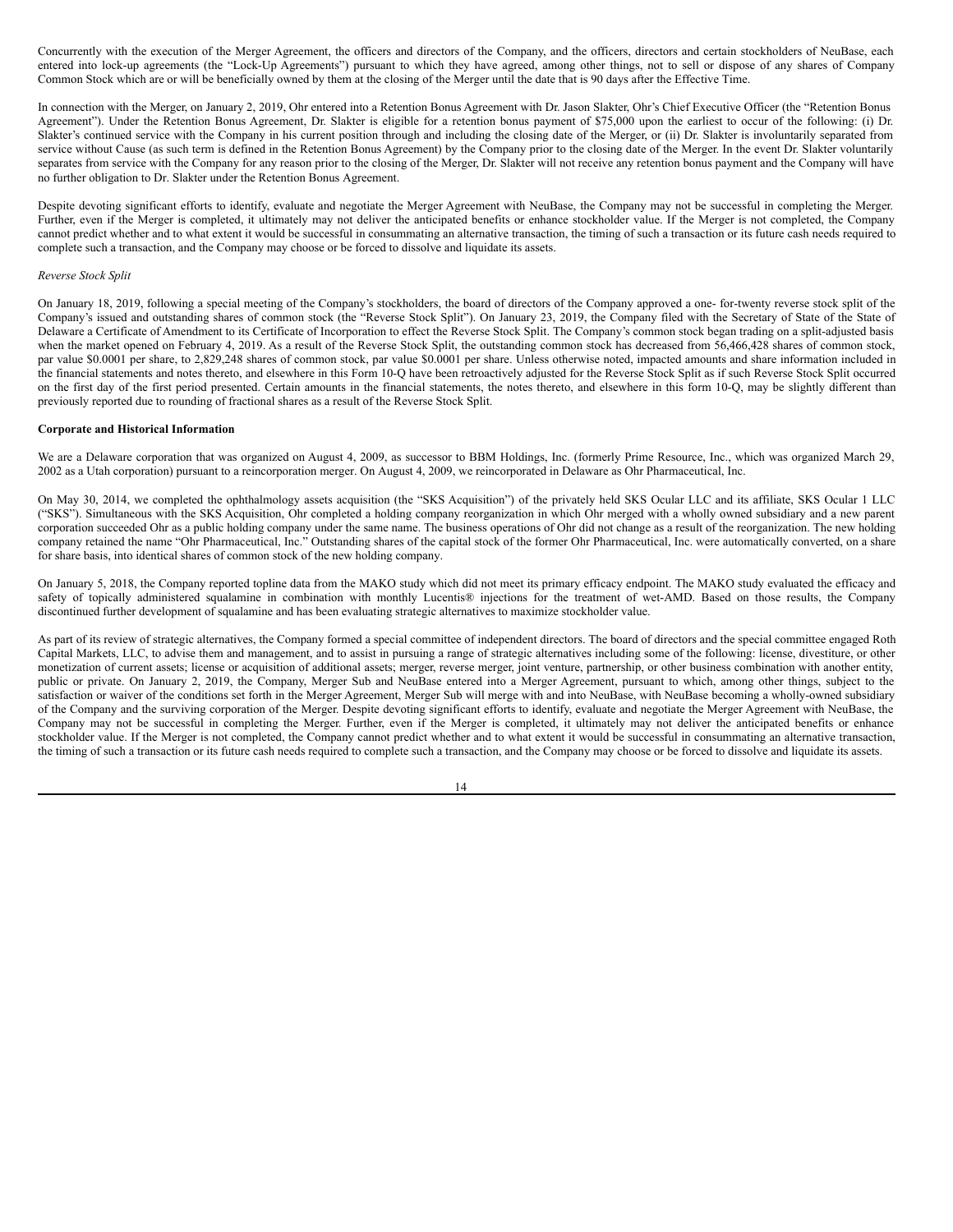## **ASSETS AND TECHNOLOGIES**

## (a) SKS SUSTAINED RELEASE OCULAR DRUG DELIVERY PLATFORM TECHNOLOGY

The SKS sustained release technology was designed to develop best-in-class drug formulations for ocular disease. The technology employs micro fabrication techniques to create nano, micro and macroparticle drug formulations that can provide sustained and predictable release of a therapeutic drug over a 3-6 month period. The versatility of this delivery technology makes it well suited to potentially deliver hydrophilic or hydrophobic small molecules, as well as proteins with complex structures.

In February 2017, the Company suspended activities at its lab facility in San Diego, CA where research regarding the SKS sustained release technology had been conducted. However, the Company continues to explore strategies and pathways for applications of its sustained release technology and potential avenues to monetize it.

#### (b) CEP ASSETS

As part of the SKS acquisition, the Company acquired the exclusive rights to an animal model for dry-AMD whereby mice are immunized with a carboxyethylpyrrole ("CEP") which is bound to mouse serum albumin ("MSA") as well as the rights to produce and use CEP for research, clinical, and commercial applications. CEP is produced following the oxidation of docosahexaenoic acid, which is abundant in the photoreceptor outer segments that are phagocytosed by the retinal pigment epithelium ("RPE"). A number of CEP-adducted proteins have been identified in proteomic studies examining the composition of drusen and other subretinal deposits found in the eyes of patients with dry-AMD. Studies have shown that immunization of CEP-MSA can lead to an ophthalmic phenotype very similar to dry-AMD, including deposition of complement in the RPE, thickening of the Bruch's membrane, upregulation of inflammatory cytokines, and immune cell influx into the eye. Upon immunization with CEP, a marked decrease in contrast sensitivity which precedes a loss of visual acuity, was observed, similar to what occurs in many patients with dry AMD. The Company has not yet monetized this technology.

## (c) DEPYMED JOINT VENTURE

Ohr also owns various other compounds in earlier stages of development, including the PTP1b inhibitor trodusquemine and related analogs. On February 26, 2014, the Company entered into a Joint Venture Agreement and related agreements with Cold Spring Harbor Laboratory ("CSHL") pursuant to which a joint venture, DepYmed Inc. ("DepYmed"), was formed to further preclinical and clinical development of Ohr's trodusquemine and analogues as PTP1B inhibitors for oncology and rare disease indications. DepYmed licenses research from CSHL and intellectual property from us. Ohr is a passive joint venturer in DepYmed and has no ongoing obligations (monetary or otherwise) to DepYmed.

## **Liquidity and Sources of Capital**

The Company has limited working capital reserves with which to fund its continuing operations. The Company is reliant, at present, upon its capital reserves for ongoing operations and has no revenues.

Net working capital reserves decreased from end of fiscal 2018 to the end of the second quarter in fiscal 2019 by \$1,566,697 (to \$1,706,739 from \$3,273,436) primarily due to costs incurred from operations. Our quarterly cash burn has decreased significantly compared to prior periods in calendar 2017 and 2018 due to the discontinuation of the squalamine program. We expect our cash burn to be relatively stable in the near term and potentially increase in future periods in calendar 2019, due to the costs associated with the NeuBase Merger and ramped up operations once the Merger with NeuBase has been completed; however, there can be no assurance that the Merger with NeuBase will be completed in calendar 2019, if at all. Management has concluded that due to the conditions described above, there is substantial doubt about the entity's ability to continue as a going concern. We have evaluated the significance of the conditions in relation to our ability to meet our obligations and believe that our current cash balance will provide sufficient capital to continue operations, in the absence of the completion of the NeuBase Merger, to the end of fiscal 2019. At present, the Company has no bank line of credit or other fixed source of capital reserves. Should the Company need additional capital in the future, it will be primarily reliant upon private or public placement of its equity or debt securities, or a strategic transaction, for which there can be no warranty or assurance that the Company may be successful in such efforts.

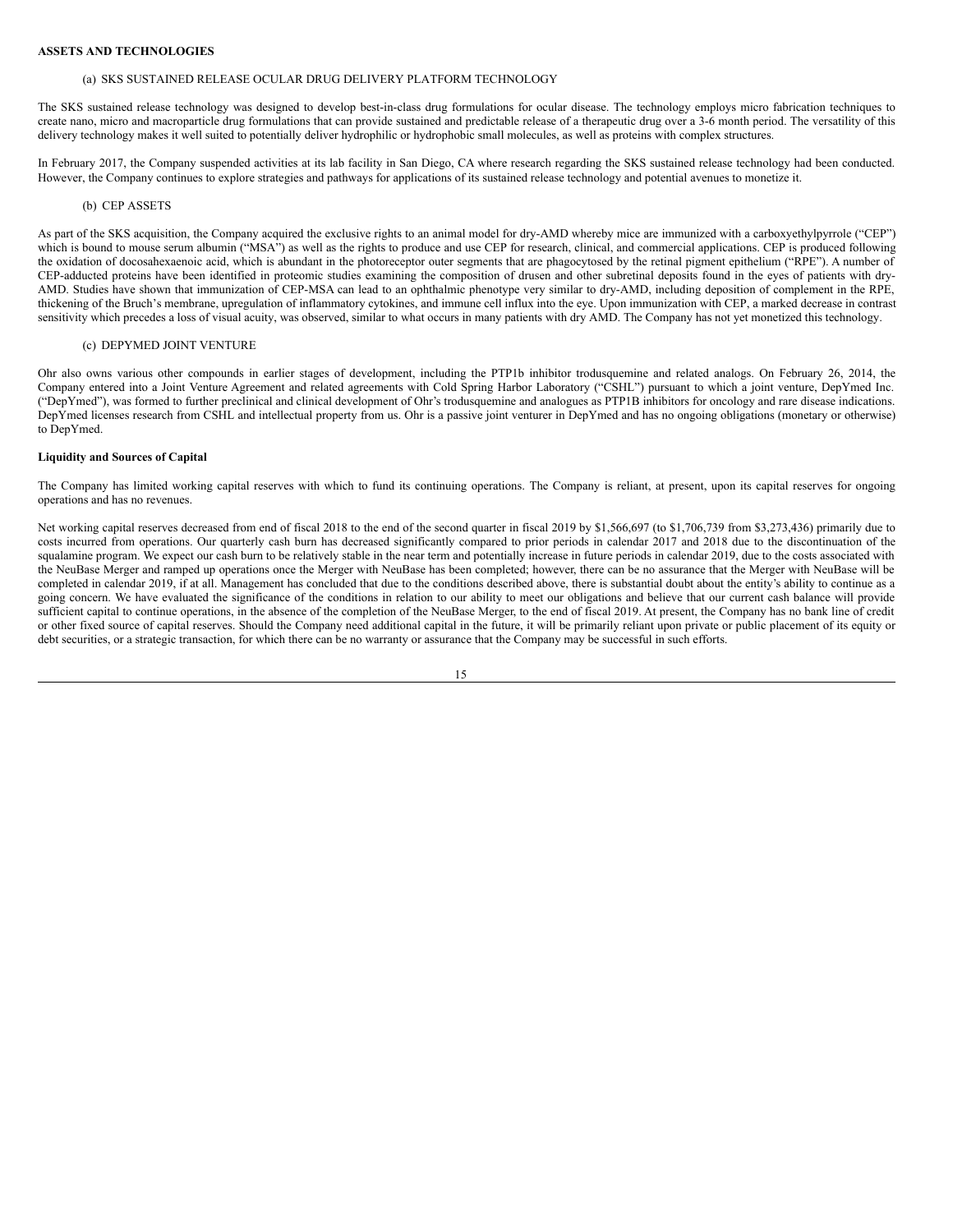## **Results of Operations**

Three Months Ended March 31, 2019 Compared to the Three Months Ended March 31, 2018

Results of operations for the three months ended March 31, 2019 ("2019") reflect the following changes from the prior period ("2018").

|                                   | 2019 |               | 2018 |                     | Change      |
|-----------------------------------|------|---------------|------|---------------------|-------------|
| General and administrative        |      | 894,431       |      | 591,184<br><b>S</b> | 303,247     |
| Research and development          |      | 94,517        |      | 1,801,946           | (1,707,429) |
| Depreciation and amortization     |      | 163,919       |      | 278,525             | (114,606)   |
| Loss on impairment of goodwill    |      | __            |      | 740,912             | (740, 912)  |
| Gain on settlement of liabilities |      |               |      | (1,228,805)         | 1,228,805   |
| <b>Total Operating Expenses</b>   |      | 1,152,867     |      | 2,183,762           | (1,030,895) |
| <b>Operating Loss</b>             |      | (1,152,867)   |      | (2,183,762)         | 1,030,895   |
| Other income (expense)            |      | 9,819         |      | (1,005)             | 10,824      |
| Net Loss                          |      | (1, 143, 048) |      | (2,184,767)         | 1,041,719   |

For the three months ended March 31, 2019, the Company had no revenues, and had operating expenses of \$1,152,867. The loss from operations was comprised of \$94,517 in research and development costs, \$894,431 in general and administrative expenses, and \$163,919 in depreciation and amortization.

During the three months ended March 31, 2018, the Company reported no revenues, and had operating expenses of \$2,183,762 which was comprised of \$591,184 in general and administrative expenses, \$1,801,946 in research and development costs, \$278,525 in depreciation and amortization, \$740,912 in loss on impairment of goodwill, and \$1,228,805 in gain on settlement of liabilities.

Due to the significant decrease in stock value and the market capitalization of the Company relative to the value of the intangible assets and goodwill in fiscal 2018, the Company performed an impairment test on the intangible assets and goodwill. During the three months ended March 31, 2018 the Company concluded goodwill was fully impaired and recorded an impairment loss of \$740,912 compared to \$0 in 2019.

For the three months ended March 31, 2019, the Company recorded \$0 on gain on settlement of liabilities compared to \$1,228,805 in the same period ended in 2018. This decrease is due to the settlement of accounts payable and long term liabilities related to the discontinuation of the squalamine program and elimination of severance payable to a former director in 2018.

The operating expenses of the Company decreased in 2019 compared to 2018 by \$1,030,895. General and administrative expenses increased in 2019 as compared to 2018 by \$303,247. The increase is primarily a result of a pending reverse merger with NeuBase Therapeutics. Research and development expenses decreased in 2019 as compared to 2018 by \$1,707,429. The decrease is primarily related to completion of the MAKO study in wet-AMD in the second fiscal quarter of 2018. Depreciation and amortization decreased by \$114,606 in 2019 as compared to 2018. The decrease was related to reduced amortization of long lived intangible assets due to a significant write down of such assets at September 30, 2018.

The net loss for the three months ended March 31, 2019 was \$1,143,048 as compared to \$2,184,767 for the same period in 2018. Until the Company is able to generate revenues, management expects to continue to incur net losses.

## Six Months Ended March 31, 2019 Compared to the six Months Ended March 31, 2018

|                                   | 2019        | 2018        | Change      |
|-----------------------------------|-------------|-------------|-------------|
| General and administrative        | 1,575,426   | 2,101,216   | (525,790)   |
| Research and development          | 152,538     | 4,189,677   | (4,037,139) |
| Depreciation and amortization     | 331,289     | 563,511     | (232, 222)  |
| Loss on impairment of goodwill    |             | 740,912     | (740, 912)  |
| Gain on settlement of liabilities | __          | (1,228,805) | 1,228,805   |
| <b>Total Operating Expenses</b>   | 2,059,253   | 6,366,511   | (4,307,258) |
| <b>Operating Loss</b>             | (2,059,253) | (6,366,511) | 4,307,258   |
|                                   |             |             |             |
| Other income (expense)            | 18,581      | 30,386      | (11,805)    |
| Net Loss                          | (2,040,672) | (6,336,125) | 4,295,453   |

For the six months ended March 31, 2019, the Company had no revenues, and had operating expenses of \$2,059,253. The loss from operations was comprised of \$152,538 in research and development costs, \$1,575,426 in general and administrative expenses, and \$331,289 in depreciation and amortization.

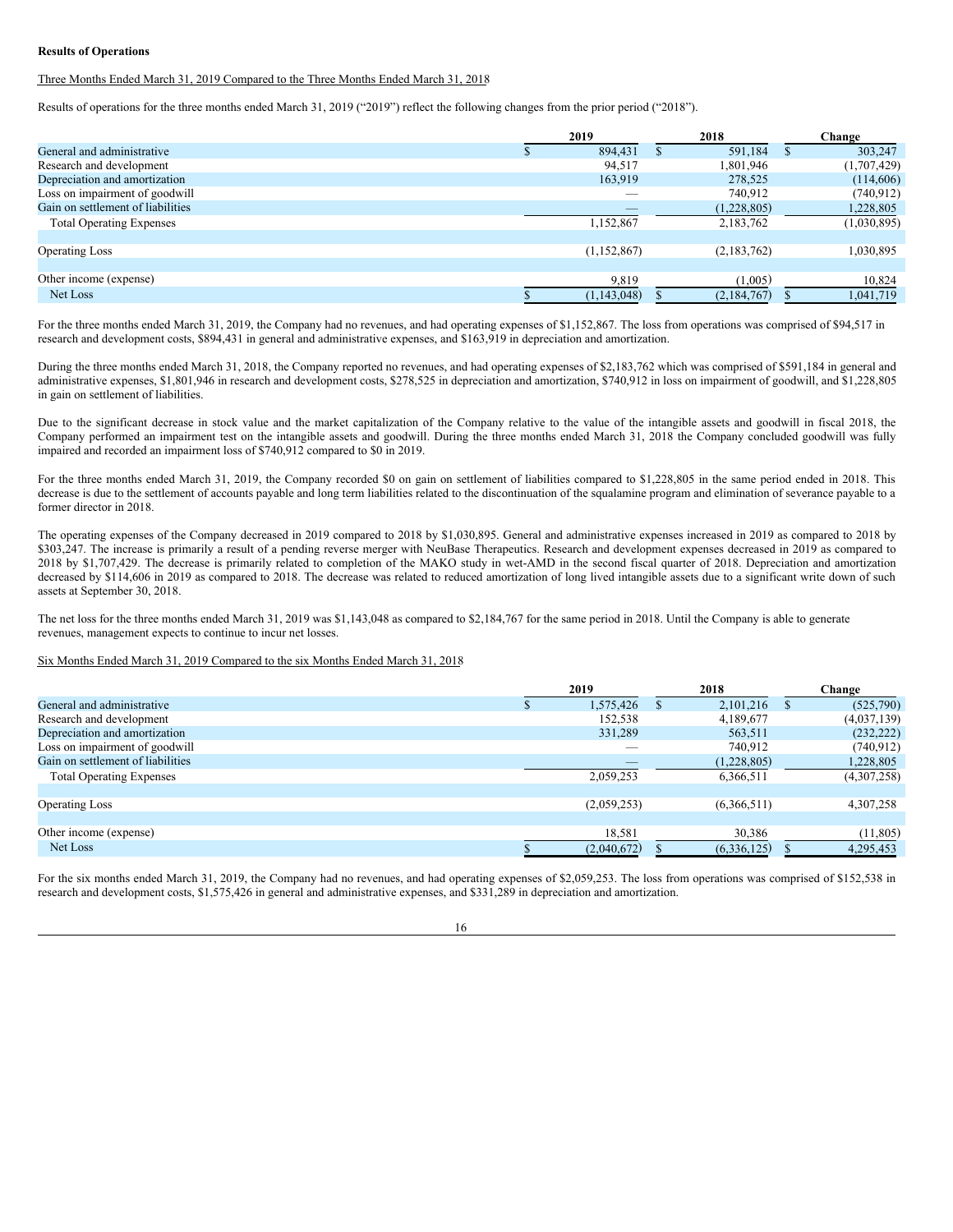<span id="page-16-4"></span>During the six months ended March 31, 2018, the Company reported no revenues, and had operating expenses of \$6,366,511 which was comprised of \$2,101,216 in general and administrative expenses, \$4,189,677 in research and development costs, \$563,511 in depreciation and amortization, \$740,912 in loss on impairment of goodwill, and \$1,228,805 in gain on settlement of liabilities.

The operating expenses of the Company decreased in 2019 compared to 2018 by \$4,307,258. General and administrative expenses decreased in 2019 as compared to 2018 by \$525,790. The decrease is primarily a result of a reduction in employee headcount and stock-based compensation. Research and development expenses decreased in 2019 as compared to 2018 by \$4,037,139. The decrease is primarily related to completion of the MAKO study in wet-AMD in the second fiscal quarter of 2018. Depreciation and amortization decreased by \$232,222 in 2019 as compared to 2018. The decrease was related to reduced amortization of long lived intangible assets due to a significant write down of such assets at September 30, 2018.

The net loss for the six months ended March 31, 2019 was \$2,040,672 as compared to \$6,336,125 for the same period in 2018. Until the Company is able to generate revenues, management expects to continue to incur net losses.

## <span id="page-16-0"></span>**Item 3. Quantitative and Qualitative Risk.**

Market risk represents the risk of loss arising from adverse changes in interest rates and foreign exchange rates. The Company does not have any material exposure to interest rate or exchange rate risk.

## <span id="page-16-1"></span>**Item 4. Controls and Procedures.**

## **Evaluation of Disclosure Controls and Procedures**

The Company, under the supervision and with the participation of its management, including the Chief Executive Officer and the Chief Financial Officer, evaluated the effectiveness of the design and operation of the Company's "disclosure controls and procedures" (as defined in Rule 13a-15(e) under the Securities Exchange Act of 1934, as amended) as of the end of the period covered by this Report. Based on that evaluation, the Chief Executive Officer and the Chief Financial Officer concluded the Company's disclosure controls were effective. In designing and evaluating the disclosure controls and procedures, our management, including the Chief Executive Officer and the Chief Financial Officer, recognized that any controls and procedures, no matter how well designed and operated, can only provide reasonable assurance of achieving the desired control objectives, and management was required to apply its judgment in evaluating the cost-benefit relationship of possible controls and procedures. Our disclosure controls and procedures are designed to provide a reasonable level of assurance of reaching our desired disclosure controls objectives.

## **Changes in Internal Control Over Financial Reporting**

During the period covered by this Report there has been no change in our internal control over financial reporting that has materially affected, or is reasonably likely to materially affect, our internal control over financial reporting.

## <span id="page-16-2"></span>**PART II OTHER INFORMATION**

## <span id="page-16-3"></span>**Item 1. Legal Proceedings.**

The Company has become involved in certain legal proceedings and claims which arise in the normal course of business. If an unfavorable ruling were to occur, there exists the possibility of a material adverse impact on the Company's results of operations, prospects, cash flows, financial position and brand.

On February 14, 2018, plaintiff, Jeevesh Khanna, commenced an action in the Southern District of New York, against Ohr and several current and former officers, alleging that they violated federal securities laws between June 24, 2014 and January 4, 2018. On August 7, 2018, the lead plaintiffs, now George Lehman and Insured Benefit Plans, Inc. filed an amended complaint, stating the class period to be April 8, 2014 through January 4, 2018. The plaintiffs did not quantify any alleged damages in their complaint but, in addition to attorneys' fees and costs, they seek to maintain the action as a class action and to recover damages on behalf of themselves and other persons who purchased or otherwise acquired Ohr common stock during the putative class period and purportedly suffered financial harm as a result. Ohr and the individuals dispute these claims and intend to defend the matter vigorously. On September 17, 2018, Ohr filed a motion to dismiss the complaint. On November 13, 2018, plaintiffs filed a motion to strike exhibits appended to the motion to dismiss, which was fully briefed by the parties prior to proceeding on the Defendants' motion to dismiss. On May 10, 2019, the Court entered an order concluding that it is unable to decide the Plaintiffs' motion to strike independently of the Defendants' motion to dismiss and will consider the motions together. The briefing schedule on Defendants' motion to dismiss was set by the Court and briefing will conclude in June 2019, based on the current schedule. This litigation could result in substantial costs and a diversion of management's resources and attention, which could harm Ohr's business and the value of the Ohr common stock.

On May 3, 2018, plaintiff Adele J. Barke, derivatively on behalf of Ohr, commenced an action against Michael Ferguson, Orin Hirschman, Thomas M. Riedhammer, June Almenoff and Jason Slakter in the Supreme Court, State of New York, alleging that the action was brought in the right and for the benefit of Ohr seeking to remedy their "breach of fiduciary duties, corporate waste and unjust enrichment that occurred between June 24, 2014 and the present." It does not quantify any alleged damages. Ohr and the individuals dispute these claims and intend to defend the matter vigorously. Such litigation has been stayed pursuant to a stipulation by the parties, which has been so ordered by the court, pending a decision in the Southern District case on the motion to dismiss, but that status could change. This litigation could result in substantial costs and a diversion of management's resources and attention, which could harm Ohr's business and the value of the Ohr common stock.

In September 2018, plaintiff John Tomson, derivatively and on behalf of Ohr, commenced an action against Michael Ferguson, Sam Backenroth, Irach Taraporewala, Orin Hirschman, Thomas M. Riedhammer, June Almenoff and Jason Slakter in the U.S. District Court for the Southern District of New York alleging that the action was brought in the right and for the benefit of Ohr seeking to remedy their various breaches of fiduciary duties, corporate waste and unjust enrichment that occurred between April 4, 2014 through January 4, 2018. Thereafter, the complaint largely summarized the allegations of the amended complaint filed in the securities class action described above. It does not quantify alleged damages. On March 18, 2019, Plaintiff Tomson filed a notice of Voluntary Dismissal without Prejudice and, on March 21, 2019, the court entered an order for the case to be closed.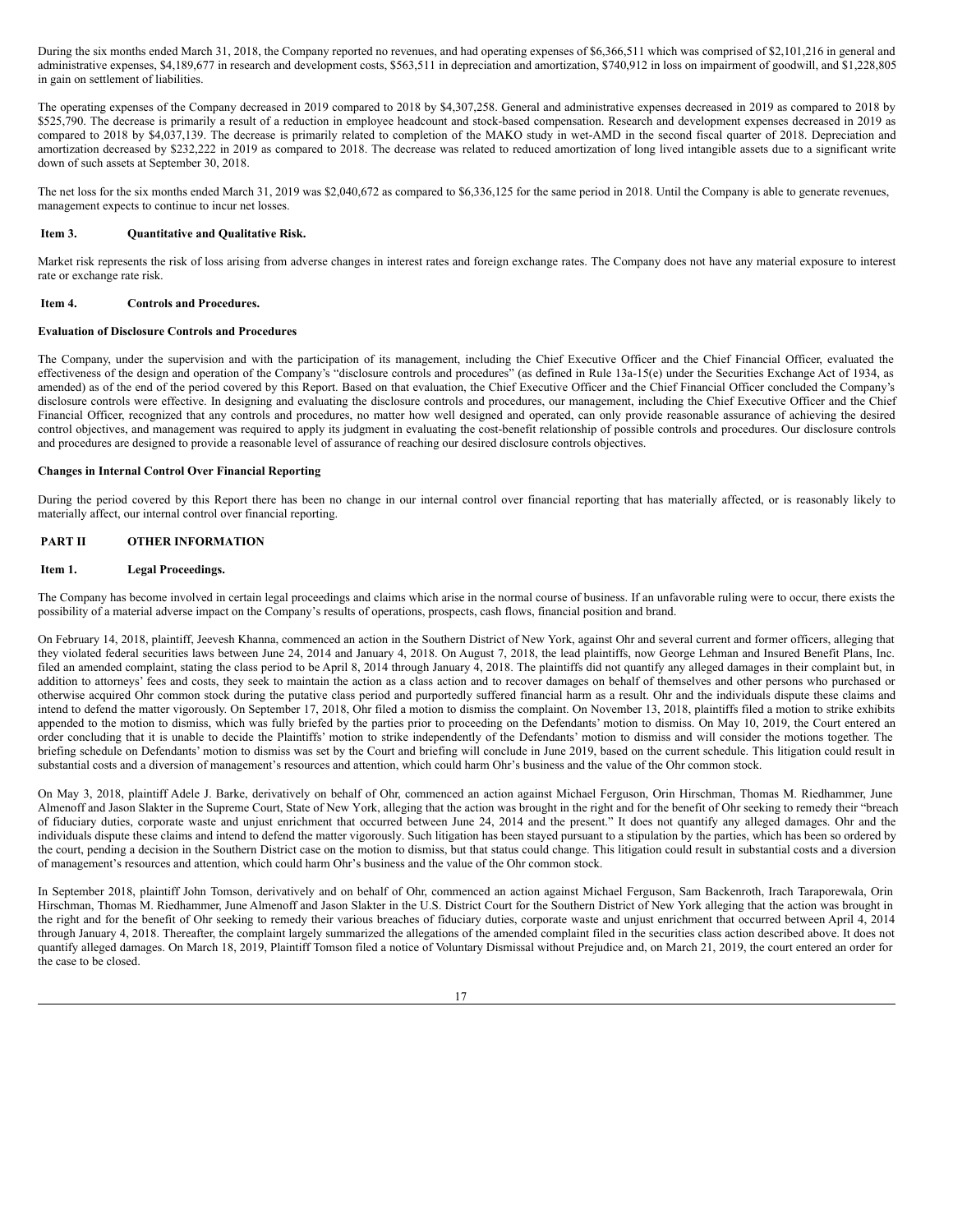Following the issuance of the preliminary joint proxy statement/prospectus, on March 18, 2019, the Gomez Action was filed by an individual shareholder in the United States District Court for the Southern District of New York against Ohr and its board of directors. The plaintiff in the Gomez Action alleges that the preliminary joint proxy/prospectus statement filed by Ohr with the SEC on March 8, 2019 contained false and misleading statements and omitted material information in violation of Section 14(a) of the Exchange Act and SEC Rule 14a-9 promulgated thereunder, and further that the individual defendants are liable for those alleged misstatements and omissions under Section 20(a) of the Exchange Act. On March 19, 2019, the Barke Action was filed in the United States District Court for the Southern District of New York asserting similar Section 14(a) and Section 20(a) claims against Ohr's board of directors and additionally naming NeuBase and Ohr Acquisition Corp., but not Ohr, as defendants. On March 20, 2019, the Wheby Action was filed in the United States District Court for District of Delaware asserting similar claims under Section 14(a) and Section 20(a) and naming as defendants Ohr and its board of directors, NeuBase, and Ohr Acquisition Corp. On March 20, 2019, the Lowinger Action was filed in the Court of Chancery of the State of Delaware asserting a breach of fiduciary duty claim against Ohr's board of directors arising out of the same facts and circumstances regarding certain alleged omissions in the preliminary joint proxy/prospectus statement. On April 4, 2019, the Garaygordobil Action was filed in the United States District Court for the Southern District of New York asserting similar Section 14(a) and Section 20(a) claims against Ohr and its board of directors. On May 1, 2019, the Lowinger Action was ordered dismissed pursuant to the stipulation of the parties. The actions seek, among other things, to enjoin the merger or, if the merger has been consummated, to rescind the merger or an award of damages, and an award of attorneys' and experts' fees and expenses. Although it is not possible to predict the outcome of litigation matters with certainty, Ohr believes that the claims raised in the actions are without merit and intends to defend against them vigorously.

Management believes that the likelihood of an adverse decision from the ongoing litigation is unlikely, however, the litigation could result in substantial costs and a diversion of management's resources and attention, which could harm the Company's business and the value of the Company's common stock

## <span id="page-17-0"></span>**Item 1A. Risk Factors.**

You should carefully consider the following factors which may affect future results of operations. If any of the adverse events described below actually occur, our business, financial condition and operating results could be materially adversely affected and you may lose part or all of the value of your investment. If you choose to invest in our *securities, you should be able to bear a complete loss of your investment.*

## **Risks Relating to the Merger with NeuBase**

#### If the Merger with NeuBase is not consummated, Ohr's business could suffer materially and Ohr's stock price could decline.

The consummation of the Merger with NeuBase is subject to a number of closing conditions, including the approval by Ohr's stockholders, approval by the Nasdaq Stock Market of Ohr's application for initial listing of Ohr common stock in connection with the Merger, a minimum amount of financing into NeuBase, and other customary closing conditions. Ohr is targeting a closing of the Merger in the middle of calendar year 2019.

If the Merger is not consummated, Ohr may be subject to a number of material risks, and its business and stock price could be adversely affected, as follows:

- Ohr has incurred and expects to continue to incur significant expenses related to the Merger with NeuBase even if the Merger is not consummated.
- the Merger Agreement contains covenants relating to Ohr's solicitation of competing acquisition proposals and the conduct of Ohr's business between the date of signing the Merger Agreement and the closing of the merger. As a result, significant business decisions and transactions before the closing of the Merger require the consent of NeuBase. Accordingly, Ohr may be unable to pursue business opportunities that would otherwise be in its best interest as a standalone company. If the Merger Agreement is terminated after Ohr has invested significant time and resources in the transaction process, Ohr will have a limited ability to continue operations without obtaining additional financing to fund its operations.
- Ohr's prospective collaborators and other business partners and investors in general may view the failure to consummate the Merger as a poor reflection on its business or prospects.
- some of Ohr's suppliers, distributors, collaborators and other business partners may seek to change or terminate their relationships with Ohr as a result of the Merger.
- as a result of the Merger, current and prospective employees could experience uncertainty about their future roles within the combined company. This uncertainty may adversely affect Ohr's ability to retain its key employees, who may seek other employment opportunities.
- Ohr's management team may be distracted from day to day operations as a result of the Merger.
- the market price of Ohr common stock may decline to the extent that the current market price reflects a market assumption that the proposed merger will be completed.

In addition, if the Merger Agreement is terminated and Ohr's board of directors determines to seek another business combination, it may not be able to find a third party willing to provide equivalent or more attractive consideration than the consideration to be provided by each party in the Merger. In such circumstances, Ohr's board of directors may elect to, among other things, divest all or a portion of Ohr's assets, or take the steps necessary to liquidate all of Ohr's business and assets, and in either such case, the consideration that Ohr receives may be less attractive than the consideration to be received by Ohr pursuant to the Merger Agreement.

#### The exchange ratio in the Merger is not adjustable based on the market price of Ohr common stock so the Merger consideration at the closing may have a greater or **lesser value than at the time the Merger Agreement was signed.**

The Merger Agreement has set the exchange ratio for the NeuBase common stock. Any changes in the market price of Ohr common stock before the completion of the Merger will not affect the number of shares NeuBase securityholders will be entitled to receive pursuant to the Merger Agreement. Therefore, if before the completion of the Merger the market price of Ohr common stock declines from the market price on the date of the Merger Agreement, then NeuBase securityholders could receive Merger consideration with substantially lower value. Similarly, if before the completion of the Merger the market price of Ohr common stock increases from the market price on the date of the Merger Agreement, then NeuBase securityholders could receive Merger consideration with substantially more value for their shares of NeuBase capital stock than the parties had negotiated for in the establishment of the exchange ratio. Because the exchange ratio does not adjust as a result of changes in the value of Ohr common stock, for each one percentage point that the market value of Ohr common stock rises or declines, there is a corresponding one percentage point rise or decline, respectively, in the value of the total Merger consideration issued to NeuBase securityholders.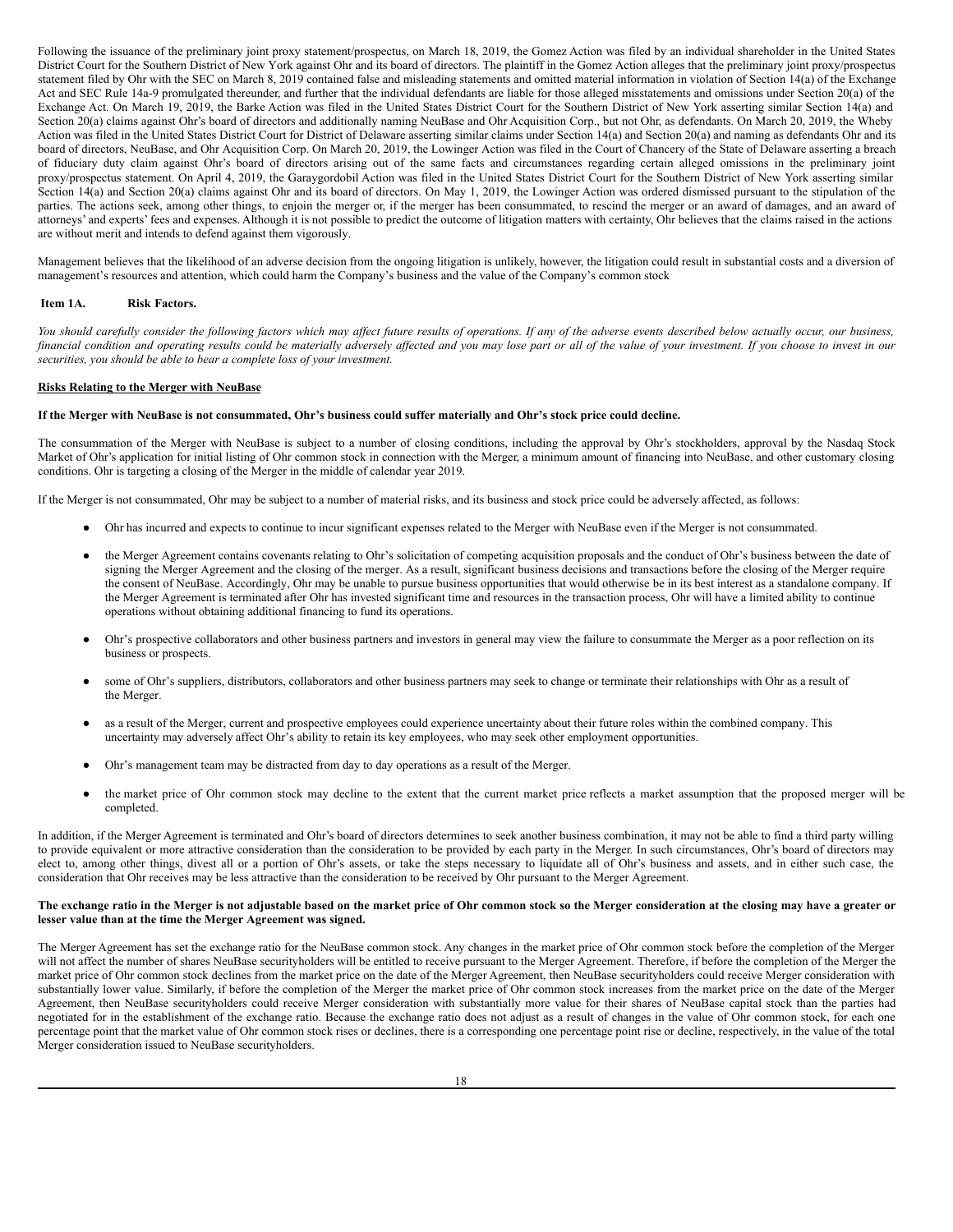## **The market price of the combined company's common stock may decline as a result of the Merger.**

The market price of the combined company's common stock may decline as a result of the Merger for a number of reasons including:

- the combined company does not achieve the perceived benefits of the Merger as rapidly or to the extent anticipated by financial or industry analysts;
- the effect of the Merger on the combined company's business and prospects is not consistent with the expectations of financial or industry analysts; or
- investors react negatively to the effect on the combined company's business and prospects from the Merger.

#### Ohr's stockholders may not realize a benefit from the Merger commensurate with the ownership dilution they will experience in connection with the Merger.

If the combined company is unable to realize the strategic and financial benefits currently anticipated from the Merger, Ohr's stockholders will have experienced substantial dilution of their ownership interest without receiving any commensurate benefit. Significant management attention and resources will be required to integrate the two companies. Delays in this process could adversely affect the combined company's business, financial results, financial condition and stock price following the Merger. Even if the combined company were able to integrate the business operations successfully, there can be no assurance that this integration will result in the realization of the full benefits of synergies, innovation and operational efficiencies that may be possible from this integration and that these benefits will be achieved within a reasonable period of time.

## During the pendency of the Merger, Ohr may not be able to enter into a business combination with another party and will be subject to contractual limitations on **certain actions because of restrictions in the Merger Agreement.**

Covenants in the Merger Agreement impede the ability of Ohr or NeuBase to make acquisitions or complete other transactions that are not in the ordinary course of business pending completion of the Merger. As a result, if the Merger is not completed, the parties may be at a disadvantage to their competitors. In addition, while the Merger Agreement is in effect and subject to limited exceptions, each party is prohibited from soliciting, initiating, encouraging or taking actions designed to facilitate any inquiries or the making of any proposal or offer that could lead to entering into certain extraordinary transactions with any third party, such as a sale of assets, an acquisition of Ohr common stock, a tender offer for Ohr common stock, a Merger or other business combination outside the ordinary course of business. Any such transactions could be favorable to such party's stockholders.

## **Risks Relating to Our Financial Position and Need for Capital**

Our business was substantially dependent on the success of squalamine, which failed to meet its primary efficacy endpoint in the MAKO Study. As a result of the failure of the MAKO study, we evaluated strategic alternatives and ultimately entered into a definitive Merger Agreement with NeuBase. Unless the Merger is consummated, or if we fail to execute on another strategic alternative, we may be required to liquidate, dissolve, or otherwise wind down our operations.

Until January 5, 2018, squalamine for the treatment of wet-AMD was our lead product candidate. On January 5, 2018, we announced topline results from our MAKO Study which did not meet its primary efficacy endpoint. Based on these results, we discontinued further development of squalimine and evaluated strategic alternatives to maximize stockholder value.

On January 2, 2019, the Company, Merger Sub and NeuBase entered into the Merger Agreement, pursuant to which, among other things, subject to the satisfaction or waiver of the conditions set forth in the Merger Agreement, Merger Sub will merge with and into NeuBase, with NeuBase becoming a wholly-owned subsidiary of the Company and the surviving corporation of the Merger. Consummation of the Merger is subject to certain closing conditions, including the approval from our stockholders which may take a significant amount of time and will further decrease our cash resources. There can be no assurance that we will be able to successfully complete the Merger and investors may disagree with the new focus of our business. The Merger will result in dilution to our stockholders and could result in other restrictions that may affect our business. Further, if completed, the Merger ultimately may not deliver the anticipated benefits or enhance stockholder value.

If the Merger is not consummated, and we are not able to execute on another strategic alternative, we may be required to liquidate, dissolve or otherwise wind down our operations.

## We may not be able to monetize the non-squalamine assets, including the SKS sustained release ocular drug delivery platform technology, CEP assets, or our interest **in the Depymed joint venture.**

We may not be able to monetize any or some of the non-squalamine assets, including the SKS sustained release ocular drug delivery platform technology, the CEP assets, or our interest in the Depymed joint venture. In that event, we may be constrained to write off those assets, in whole or in part. At September 30, 2018, we significantly wrote down the value of our SKS sustained release asset and there can be no assurance that we will not be required to further write down or write off this asset, or any other asset, entirely in the future.

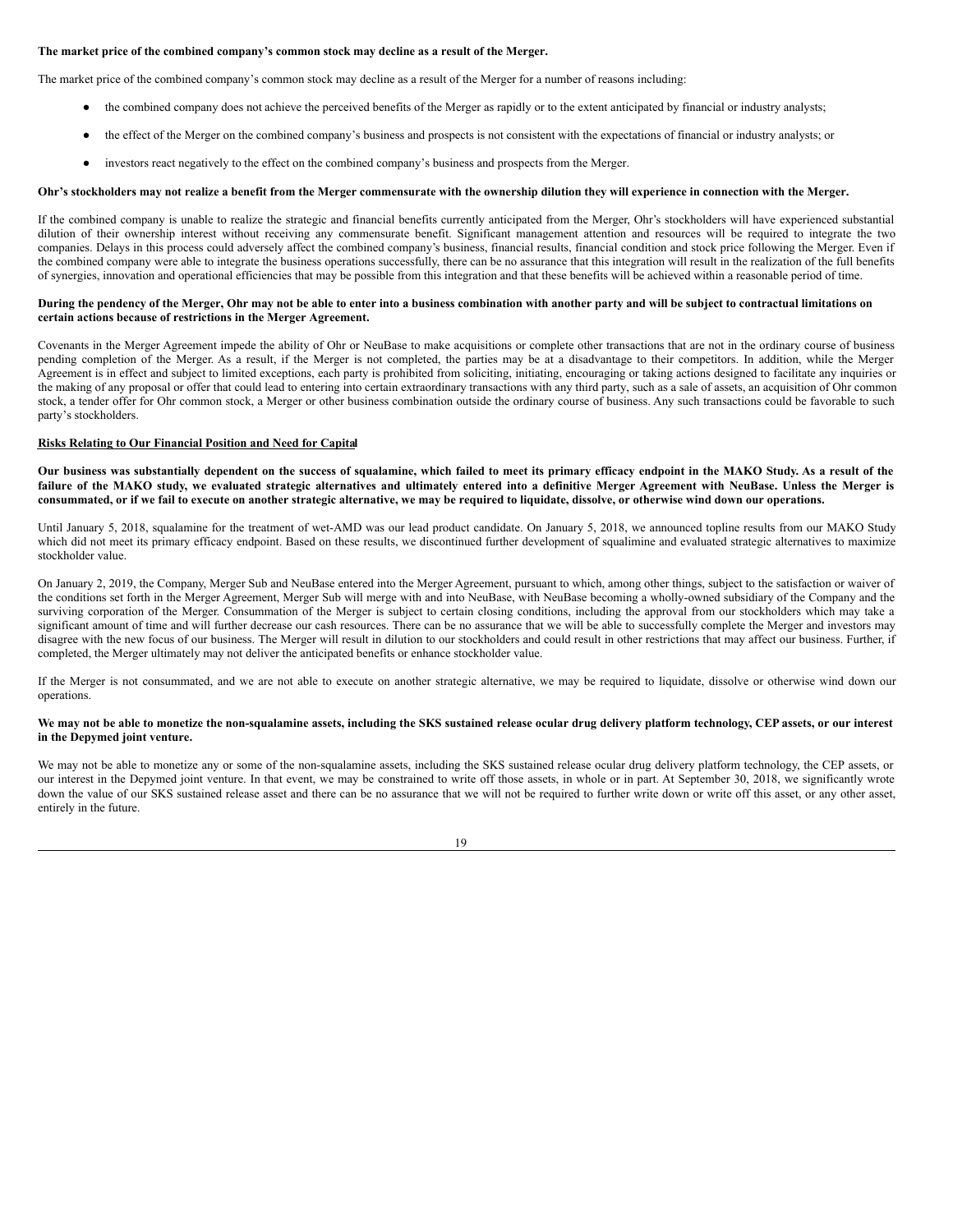## We are subject to securities class action litigation and derivative shareholder litigation. If an unfavorable ruling were to occur, there exists the possibility of a **material adverse impact on the Company.**

As a result of Ohr's announcement of negative results from the MAKO Study, Ohr's stock price declined substantially. On February 14, 2018, plaintiff, Jeevesh Khanna, commenced an action in the Southern District of New York, against Ohr and several current and former officers, alleging that they violated federal securities laws between June 24, 2014 and January 4, 2018. On August 7, 2018, the lead plaintiffs, now George Lehman and Insured Benefit Plans, Inc. filed an amended complaint, stating the class period to be April 8, 2014 through January 4, 2018. The plaintiffs did not quantify any alleged damages in their complaint but, in addition to attorneys' fees and costs, they seek to maintain the action as a class action and to recover damages on behalf of themselves and other persons who purchased or otherwise acquired Ohr common stock during the putative class period and purportedly suffered financial harm as a result. Ohr and the individuals dispute these claims and intend to defend the matter vigorously. On September 17, 2018, Ohr filed a motion to dismiss the complaint. On November 13, 2018, plaintiffs filed a motion to strike exhibits appended to the motion to dismiss which was fully briefed by the parties prior to proceeding on the Defendants' motion to dismiss. On May 10, 2019, the Court entered an order concluding that it is unable to decide the Plaintiffs' motion to strike independently of the Defendants' motion to dismiss and will consider the motions together. The briefing schedule on Defendants' motion to dismiss was set by the Court and briefing will conclude in June 2019, based on the current schedule. This litigation could result in substantial costs and a diversion of management's resources and attention, which could harm Ohr's business and the value of the Ohr common stock.

On May 3, 2018, plaintiff Adele J. Barke, derivatively on behalf of Ohr, commenced an action against Michael Ferguson, Orin Hirschman, Thomas M. Riedhammer, June Almenoff and Jason Slakter in the Supreme Court, State of New York, alleging that the action was brought in the right and for the benefit of Ohr seeking to remedy their "breach of fiduciary duties, corporate waste and unjust enrichment that occurred between June 24, 2014 and the present." It does not quantify any alleged damages. Ohr and the individuals dispute these claims and intend to defend the matter vigorously. Such litigation has been stayed pursuant to a stipulation by the parties, which has been so ordered by the court, pending a decision in the Southern District case on the motion to dismiss, but that status could change. This litigation could result in substantial costs and a diversion of management's resources and attention, which could harm Ohr's business and the value of the Ohr common stock.

In September 2018, plaintiff John Tomson, derivatively and on behalf of Ohr, commenced an action against Michael Ferguson, Sam Backenroth, Irach Taraporewala, Orin Hirschman, Thomas M. Riedhammer, June Almenoff and Jason Slakter in the U.S. District Court for the Southern District of New York alleging that the action was brought in the right and for the benefit of Ohr seeking to remedy their various breaches of fiduciary duties, corporate waste and unjust enrichment that occurred between April 4, 2014 through January 4, 2018. Thereafter, the complaint largely summarized the allegations of the amended complaint filed in the securities class action described above. It does not quantify alleged damages. On March 18, 2019, Plaintiff Tomson filed a notice of Voluntary Dismissal without Prejudice and, on March 21, 2019, the court entered an order for the case to be closed.

Following the issuance of the preliminary joint proxy statement/prospectus, on March 18, 2019, the Gomez Action was filed by an individual shareholder in the United States District Court for the Southern District of New York against Ohr and its board of directors. The plaintiff in the Gomez Action alleges that the preliminary joint proxy/prospectus statement filed by Ohr with the SEC on March 8, 2019 contained false and misleading statements and omitted material information in violation of Section 14(a) of the Exchange Act and SEC Rule 14a-9 promulgated thereunder, and further that the individual defendants are liable for those alleged misstatements and omissions under Section 20(a) of the Exchange Act. On March 19, 2019, the Barke Action was filed in the United States District Court for the Southern District of New York asserting similar Section 14(a) and Section 20(a) claims against Ohr's board of directors and additionally naming NeuBase and Ohr Acquisition Corp., but not Ohr, as defendants. On March 20, 2019, the Wheby Action was filed in the United States District Court for District of Delaware asserting similar claims under Section 14(a) and Section 20(a) and naming as defendants Ohr and its board of directors, NeuBase, and Ohr Acquisition Corp. On March 20, 2019, the Lowinger Action was filed in the Court of Chancery of the State of Delaware asserting a breach of fiduciary duty claim against Ohr's board of directors arising out of the same facts and circumstances regarding certain alleged omissions in the preliminary joint proxy/prospectus statement. On April 4, 2019, the Garaygordobil Action was filed in the United States District Court for the Southern District of New York asserting similar Section 14(a) and Section 20(a) claims against Ohr and its board of directors. On May 1, 2019, the Lowinger Action was ordered dismissed pursuant to the stipulation of the parties. The actions seek, among other things, to enjoin the merger or, if the merger has been consummated, to rescind the merger or an award of damages, and an award of attorneys' and experts' fees and expenses. Although it is not possible to predict the outcome of litigation matters with certainty, Ohr believes that the claims raised in the actions are without merit and intends to defend against them vigorously.

20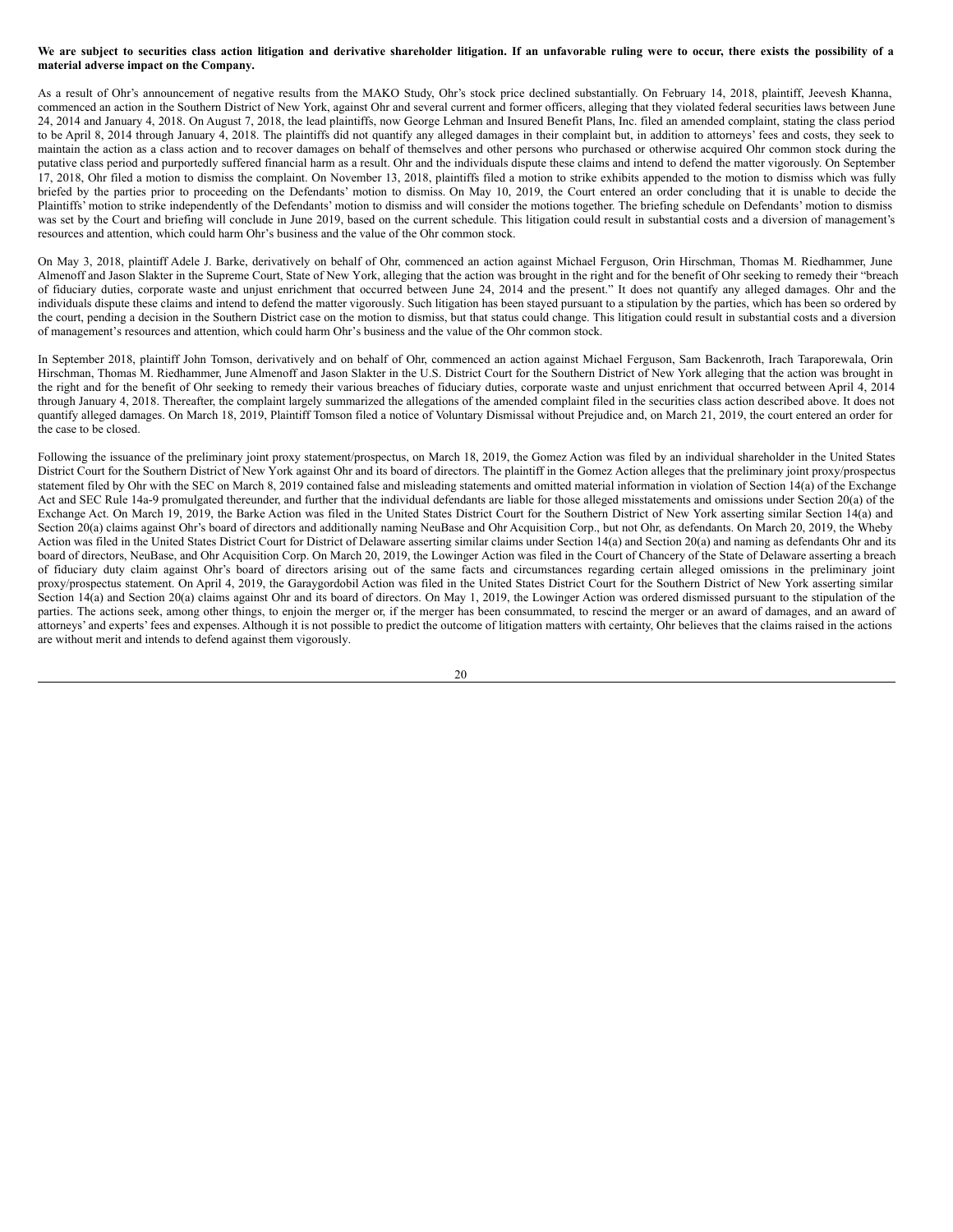## If we fail to continue to meet all applicable Nasdaq Capital Market requirements and Nasdaq determines to delist our common stock, the delisting could adversely affect the market liquidity of our common stock and the market price of our common stock could decrease.

On February 20, 2018, Ohr received a written notice (the "First Notice") from NASDAQ Stock Market LLC ("Nasdaq") that Ohr had not been in compliance with the minimum bid price requirement set forth in Nasdaq Listing Rule 5550(a)(2) for a period of 30 consecutive business days. Nasdaq Listing Rule 5550(a)(2) requires listed securities to maintain a minimum closing bid price of \$1.00 per share, and Nasdaq Listing Rule 5810(c)(3)(A) provides that a failure to meet the minimum closing bid price requirement exists if the deficiency continues for a period of 30 consecutive business days.

In accordance with Nasdaq's Listing Rule 5810(c)(3)(A), Ohr had a period of 180 calendar days, or until August 20, 2018, to regain compliance with the minimum closing bid price requirement. Ohr did not regain compliance with the minimum closing bid price requirement by August 20, 2018. Ohr was notified by Nasdaq that it might be afforded a second 180 calendar period to regain compliance with the minimum closing bid price requirement under certain circumstances. As a result, Ohr applied for an extension of the cure period, as permitted under the notification. In order to cure the deficiency, Ohr indicated that, to that extent necessary, it planned to seek approval for a reverse stock split in order to meet the minimum closing bid price requirement at a special meeting of Ohr's stockholders which Ohr would hold prior to the expiration of the second 180 day period and effectuate the reverse stock split immediately thereafter.

On August 21, 2018, Ohr received a written notice from Nasdaq that Ohr had been granted an additional 180 calendar days, or until February 19, 2019, to regain compliance with the minimum \$1.00 bid price per share requirement of the Listing Rules of Nasdaq ("Second Notice"). According to the Second Notice, if at any time before February 19, 2019, the bid price of Ohr common stock closed at or above \$1.00 per share for a minimum of 10 consecutive business days, Nasdaq would provide written notification that Ohr has achieved compliance with the minimum closing bid price requirement. If, however, compliance with the minimum closing bid price requirement cannot be demonstrated by February 19, 2019, Nasdaq will provide written notification that the Ohr common stock would be delisted. At that time, Ohr could appeal Nasdaq's determination to a Hearings Panel.

On January 18, 2019, at a special meeting of Ohr's stockholders, Ohr's stockholders approved an amendment to Ohr's certificate of incorporation to effect a reverse stock split of Ohr common stock at a split ratio of not less than one-for-three and not more than one-for-twenty, to be effective, if at all, at such time as the Ohr board of directors shall determine in its sole discretion. On January 18, 2019, following the Ohr special meeting, the Ohr board of directors approved a one-for-twenty reverse stock split of Ohr's issued and outstanding shares of common stock. On January 22, 2019, Ohr filed with the Secretary of State of the State of Delaware a Certificate of Amendment to its Certificate of Incorporation to effect the reverse stock split. Ohr common stock began trading on a split-adjusted basis when the market opened on February 4, 2019. On February 20, 2019, Ohr received written confirmation from Nasdaq this it had regained compliance with Nasdaq listing requirements, and Nasdaq considers the matter closed. Although Ohr has regained compliance with the minimum \$1.00 bid price requirement since Ohr common stock closed at \$1.00 per share or more for a minimum of ten consecutive business days, there can be no assurance that Ohr will be able to maintain compliance with the requirements for listing Ohr common stock on Nasdaq. The failure to maintain Ohr's listing on Nasdaq could have an adverse effect on the market price and liquidity of Ohr's shares of common stock.

## In light of the results of the MAKO study, we began evaluating strategic alternatives, and recently entered into the Merger Agreement with NeuBase. There is no certainty that we will be able to close the Merger, or execute on any other strategic alternative if the Merger is not consummated. If we are unable to consummate the Merger or identify and execute any other strategic alternatives if the Merger is not consummated, we may be forced to cease operations and liquidate.

Based on the results of the MAKO study, we began a comprehensive review of strategic alternatives to maximize shareholder value. As part of its review of strategic alternatives, the Company formed a special committee of independent directors. The Board of Directors and the special committee retained Roth Capital Markets, LLC, to advise and assist in this review. The strategic alternatives that we are exploring, may include some or all of the following: license, divestiture, or monetization of current assets; license or acquisition of additional assets; merger, reverse merger, joint venture, partnership, or other business combination with another entity, public or private. On January 2, 2019, the Company, Merger Sub and NeuBase entered into the Merger Agreement, pursuant to which, among other things, subject to the satisfaction or waiver of the conditions set forth in the Merger Agreement, Merger Sub will merge with and into NeuBase, with NeuBase becoming a wholly-owned subsidiary of the Company and the surviving corporation of the Merger. Consummation of the Merger is subject to certain closing conditions, including a concurrent financing into NeuBase and the approval from our stockholders which may take a significant amount of time and will further decrease our cash resources. There can be no assurance that we will be able to successfully complete the Merger and investors may disagree with the new focus of our business. The Merger will result in dilution to our stockholders and could result in other restrictions that may affect our business. Further, if completed, the Merger ultimately may not deliver the anticipated benefits or enhance stockholder value.

If we are unable to consummate the Merger or execute on another strategic alternative if the Merger is not consummated, we may be forced to liquidate.

21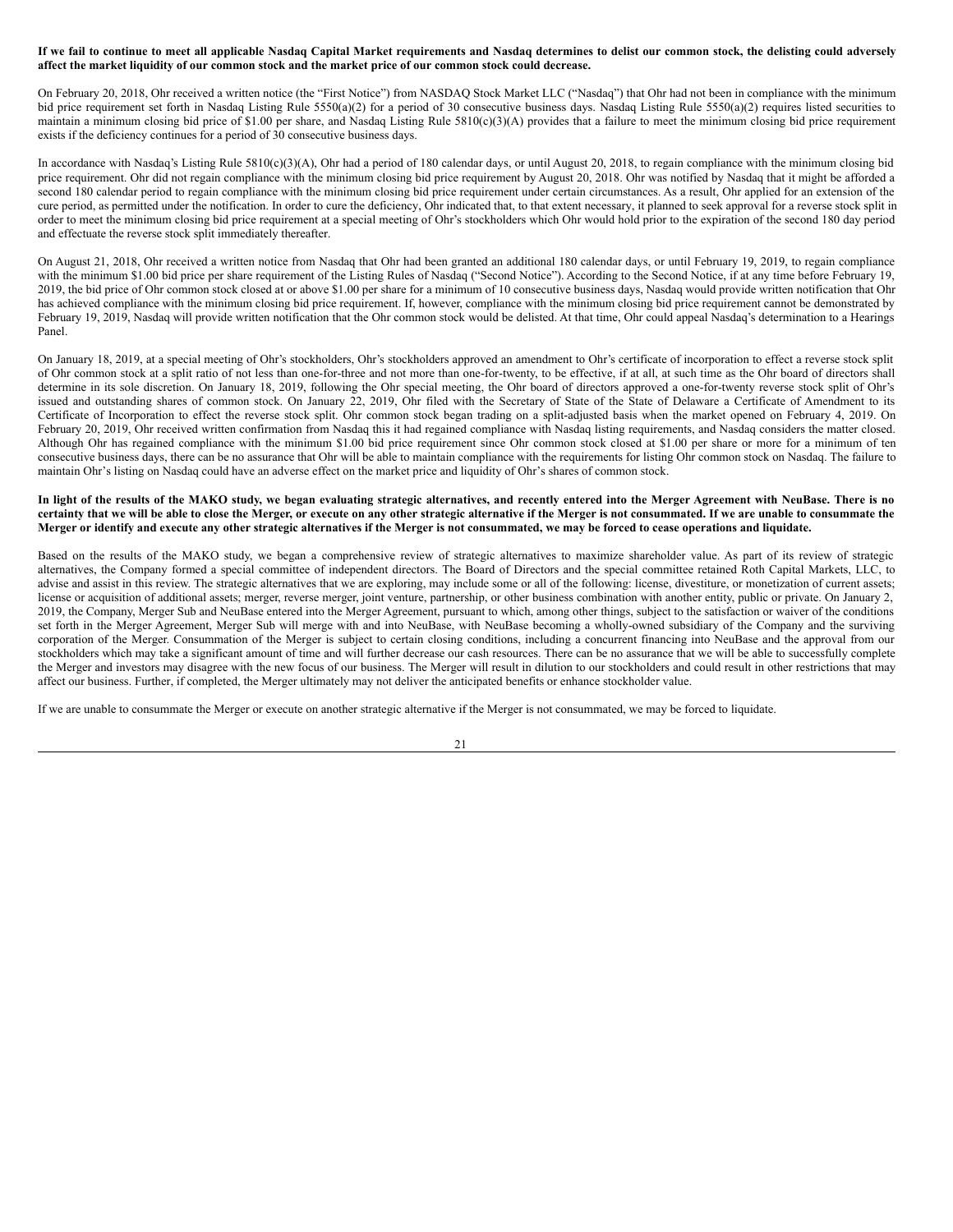## We have incurred significant losses and anticipate that we will incur additional losses. We might never achieve or sustain revenues.

We have experienced significant net losses since our inception. As of March 31, 2019, we had an accumulated deficit of approximately \$123.4 million. We expect to continue to incur net losses. We do not expect to receive, for at least the next several years, any revenues from commercialization activities.

Our ability to generate revenues and become profitable depends, among other things, on the successful development and commercialization of our technologies and/or NeuBase's products and our ability to identify and execute on other opportunities and business combinations that will enable us to maximize stockholder value. We will need significant additional capital to pursue these objectives and sustain our operations.

## The report of our independent registered public accounting firm expresses substantial doubt about the Company's ability to continue as a going concern. Such **"going concern" opinion could impair our ability to obtain financing.**

Our auditors, MaloneBailey, LLP, have indicated in their report on the Company's financial statements for the fiscal year ended September 30, 2018 and for the subsequent quarterly periods to date, that conditions exist that raise substantial doubt about our ability to continue as a going concern due to our recurring losses from operations. A "going concern" opinion could impair our ability to finance our operations through the sale of equity, incurring debt, or other financing alternatives. Our ability to continue as a going concern will depend upon the availability and terms of future funding. If we are unable to achieve this goal, our business would be jeopardized and the Company may not be able to continue. If we ceased operations, it is likely that all of our investors would lose their investment.

| I |
|---|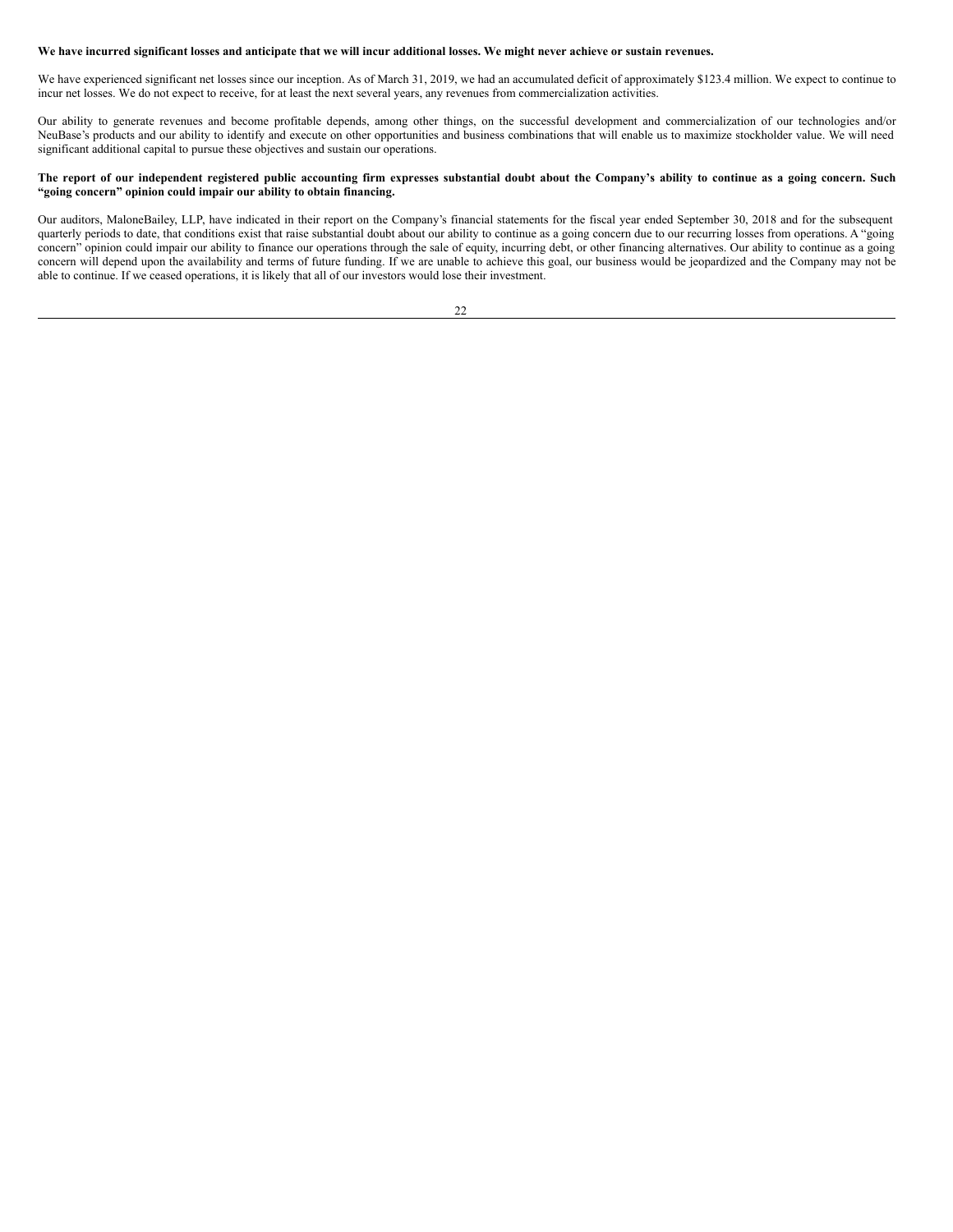## We depend upon key officers and consultants in a competitive market for skilled personnel. If we are unable to retain key personnel, it could adversely affect our business. The negative result of the MAKO study and our limited financial resources may make us less successful at retaining employees.

We are highly dependent upon the principal members of our management team, especially our Chief Executive Officer, Dr. Jason Slakter, and Vice President of Business Development and Chief Financial Officer, Sam Backenroth, as well as our directors and key consultants. A loss of any of these personnel may have a material adverse effect on aspects of our business.

The announcement that we have entered into the Merger Agreement may make it more difficult to retain qualified executive and other key personnel. The Merger and the strategic alternative process has been be costly, time-consuming, and diverted the attention of management.

## **Risks Related to Our Business and Industry**

## **We currently do not have, and may never have, any products that generate revenues.**

We are a development stage pharmaceutical company and currently do not have, and may never have, any products that generate revenues. Investment in pharmaceutical product development is highly speculative because it entails substantial upfront capital expenditures and significant risk that any potential product candidate will fail to demonstrate adequate effect or an acceptable safety profile, gain regulatory approval and become commercially viable. To date, we have not generated any product revenues. Our ability to generate revenues and become profitable depends, among other things, on the successful development and commercialization of ours and/or NeuBase's products and our ability to identify and execute on other opportunities and business combinations that will enable us to maximize stockholder value.

## We are highly dependent upon our ability to raise additional capital. Raising additional capital may cause dilution to our stockholders, restrict our operations or **require us to relinquish rights to our technologies.**

Until such time, if ever, as we can generate substantial product revenues, we may finance our cash needs through a combination of equity offerings, debt financings, and partnerships. We do not have any committed external source of funds. Even if the Merger Agreement is successfully consummated, we will need to raise additional funds in order to fund our near and long-term operations. To the extent that we raise additional capital through the sale of equity or convertible debt securities, our stockholders' ownership interest will be diluted, and the terms of these securities may include liquidation or other preferences that adversely affect our stockholders' rights as holders of our common stock. Debt financing and preferred equity financing, if available, may involve agreements that include covenants limiting or restricting our ability to take specific actions.

If we raise capital through a partnership, we may have to relinquish rights to our technologies or grant licenses on terms that may not be favorable to us. If we are unable to raise additional funds through equity or debt financings when needed, we may be required to cease operations and liquidate.

## We are highly dependent upon our ability to enter into agreements with collaborative partners to develop, commercialize, and market any products.

We are dependent on strategic partnerships to develop technologies and products. To date, we have not entered into any strategic partnerships for any products. We face significant competition in seeking appropriate strategic partners, and these strategic partnerships can be intricate and time consuming to negotiate and document. We may not be able to negotiate strategic partnerships on acceptable terms, or at all. We are unable to predict when, if ever, we will enter into any strategic partnerships because of the numerous risks and uncertainties associated with establishing strategic partnerships.

While our strategy is to partner with an appropriate party, no assurance can be given that any third party would be interested in partnering with us. We currently lack the resources to conduct clinical trials, to manufacture any product candidates on a large scale, and we have no sales, marketing or distribution capabilities. In the event we are not able to enter into a collaborative agreement with a partner or partners, on commercially reasonable terms, or at all, we may be unable to conduct clinical trials, or to develop products which would have a material adverse effect upon our business, prospects, financial condition, and results of operations.

Even if we succeed in securing a partner, the partner collaborators may fail to develop or effectively commercialize products using our technologies. Such partnership would pose a number of risks, including the following:

- partners may not have sufficient resources or decide not to devote the necessary resources due to internal constraints such as budget limitations, lack of human resources, or a change in strategic focus;
- collaborators may believe our intellectual property or the product candidate infringes on the intellectual property rights of others;
- partners may dispute their responsibility to conduct development and commercialization activities pursuant to the applicable collaboration, including the payment of related costs or the division of any revenues;
- partners may decide to pursue a competitive product developed outside of the partnership arrangement;
- partners may not be able to obtain, or believe they cannot obtain, the necessary regulatory approvals;
- partners may delay the development or commercialization of any product candidates in favor of developing or commercializing another party's product candidate; or
- partners may decide to terminate or not to renew the collaboration for these or other reasons.

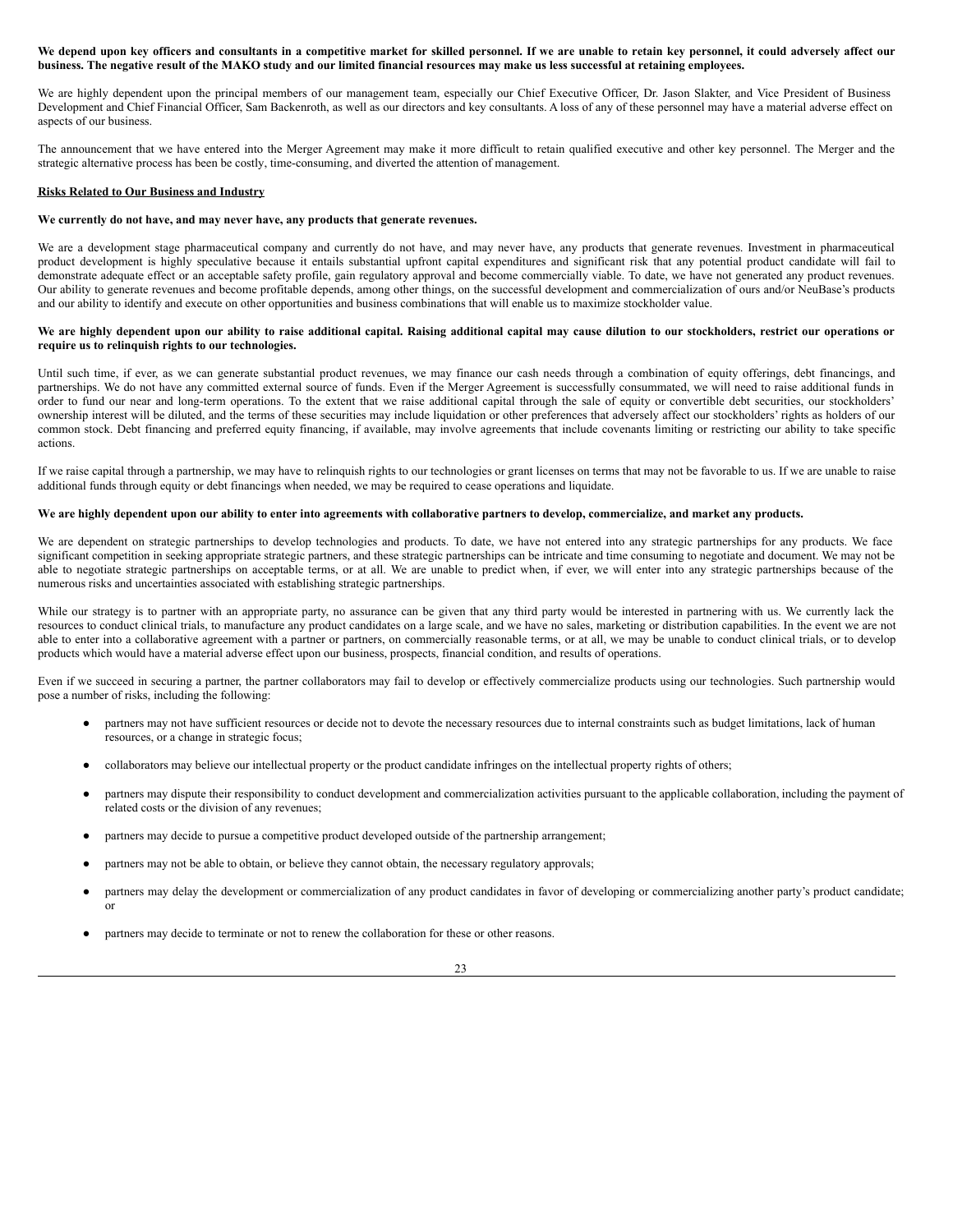Thus, should the Company ever be successful in entering into a partnership agreement, the agreements may not lead to development or commercialization of product candidates in the most efficient manner or at all. Partnership agreements are generally terminable without cause on short notice. We also face competition in seeking out collaborators. If we are unable to secure new partners that achieve the partner's objectives and meet our expectations, we may be unable to advance any product candidates and may not generate meaningful revenues.

## **We have no experience selling, marketing or distributing products and no internal capability to do so.**

We currently have no sales, marketing or distribution capabilities and no experience in building a sales force and distribution capabilities. If we are ever in a position to commercialize any products, of which there can be no assurance, we must develop internal sales, marketing and distribution capabilities, which will be expensive and time consuming, or make arrangements with third parties to perform these services. If we decide to market any products directly, we must commit significant financial and managerial resources to develop a marketing and sales force with technical expertise and with supporting distribution capabilities. Building an in-house marketing and sales force with technical expertise and distribution capabilities will require significant expenditures, management resources and time. Factors that may inhibit our efforts to commercialize any products directly and without strategic partners include:

- our inability to recruit and retain adequate numbers of effective sales and marketing personnel;
- the inability of sales personnel to obtain access to or persuade adequate numbers of physicians to prescribe any products;
- the lack of complementary products to be offered by sales personnel, which may put us at a competitive disadvantage relative to companies with more extensive product lines; and
- unforeseen costs and expenses associated with creating and sustaining an independent sales and marketing organization.

We may not be successful in recruiting the sales and marketing personnel necessary to sell any products and even if we do build a sales force, they may not be successful in marketing any products, which would have a material adverse effect on our business and results of operations.

## If we are ever to conduct additional clinical trials, we would continue to rely on third parties to conduct any such trials for us. If such third parties do not successfully carry out their duties or if we lose our relationships with such third parties, our drug development efforts could be delayed.

We are dependent on contract research organizations, third-party vendors and independent investigators for preclinical testing, and clinical trials related to any potential drug discovery and development efforts. These parties are not our employees, and we cannot control the amount or timing of resources that they devote to any programs. If they fail to devote sufficient time and resources to any drug development programs or if their performance is substandard, it would delay the development and commercialization of these product candidates. The parties with which we would contract for execution of our clinical trials would play a significant role in the conduct of the trials and the subsequent collection and analysis of data. Their failure to achieve their research goals or otherwise meet their obligations on a timely basis could adversely affect clinical development of these product candidates.

Communicating with outside parties can also be challenging, potentially leading to mistakes as well as difficulties in coordinating activities. Outside parties may:

- have staffing difficulties;
- fail to comply with contractual obligations;
- experience regulatory compliance issues;
- undergo changes in priorities or become financially distressed; or
- form relationships with other parties, some of which may be our competitors.

These factors may materially adversely affect the willingness or ability of third parties to conduct any clinical trials and may lead to unexpected cost increases. Nevertheless, we are responsible for ensuring that each of our studies would be conducted in accordance with the applicable protocol, legal, regulatory and scientific standards, and our reliance on contract research organizations would not relieve us of our regulatory responsibilities. We and our contract research organizations would be required to comply with applicable current Good Laboratory Practice ("CGLP"), current Good Manufacturing Practice ("CGMP"), and current Good Clinical Practice ("CGCP") regulations and guidelines enforced by the FDA and comparable foreign regulatory authorities for any products in clinical development. The FDA enforces these CGCP regulations through periodic inspections of clinical trial sponsors, principal investigators and trial sites. If we or our contract research organizations fail to comply with applicable CGCP, the clinical data generated in these clinical trials might be deemed unreliable and the FDA or comparable foreign regulatory authorities may require additional clinical trials before approving the marketing applications. We cannot assure that, upon inspection, the FDA or any comparable foreign regulatory authority will determine that any clinical trials would comply with CGCP. In addition, clinical trials must be conducted with product produced under CGMP regulations and would require a large number of test subjects. Our failure or the failure of our contract research organizations to comply with these regulations might require us to repeat clinical trials, which would delay the regulatory approval process and could also subject us to enforcement action up to and including civil and criminal penalties.

## If we are ever to conduct any additional trials and our contract research organizations do not successfully carry out their duties or if we were to lose relationships with **contract research organizations, any drug development efforts could be delayed or terminated.**

If we were to lose relationships with any one or more of these parties, we could experience a significant delay in both identifying another comparable provider and then contracting for its services. We may be unable to retain an alternative provider on reasonable terms, if at all. Even if we locate an alternative provider, it is likely that this provider might need additional time to respond to our needs and might not provide the same type or level of service as the original provider. In addition, any provider that we retain would be subject to CGLP and CGCP, other regulatory standards, and similar foreign standards, and we do not have control over compliance with these regulations by these providers. Consequently, if these practices and standards are not adhered to by these providers, the development and commercialization of any products could be delayed, and have a material adverse effect on our business.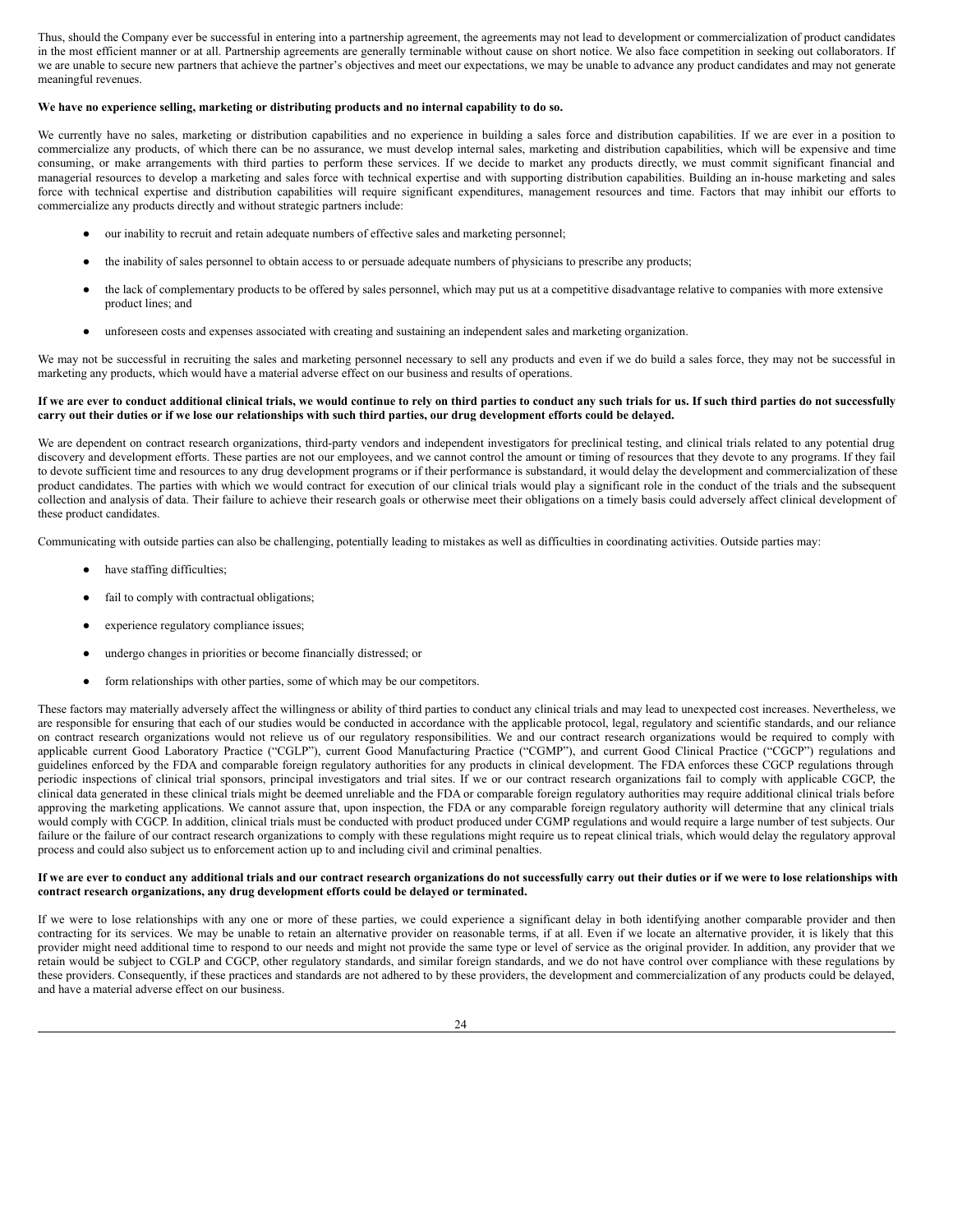#### We may not be able to continue or fully exploit our relationships with outside advisors, which could impair our business.

We work with advisors who are experts in their respective fields. They advise us with respect to our business and operations. These advisors are not our employees and may have other commitments that would limit their future availability to us. If a conflict of interest arises between their work for us and their work for another entity, we may lose their services, which may impair our reputation in the industry and our business efforts.

## We have no manufacturing capabilities, and, if needed, would rely completely on third-party manufacturers, which might result in delays in research, development, **clinical trials, regulatory approvals and product introductions.**

We have no manufacturing facilities and do not have extensive experience in the manufacturing of drugs or in designing drug manufacturing processes. We would have to contract with third-party manufacturers to produce, in collaboration with us, any products for clinical trials. Our reliance on these third parties for development activities would reduce our control over these activities but would not relieve us of our responsibility to ensure compliance with all required regulations and study and trial protocols. If these third parties were not to successfully carry out their contractual duties, meet expected deadlines or conduct studies in accordance with regulatory requirements or our stated study and trial plans and protocols, or if there were disagreements between us and these third parties, we would not be able to initiate, or complete, or may be delayed in completing, the clinical trials required to support future approval of any products. In some such cases, we might need to locate an appropriate replacement third-party relationship, which may not be readily available or with acceptable terms, which would cause additional delay with respect to the approval of products and would thereby have a material adverse effect on our business, financial condition, results of operations and prospects.

## Contract manufacturers are subject to significant regulatory oversight with respect to manufacturing products. The manufacturing facilities on which we would need **to rely may not continue to meet regulatory requirements and may have limited capacity.**

Any manufacturers of product candidates are obliged to operate in accordance with FDA-mandated CGMPs. In addition, the facilities that would be used by contract manufacturers or other third party manufacturers to manufacture product candidates must be approved by the FDA or other foreign regulatory authority pursuant to inspections that would be conducted after we request regulatory approval from the FDA or other foreign regulatory authority. A failure of any contract manufacturers to establish and follow CGMPs and to document their adherence to such practices may lead to significant delays in development, or in clinical trials or in obtaining regulatory approval of product candidates or the ultimate launch of products into the market. Furthermore, any contract manufacturers are likely to be engaged with other companies to supply and/or manufacture materials or products for such companies, which exposes them to regulatory risks for the production of such materials and products. As a result, failure to satisfy the regulatory requirements for the production of those materials and products may affect the regulatory clearance of the contract manufacturers' facilities generally. Failure by third-party manufacturers or us to comply with applicable regulations could result in sanctions being imposed on us, including fines, injunctions, civil penalties, failure of the government to grant pre-market approval of drugs, delays, suspension or withdrawal of approvals, seizures or recalls of products, operating restrictions, and criminal prosecutions. Many aspects of the clinical trial and manufacturing process are outside of our control. The facilities and quality systems of third-party contractors must pass a pre-approval inspection for compliance with the applicable regulations as a condition of regulatory approval of product candidates. In addition, the regulatory authorities may, at any time, audit or inspect a manufacturing facility involved with the preparation of product candidates or the associated quality systems for compliance with the regulations applicable to the activities being conducted. If these facilities do not pass a pre-approval plant inspection, FDA approval of the products will not be granted.

The regulatory authorities also may, at any time following approval of a product for sale, audit our manufacturing facilities or those of third-party manufacturers. If any such inspection or audit identifies a failure to comply with applicable regulations or if a violation of product specifications or applicable regulations occurs independent of such an inspection or audit, we or the relevant regulatory authority may require remedial measures that may be costly and/or time-consuming for us or third-party manufacturers to implement and that may include the temporary or permanent suspension of a clinical trial or commercial sales or the temporary or permanent closure of a manufacturing facility. Any such remedial measures imposed upon us or third parties with whom we might contract could materially harm our business.

## Developments by competitors may render our technologies obsolete or non-competitive which would have a material adverse effect on our business and results of **operations.**

Any drug candidates would have to compete with existing therapies and therapies under development by competitors. In addition, the commercial opportunities may be reduced or eliminated if competitors develop and market products that are less expensive, more effective or safer. Even if we are successful in developing effective drugs, they may not compete successfully with products produced by our competitors. Most of our competitors, either alone or together with their collaborative partners, operate larger research and development programs, have larger staffing and facilities, and have substantially greater financial resources than we do, as well as significantly greater experience in:

- developing drugs;
- undertaking preclinical testing and human clinical trials;
- obtaining FDA and other regulatory approvals, including foreign regulatory approvals, of drugs;
- formulating and manufacturing drugs; and
- launching, marketing and selling drugs.

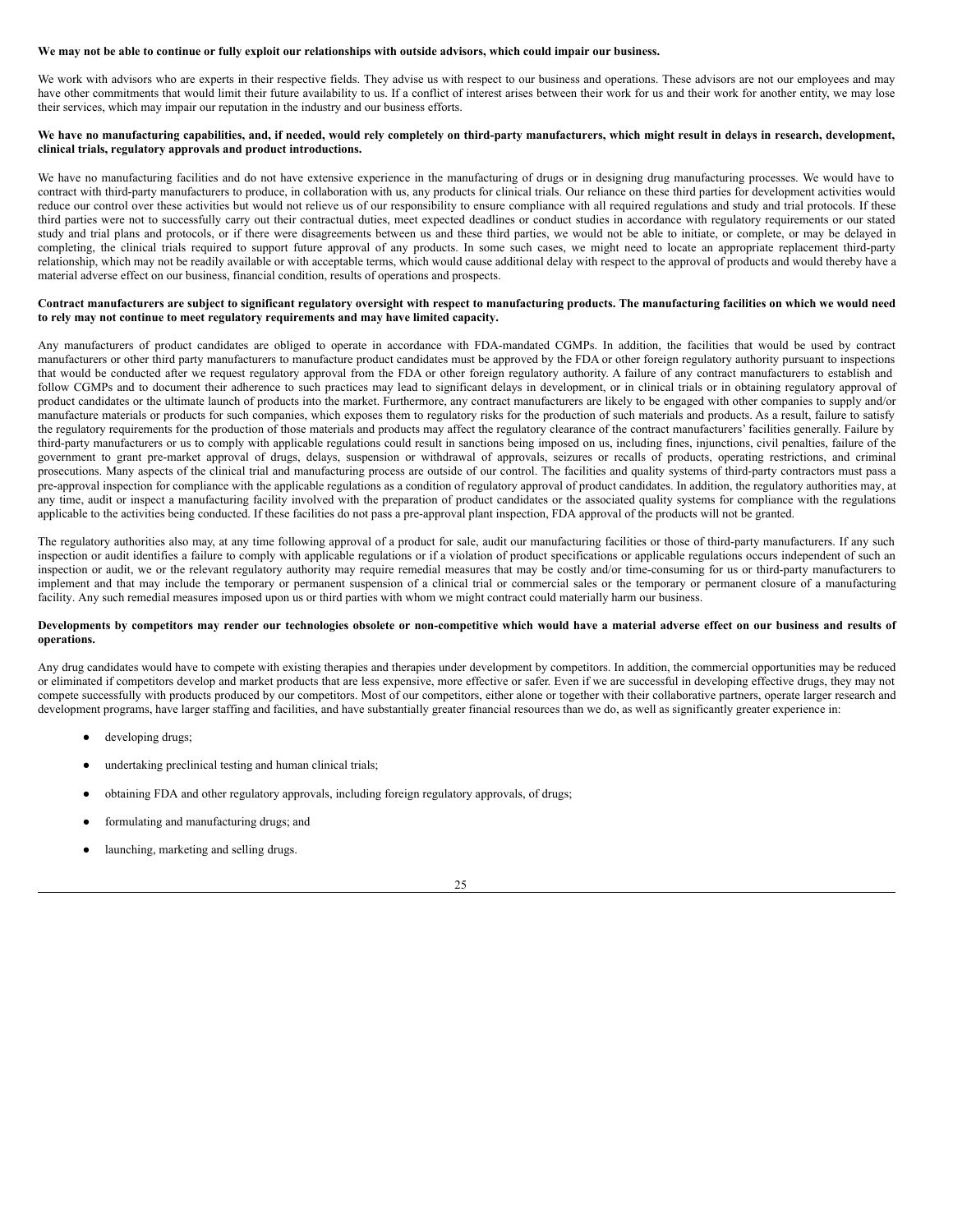These organizations also compete with us for mergers, acquisitions and joint venture candidates and for other collaborations.

## Our employees, partners, independent contractors, consultants, and vendors may engage in misconduct or other improper activities, including noncompliance with **regulatory standards and requirements.**

We are exposed to the risk that our employees, partners, independent contractors, consultants, and vendors may engage in fraudulent or other illegal activity with respect to our business. Such misconduct could include intentional, reckless and/or negligent conduct or unauthorized activity that violates: (1) FDA or any comparable foreign regulatory authority regulations, including those laws requiring the reporting of true, complete and accurate information to the FDA or any comparable foreign regulatory authority; (2) manufacturing standards; (3) federal, state and foreign healthcare fraud and abuse laws and regulations; or (4) laws that require the true, complete and accurate reporting of financial information or data. Activities subject to these laws also involve the improper use of information obtained in the course of clinical trials, or illegal misappropriation of drug product, which could result in regulatory sanctions and serious harm to our reputation. Any incidents or any other conduct that leads to an employee receiving an FDA or other regulatory authority debarment could result in a loss of business from our partners and severe reputational harm. We have adopted a Code of Business Conduct and Ethics, but it is not always possible to identify and deter misconduct, and the precautions we take to detect and prevent this activity may not be effective in controlling unknown or unmanaged risks or losses or in protecting us from governmental investigations or other actions or lawsuits stemming from a failure to be in compliance with such laws or regulations. If any such actions are instituted against us, and we are not successful in defending ourselves or asserting our rights, those actions could have a significant impact on our business, including the imposition of civil, criminal and administrative penalties, damages, monetary fines, contractual damages, reputational harm, diminished profits and future earnings, and curtailment of our operations, any of which could adversely affect our ability to operate our business, operating results and financial condition.

## Any future mergers or acquisitions we make of companies or technologies, including the Merger with NeuBase, may result in disruption to our business or distraction **of our management.**

We may merge with, acquire, or make investments in businesses, technologies, services or products if appropriate opportunities arise, including without limitation, the Merger with NueBase. From time to time we engage in discussions and negotiations with companies regarding our acquiring or investing in such companies' businesses, products, services or technologies, in the ordinary course of our business. We cannot be assured that we will be able to identify future suitable merger, acquisition or investment candidates, or if we do identify suitable candidates, that we will be able to make such acquisitions or investments on commercially acceptable terms or at all. If we acquire or merge with another company, including NeuBase, we could have difficulty in assimilating that company's personnel, operations, technology and software. In addition, the key personnel of the acquired company, including NeuBase, may decide not to work for us. If we make other types of acquisitions, we could have difficulty in integrating the acquired products, services or technologies into our operations. These difficulties could disrupt our ongoing business, distract our management and employees, increase our expenses and adversely affect our results of operations. Furthermore, we may incur indebtedness or issue equity securities to pay for any future acquisitions. The issuance of equity securities would be dilutive to our existing stockholders.

## Security breaches and other disruptions could compromise our information and expose us to liability, which would cause our business and reputation to suffer.

We store sensitive data, including intellectual property, our proprietary business information and personally identifiable information of our employees, in our data centers and on our networks. The secure maintenance of this information is critical to our operations. Despite our security measures, our information technology and infrastructure may be vulnerable to attacks by hackers or breached due to employee error, malfeasance or other disruptions. Any such breach could compromise our networks and the information stored there could be accessed, publicly disclosed, lost or stolen. Any such access, disclosure or other loss of information could result in legal claims or proceedings, liability under laws that protect the privacy of personal information, regulatory penalties, and damage our reputation.

## **Our business and operations would suffer in the event of system failures.**

Despite the implementation of security measures, our internal computer systems and those of our contractors and consultants are vulnerable to damage from computer viruses, unauthorized access, natural disasters, terrorism, war and telecommunication and electrical failures. Such an event could cause interruption of our operations. To the extent that any disruption or security breach were to result in a loss of or damage to our data, or inappropriate disclosure of confidential or proprietary information, we could incur liability and the development of product candidates could be delayed.

## **Risks Related to FDA, Comparable Foreign Regulatory Authority and Healthcare Regulations**

## Pharmaceutical companies face heavy government regulation. FDA regulatory approval and/or comparable foreign regulatory authority's approval of any products **is uncertain.**

The research, testing, manufacturing and marketing of drug products are subject to extensive regulation by federal, state and local government authorities, including the FDA or any comparable foreign regulatory authority. To obtain regulatory approval of a product, one must demonstrate to the satisfaction of the applicable regulatory agency that, among other things, the product is safe and effective for its intended use. In addition, one must show that the manufacturing facilities used to produce the products are in compliance with current Good Manufacturing Practices regulations.

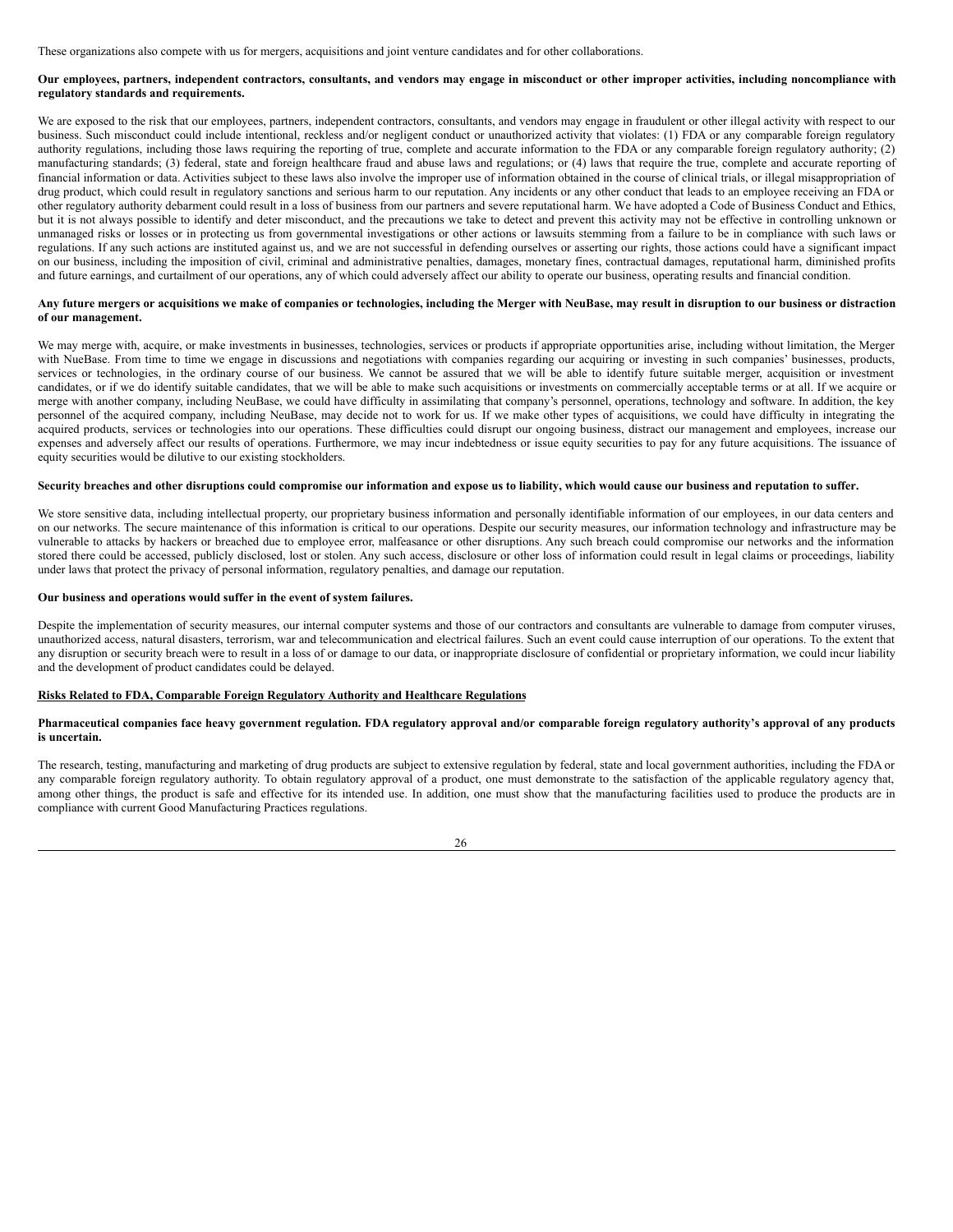The process of obtaining FDA and other required regulatory approvals, including foreign regulatory approvals and clearances, would require a substantial amount of time and significant capital expenditure. Despite the time and expense expended, regulatory approval is never guaranteed. The number of preclinical and clinical trials that would be required for FDA approval, or any comparable foreign regulatory authority's approval, varies depending on the drug candidate, the disease or condition for which the drug candidate is in development, and the requirements applicable to that particular drug candidate. The FDA or other foreign health authority can delay, limit or deny approval of a drug candidate for many reasons, including that:

- a drug candidate may not be shown to be safe or effective;
- the FDA or any comparable foreign regulatory authority may not approve the manufacturing process;
- the FDA or any comparable foreign regulatory authority may interpret data from preclinical and clinical trials in different ways; and
- the FDA may not meet, or may extend, the Prescription Drug User Fee Act date with respect to a particular NDA.

If and when products do obtain marketing approval, the marketing, distribution and manufacture of such products would remain subject to extensive ongoing regulatory requirements. Failure to comply with applicable regulatory requirements could result in:

- warning letters;
- fines;
- civil penalties;
- injunctions;
- recall or seizure of products;
- total or partial suspension of production;
- refusal of the government to grant future approvals;
- withdrawal of approvals; and
- criminal prosecution.

We have not received regulatory approval to market any product candidates in any jurisdiction.

## Following regulatory approval of any drug products to ongoing regulatory obligations and restrictions, might result in significant expense and limit the ability to **commercialize any products.**

With regard to drug candidates, if any, approved by the FDA or by another regulatory authority, including a foreign regulatory authority, we would be held to extensive regulatory requirements over product manufacturing, labeling, packaging, adverse event reporting, storage, advertising, promotion and record keeping. Regulatory approvals may also be subject to significant limitations on the indicated uses or marketing of the drug candidates. Potentially costly follow-up or post-marketing clinical studies may be required as a condition of approval to further substantiate safety or efficacy, or to investigate specific issues of interest to the regulatory authority. Previously unknown problems with the drug candidate, including adverse events of unanticipated severity or frequency, may result in restrictions on the marketing of the drug, and could include withdrawal of the drug from the market.

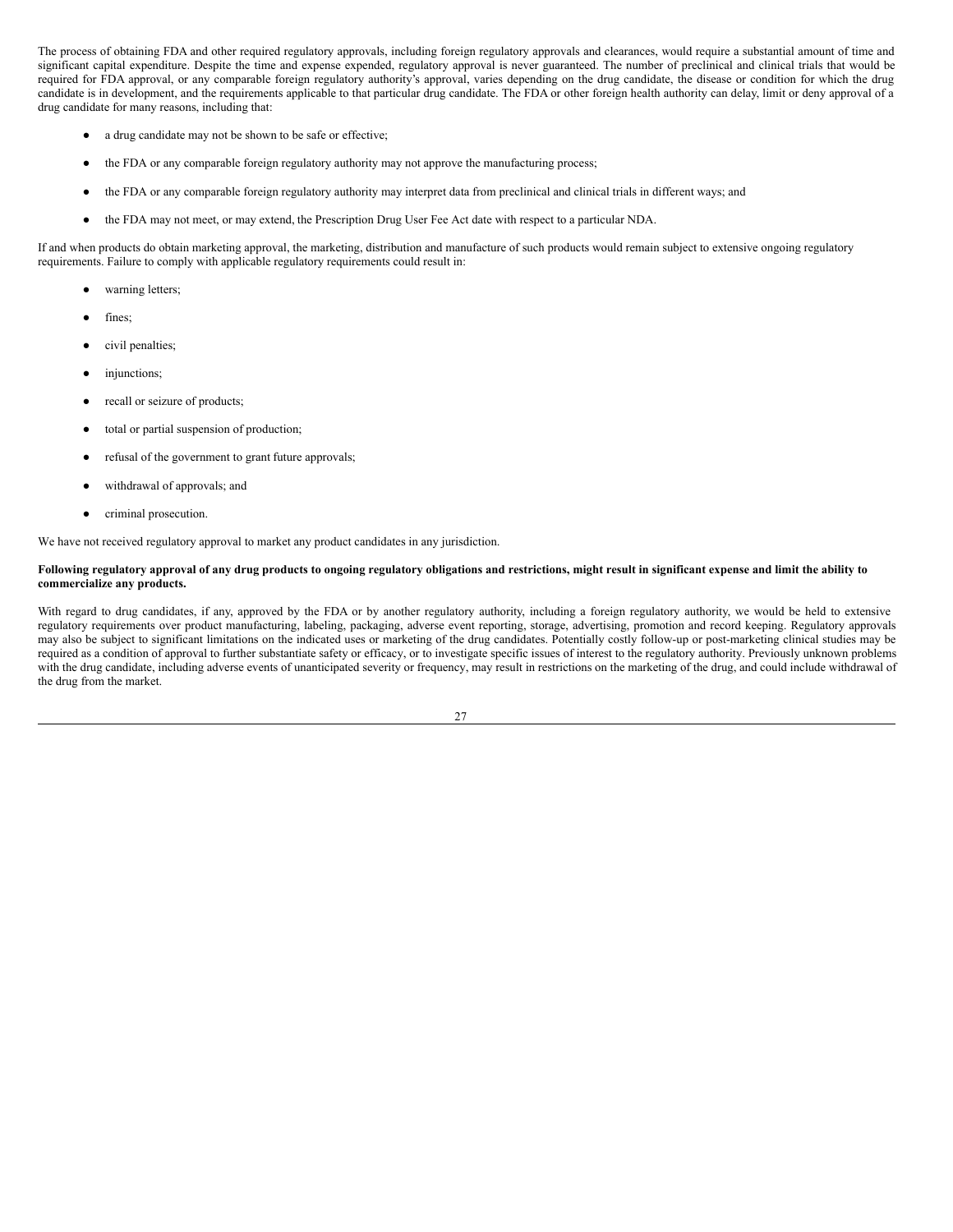In addition, the law or regulatory policies governing pharmaceuticals may change. We cannot predict the likelihood, nature or extent of adverse government regulation that may arise from future legislation or administrative action, either in the United States or elsewhere. If we were not able to maintain regulatory compliance, we might not be permitted to market our drugs and which could have a material adverse effect on our business and competitive position.

#### Healthcare policy changes, including proposals to reform the U.S. healthcare system, may harm our future business.

Healthcare costs have risen significantly over the past decade. There have been and continue to be proposals by legislators, regulators and third-party payors to keep these costs down. Certain proposals, if passed, would impose limitations on the prices we would be able to charge for products, or the amounts of reimbursement available for these products from governmental agencies and third party payors. These limitations could in turn reduce the amount of investment into development, and the amount of revenues that we would be able to generate in the future from sales of products and licenses of our technology.

The Patient Protection and Affordable Care Act, as amended by the Healthcare and Education Reconciliation Act of 2010, together, the Healthcare Reform Act, is a sweeping measure intended to expand healthcare coverage within the U.S., primarily through the imposition of health insurance mandates on employers and individuals, the provision of subsidies to eligible individuals enrolled in plans offered on the health insurance exchanges, and the expansion of the Medicaid program. This law has substantially changed the way healthcare is financed by both governmental and private insurers, and significantly impacts the pharmaceutical industry. In addition, the Healthcare Reform Act imposes an annual fee, which will increase annually, on sales by branded pharmaceutical manufacturers starting in 2011. The financial impact of these discounts, increased rebates and fees and the other provisions of the legislation on our business is unclear and there can be no assurance that our business will not be materially adversely affected. In addition, these and other ongoing initiatives in the United States have increased and will continue to increase pressure on drug pricing. The announcement or adoption of any government initiatives could have an adverse effect on potential revenues from any product that we may successfully develop.

Moreover, additional legislative or regulatory changes remain possible and appear likely. In this regard, the U.S. Tax Cuts and Jobs Act of 2017, or U.S. Tax Act, signed into law in December 2017, includes a provision repealing, effective January 1, 2019, the tax-based shared responsibility payment imposed by the Healthcare Reform Act on certain individuals who fail to maintain qualifying health coverage for all or part of a year that is commonly referred to as the "individual mandate." The nature and extent of any additional legislative or regulatory changes to the Healthcare Reform Act are uncertain at this time. We expect that the Healthcare Reform Act, as currently enacted or as it may be amended in the future, and other healthcare reform measures that may be adopted in the future could have a material adverse effect on our industry generally. In addition to the Healthcare Reform Act, there will continue to be proposals by legislators at both the federal and state levels, regulators and third party payors to keep healthcare costs down while expanding individual healthcare benefits.

Various healthcare reform proposals have also emerged at the state level. We cannot predict what healthcare initiatives, if any, will be implemented at the federal or state level, or the effect any future legislation or regulation will have on us. However, an expansion in government's role in the U.S. healthcare industry may lower the revenues for future products and adversely affect our future business, possibly materially.

#### **Risks Related to Our Intellectual Property**

#### **Our ability to compete may be undermined if we do not adequately protect our proprietary rights.**

Our commercial success depends on obtaining and maintaining proprietary rights to our product candidates and technologies and their uses, as well as successfully defending these rights against third-party challenges. We may be able to most effectively protect our product candidates, technologies, and their uses from unauthorized use by third parties to the extent that valid and enforceable patents, or effectively protected trade secrets, cover them. Nonetheless, the issued patents and patent applications covering our technologies remain subject to uncertainty due to a number of factors, including:

- we may not have been the first to make one or more of the inventions covered by our pending patent applications or issued patents;
- we may not have been the first to file patent applications for one or more of the technologies we rely upon;
- others may independently develop similar or alternative technologies or duplicate any of our technologies;
- our disclosures in a particular patent application may be determined to be insufficient to meet the statutory requirements for patentability;
- one or more of our pending patent applications may not result in issued patents;
- we may not seek or obtain patent protection in all countries that will eventually provide a significant business opportunity;
- one or more patents issued to us or to our collaborators may not provide a basis for commercially viable products, may not provide us with any competitive advantages or may be challenged by third parties;
- we may fail to file for patent protection in all of the countries where patent protection will ultimately be necessary or fail to comply with other procedural, documentary, fee payment or other provisions during the patent process in any such country, and we may be precluded from filing at a later date or may lose some or all patent rights in the relevant jurisdiction;
- one or more of our technologies may not be patentable;
- others may design around one or more of our patent claims to produce competitive products which fall outside of the scope of our patents;
- others may identify prior art which could invalidate our patents; or
- changes to patent laws may limit the exclusivity rights of patent holders.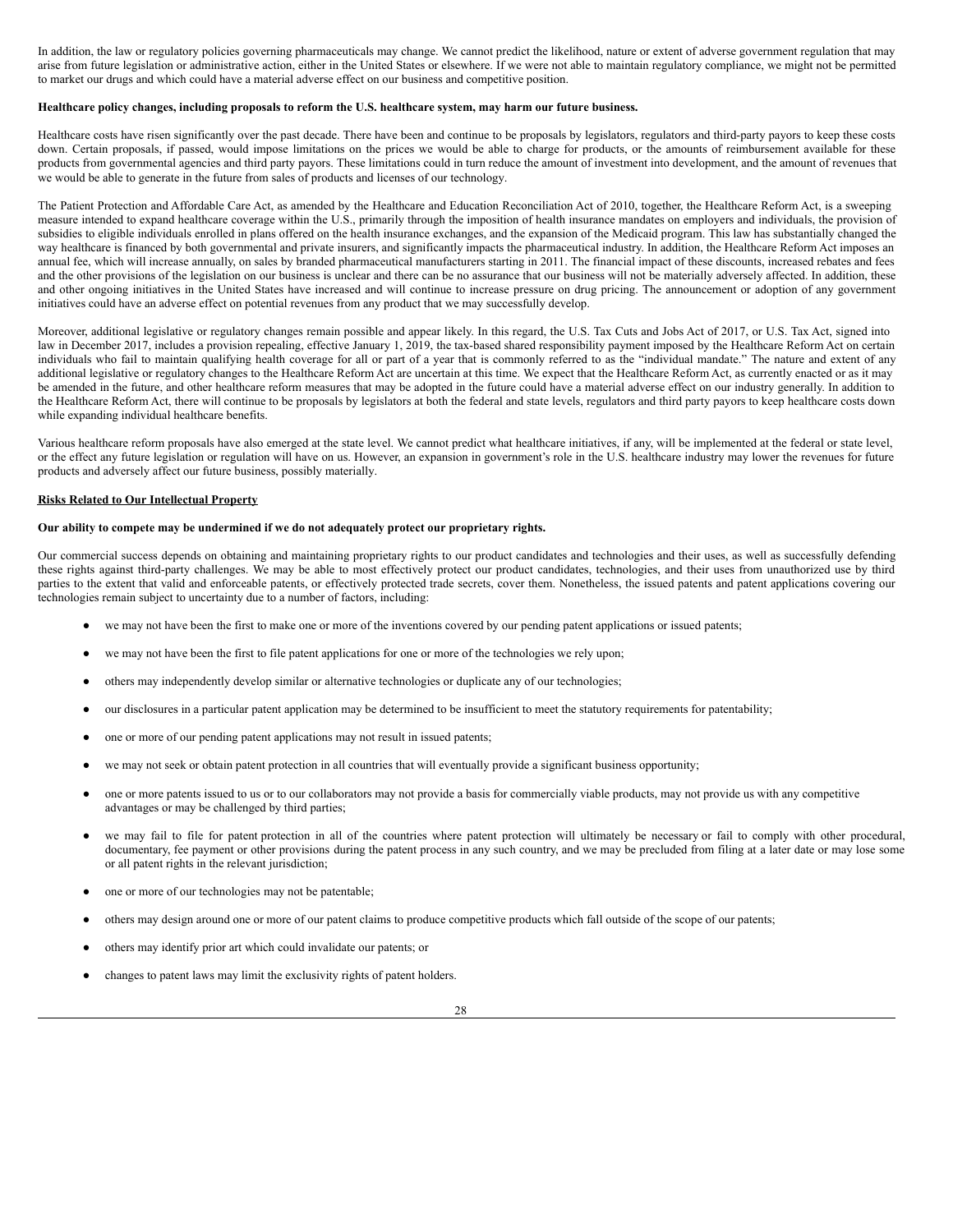Even if we have or obtain patents or licenses covering our technologies, we may still be barred from making, using and selling one or more of our technologies because of the patent rights of others. Others have or may have filed, and in the future are likely to file, patent applications covering compounds, assays, therapeutic products and delivery systems, including sustained release delivery, that are similar or identical to ours. Numerous U.S. and foreign issued patents and pending patent applications owned by others exist in the area of medical disorders. These could materially affect our ability to develop our product candidates or sell our products. Because patent applications can take years to issue, there may be currently pending applications, unknown to us, that may later result in issued patents that our technologies may infringe. These patent applications may have priority over one or more patent applications filed by us.

If our competitors have prepared and filed patent applications in the United States that claim technology we also claim, we may have to participate in interference proceedings required by the United States Patent and Trademark Office to determine priority of invention, which could result in substantial costs, even if we ultimately prevail. Results of interference proceedings are highly unpredictable and may result in us having to try to obtain licenses in order to develop or market drug products.

## Disputes may arise regarding the ownership or inventorship of our inventions. It is difficult to determine how such disputes would be resolved. Others may challenge the validity of our patents. If one or more of our patents are found to be invalid, we will lose the ability to exclude others from making, using or selling the inventions **claimed therein.**

Research collaborators and scientific advisors have rights to publish data and information to which we have rights. Additionally, employees whose positions may be eliminated may seek future employment with our competitors. Each of our employees is required to sign a confidentiality agreement and invention assignment agreement with us at the time of hire. While such arrangements are intended to enable us to better control the use and disclosure of our proprietary property and provide for our ownership of proprietary technology developed on our behalf, they may not provide us with meaningful protection for such property and technology in the event of unauthorized use or disclosure. In addition, technology that we may in-license may become important to some aspects of our business. We generally will not control all of the patent prosecution, maintenance or enforcement of in-licensed technology.

## We rely on confidentiality agreements that could be breached and may be difficult to enforce which could have a material adverse effect on our business and **competitive position.**

Our policy is to enter agreements relating to the non-disclosure of confidential information with third parties, including our contractors, consultants, advisors and research collaborators, as well as agreements that purport to require the disclosure and assignment to us of the rights to the ideas, developments, discoveries and inventions of our employees and consultants while we employ them. However, these agreements can be difficult and costly to enforce. Moreover, to the extent that our contractors, consultants, advisors and research collaborators apply or independently develop intellectual property in connection with any of our projects, disputes may arise as to the proprietary rights to this type of information. If a dispute arises, a court may determine that the right belongs to a third party, and enforcement of our rights can be costly and unpredictable. In addition, we rely on trade secrets and proprietary know-how that we will seek to protect in part by confidentiality agreements with our employees, contractors, consultants, advisors or others. In addition, courts outside the United States may be less willing to protect trade secrets. Despite the protective measures we employ, we still face the risk that:

- these agreements may be breached;
- these agreements may not provide adequate remedies for the applicable type of breach; or
- our trade secrets or proprietary know-how will otherwise become known.

Any breach of our confidentiality agreements or our failure to effectively enforce such agreements would have a material adverse effect on our business.

## If we infringe the rights of third parties, we could be forced to pay damages and required to defend against litigation which could result in substantial costs and may **have a material adverse effect on our business and results of operations.**

We have not received to date any claims of infringement by any third parties. However, should our public profile be raised, such infringement claims may be more likely. Defending against such claims, and occurrence of a judgment adverse to us, could result in unanticipated costs and may have a material adverse effect on our business and competitive position. If our products, methods, processes and other technologies infringe the proprietary rights of other parties, we could incur substantial costs and we may have to:

- obtain licenses, which may not be available on commercially reasonable terms, if at all;
- redesign products or processes to avoid infringement;
- stop using the subject matter claimed in the patents held by others;
- defend litigation or administrative proceedings that may be costly whether we win or lose, and which could result in a substantial diversion of management resources; or
- pay damages.

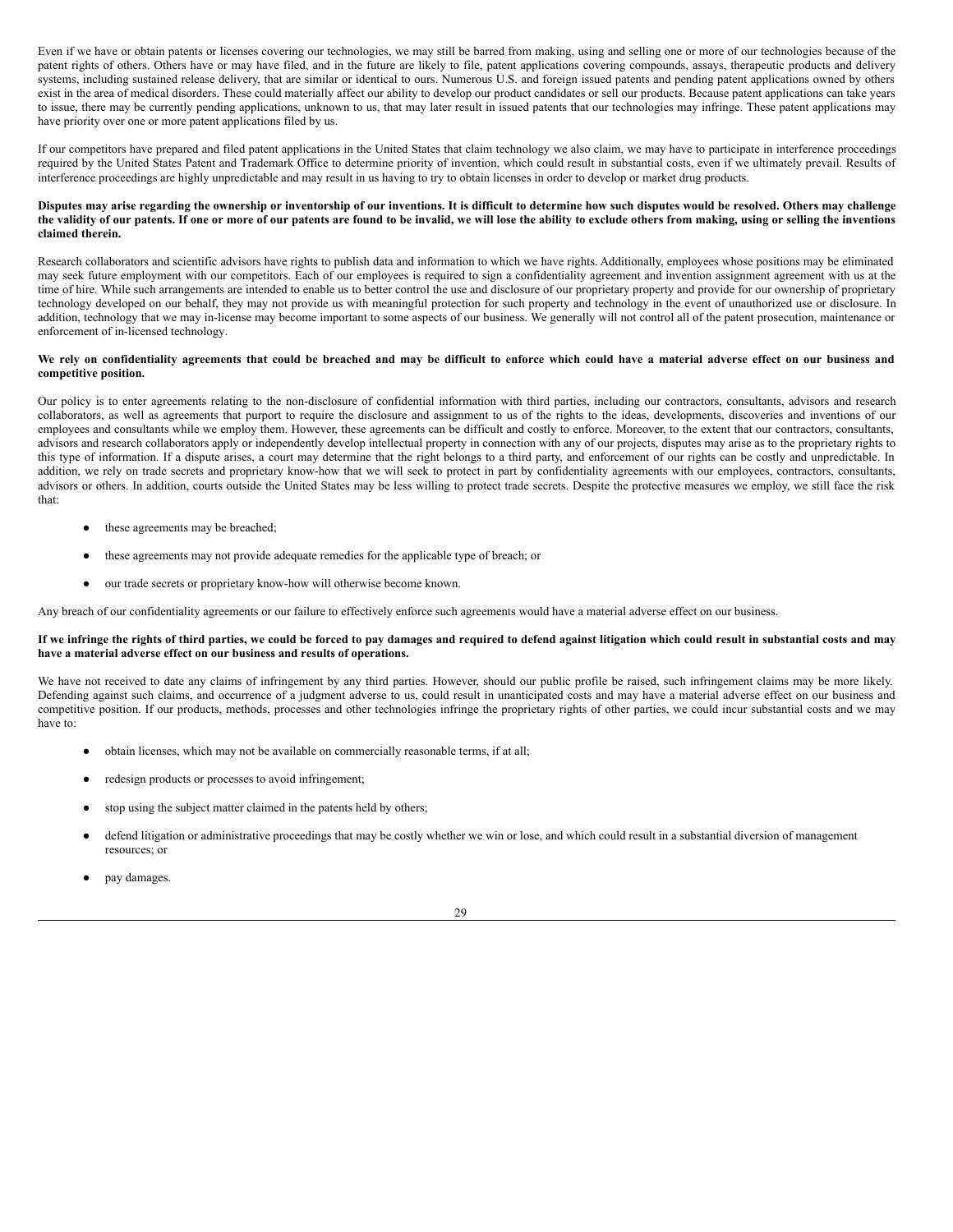Any costs incurred in connection with such events or the inability to sell our products may have a material adverse effect on our business and results of operations.

## Intellectual property litigation is increasingly common and increasingly expensive and may result in restrictions on our business and substantial costs, even if we **prevail.**

Patent and other intellectual property litigation is becoming more common in the pharmaceutical industry. Litigation is sometimes necessary to defend against or assert claims of infringement, to enforce our patent rights, including those we have licensed from others, to protect trade secrets or to determine the scope and validity of proprietary rights of third parties. Currently, no third party is asserting that we are infringing upon their patent rights or other intellectual property, nor are we aware or believe that we are infringing upon any third party's patent rights or other intellectual property. We may, however, be infringing upon a third party's patent rights or other intellectual property, and litigation asserting such claims might be initiated in which we would not prevail, or we would not be able to obtain the necessary licenses on reasonable terms, if at all. All such litigation, whether meritorious or not, as well as litigation initiated by us against third parties, is time-consuming and very expensive to defend or prosecute and to resolve. In addition, if we infringe the intellectual property rights of others, we could lose our right to develop, manufacture or sell products or could be required to pay monetary damages or royalties to license proprietary rights from third parties. An adverse determination in a judicial or administrative proceeding or a failure to obtain necessary licenses could prevent us from manufacturing or selling products, which could harm our business, financial condition and prospects.

## A dispute concerning the infringement or misappropriation of our proprietary rights or the proprietary rights of others could be time consuming and costly, and an **unfavorable outcome could harm our business.**

There is significant litigation in our industry regarding patent and other intellectual property rights. While we are not currently subject to any pending intellectual property litigation, and are not aware of any such threatened litigation, we may be exposed to future litigation by third parties based on claims that its technologies or activities infringe the intellectual property rights of others. If any product development activities are found to infringe any such patents, we may have to pay significant damages or seek licenses to such patents. If any products are found to infringe any such patents, we may have to pay significant damages or seek licenses to such patents. A patentee could prevent us from making, using or selling the patented compounds. We may need to resort to litigation to enforce a patent issued to us, protect our trade secrets or determine the scope and validity of third-party proprietary rights. From time to time, we may hire scientific personnel formerly employed by other companies involved in one or more areas similar to the activities conducted by us. Either we or these individuals may be subject to allegations of trade secret misappropriation or other similar claims as a result of their prior affiliations. If we become involved in litigation, it could consume a substantial portion of our managerial and financial resources, regardless of whether we win or lose. We also may not be able to afford the costs of litigation.

## The patent applications of pharmaceutical and biotechnology companies involve highly complex legal and factual questions, which, if determined adversely to us, **could negatively impact our patent position.**

The patent positions of pharmaceutical and biotechnology companies can be highly uncertain and involve complex legal and factual questions. No consistent policy regarding the breadth of claims allowed in biotechnology patents has emerged to date. The U.S. Patent and Trademark Office's standards are uncertain and could change in the future. Consequently, the issuance and scope of patents cannot be predicted with certainty. Patents, if issued, may be challenged, invalidated or circumvented. U.S. patents and patent applications may also be subject to interference or derivation proceedings, and U.S. patents may be subject to inter partes review, post grant review and ex parte reexamination proceedings in the U.S. Patent and Trademark Office (and foreign patents may be subject to opposition or comparable proceedings in the corresponding foreign patent office), which proceedings could result in either loss of the patent or denial of the patent application or loss or reduction in the scope of one or more of the claims of the patent or patent application. Similarly, opposition or invalidity proceedings could result in loss of rights or reduction in the scope of one or more claims of a patent in foreign jurisdictions. Such interference, inter partes review, post grant review and ex parte reexamination and opposition proceedings may be costly. Accordingly, rights under any issued patents may not provide us with sufficient protection against competitive products or processes.

Changes in or different interpretations of patent laws in the United States and foreign countries may permit others to develop and commercialize our technology without providing any compensation to us or may limit the number of patents or claims we can obtain. In particular, there have been proposals to shorten the exclusivity periods available under U.S. patent law that, if adopted, could substantially harm our business. If the exclusivity period for patents is shortened, then our ability to generate revenues without competition would be reduced and our business could be materially adversely impacted. The laws of some countries do not protect intellectual property rights to the same extent as U.S. laws, and those countries may lack adequate rules and procedures for defending our intellectual property rights. For example, some countries, including many in Europe, do not grant patent claims directed to methods of treating humans and, in these countries, patent protection may not be available at all to protect our product candidates. In addition, U.S. patent laws may change, which could prevent or limit us from filing patent applications or patent claims to protect our technologies or limit the exclusivity periods that are available to patent holders. For example, the Leahy- Smith America Invents Act, or the Leahy-Smith Act, was signed into law in 2011 and includes a number of significant changes to U.S. patent law. These include changes to transition from a "first-to-invent" system to a "first-to-file" system and to the way issued patents are challenged. These changes may favor larger and more established companies that have more resources to devote to patent application filing and prosecution. The U.S. Patent and Trademark Office has been in the process of implementing regulations and procedures to administer the Leahy-Smith Act, and many of the substantive changes to patent law associated with the Leahy-Smith Act may affect our ability to obtain, enforce or defend our patents. Accordingly, it is not clear what, if any, impact the LeahySmith Act will ultimately have on the cost of prosecuting our patent applications, our ability to obtain patents based on our discoveries and our ability to enforce or defend our issued patents.

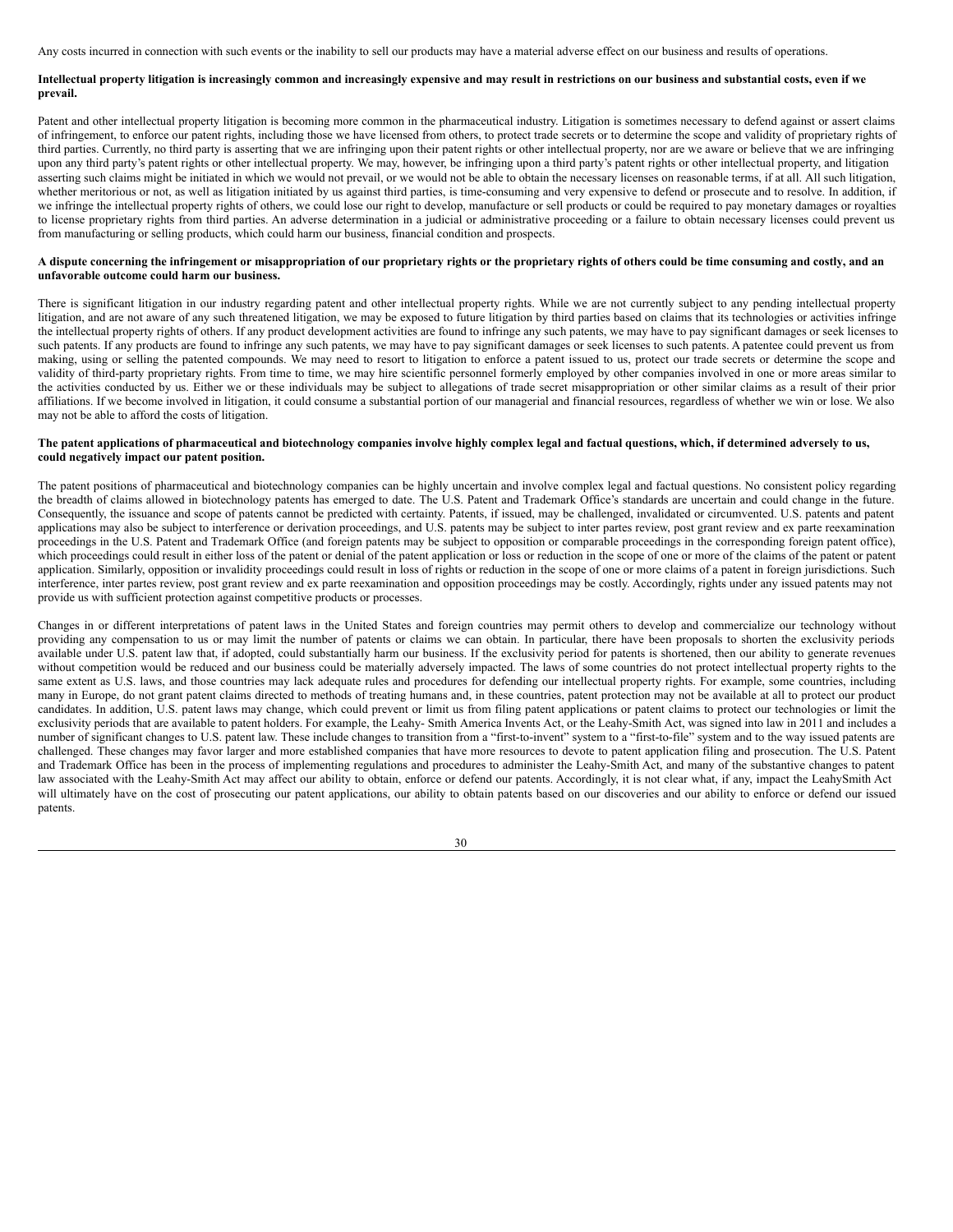If we fail to obtain and maintain patent protection and trade secret protection of any product candidates, proprietary technologies and their uses, we could lose our competitive advantage and competition we face would increase, reducing our potential revenues and adversely affecting our ability to attain profitability.

## **Risks Related to our Common Stock**

#### The market price and volume of our common stock fluctuate significantly and could result in substantial losses for individual investors.

The stock market from time to time experiences significant price and volume fluctuations that are unrelated to the operating performance of particular companies. These broad market fluctuations may cause the market price and volume of our common stock to decrease. In addition, the market price and volume of our common stock is highly volatile.

Factors that may cause the market price and volume of our common stock to decrease include:

- delisting or other changes in status of Nasdaq listing (See Risk Factor entitled, "If we fail to continue to meet all applicable Nasdaq Capital Market requirements and Nasdaq determines to delist our common stock, the delisting could adversely affect the market liquidity of our common stock and the market price of our common stock could decrease.");
- changes in stock market analyst recommendations regarding our common stock or lack of analyst coverage;
- fluctuations in our results of operations, timing and announcements of our corporate news;
- developments concerning the merger with NeuBase Therapeutics;
- developments concerning discussions that we may be in, or enter into, regarding strategic alliances, partnerships, reverse mergers, mergers, acquisitions, or similar transactions;
- adverse actions taken by regulatory agencies with respect to any drug products, clinical trials, manufacturing processes or sales and marketing activities;
- any lawsuit involving us or any drug products;
- developments with respect to our patents and proprietary rights;
- announcements of technological innovations by our competitors;
- public concern as to the safety of products developed by us or others;
- regulatory developments in the United States and in foreign countries;
- the pharmaceutical industry conditions generally and general market conditions;
- failure of our results of operations to meet the expectations of stock market analysts and investors;
- sales of our common stock by our executive officers, directors and five percent stockholders or sales of substantial amounts of our common stock;
- changes in accounting principles; and
- loss of any of our key scientific or management personnel.

#### The market for our common stock is illiquid. Our stockholders may not be able to resell their shares at or above the purchase price paid by such stockholders, or at **all.**

Our common stock is listed on the NASDAQ Capital Market. The market for our securities is illiquid. This illiquidity may be caused by a variety of factors including:

- lower trading volume;
- low stock price; and
- market conditions.

There is limited trading in our common stock and our security holders may experience wide fluctuations in the market price of our securities. Such price and volume fluctuations have particularly affected the trading prices of equity securities of many pharmaceutical and biotechnology companies. These price and volume fluctuations often appear to have been unrelated to the operating performance of the affected companies. These fluctuations may have an extremely negative effect on the market price of our securities and may prevent a stockholder from obtaining a market price equal to the purchase price such stockholder paid when the stockholder attempts to sell our securities in the open market. In these situations, the stockholder may be required either to sell our securities at a market price which is lower than the purchase price the stockholder paid, or to hold our securities for a longer period of time than planned. An inactive market may also impair our ability to raise capital by selling shares of capital stock.

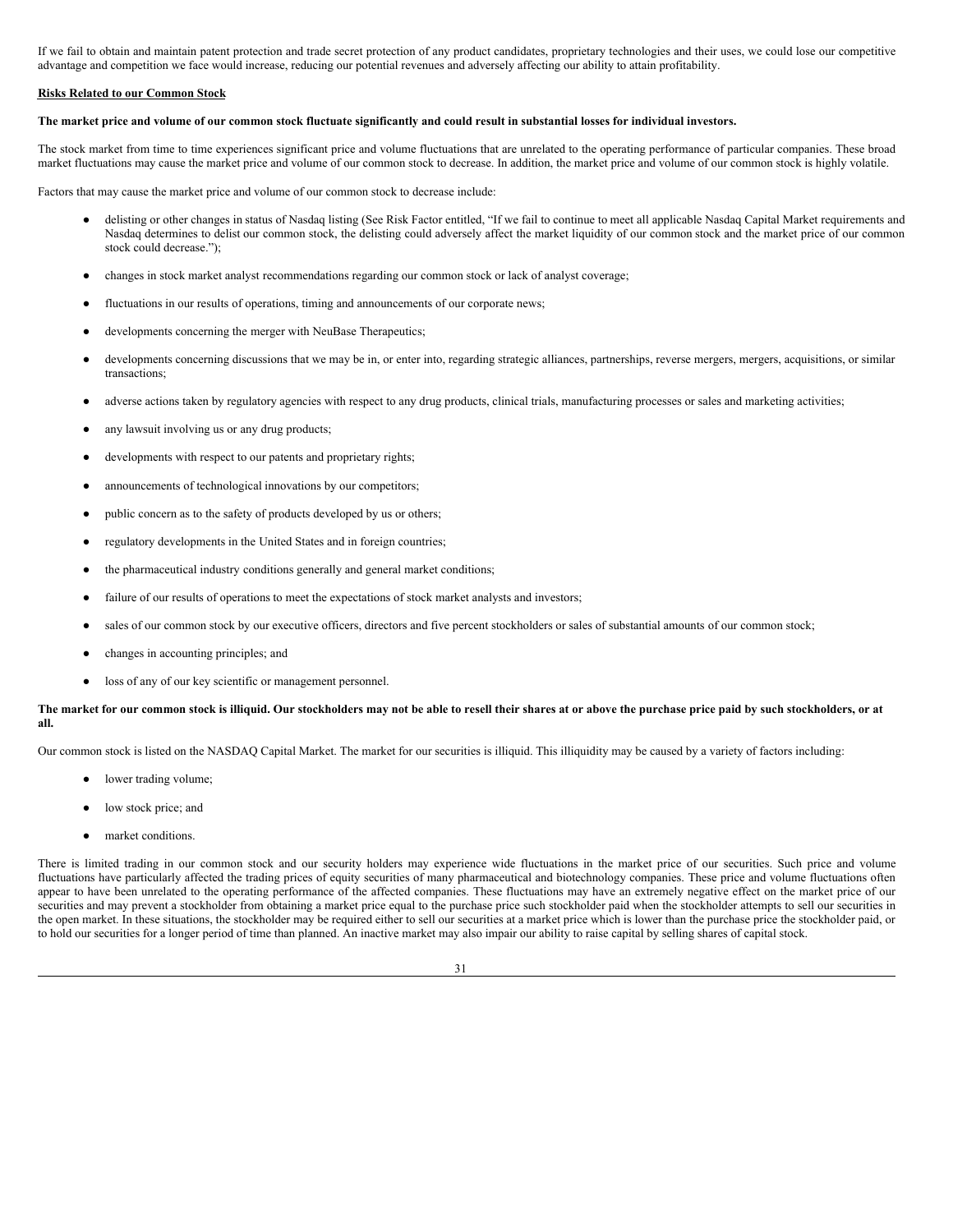## As a "smaller reporting company," the Company may avail itself of reduced disclosure requirements, which may make the Company's common stock less attractive **to investors.**

Because the market value of the Company's common stock as of the end of its most recently completed second fiscal quarter was less than \$250 million, the Company is a "smaller reporting company" under applicable SEC rules and regulations. As a "smaller reporting company," the Company has relied on exemptions from certain disclosure requirements that are applicable to other public companies. The Company may continue to rely on such exemptions for so long as the Company remains a "smaller reporting company." These exemptions include reduced financial disclosure, reduced disclosure obligations regarding executive compensation, and not being required to comply with the auditor attestation requirements of Section 404 of the Sarbanes-Oxley Act of 2002. The Company's reliance on these exemptions may result in the public finding the Company's common stock to be less attractive and adversely impact the market price of the Company's common stock or the trading market thereof.

## We will not pay cash dividends and investors may have to sell their shares in order to realize their investment.

We have not paid any cash dividends on our common stock and do not intend to pay cash dividends in the foreseeable future. We intend to use our cash for reinvestment in the development and marketing of products, technologies, and services. As a result, investors may have to sell their shares of common stock to realize any of their investment.

## Our internal controls over financial reporting may not be effective which could have a significant and adverse effect on our business and reputation.

We are subject to the requirements of Section 404 of the Sarbanes-Oxley Act of 2002 and the rules and regulations of the SEC thereunder ("Section 404"). Section 404 requires us to report on the design and effectiveness of our internal controls over financial reporting. In the past, our management has identified certain "material weaknesses" in our internal controls over financial reporting which we believe have been remediated. However, any failure to maintain effective controls could result in significant deficiencies or material weaknesses, and cause us to fail to meet our periodic reporting obligations, or result in material misstatements in our financial statements. We may also be required to incur costs to improve our internal control system and hire additional personnel. This could negatively impact our results of operations.

## Compliance with changing regulation of corporate governance and public disclosure may result in additional expenses and divert management's attention from **operating our business, which could have a material adverse effect on our business.**

There have been other changing laws, regulations and standards relating to corporate governance and public disclosure in addition to the Sarbanes-Oxley Act, as well as new regulations promulgated by the Commission and rules promulgated by the national securities exchanges. These new or changed laws, regulations and standards are subject to varying interpretations in many cases due to their lack of specificity, and as a result, their application in practice may evolve over time as new guidance is provided by regulatory and governing bodies, which could result in continuing uncertainty regarding compliance matters and higher costs necessitated by ongoing revisions to disclosure and governance practices. As a result, our efforts to comply with evolving laws, regulations and standards are likely to continue to result in increased general and administrative expenses and a diversion of management time and attention from revenue-generating activities to compliance activities. Our board members, Chief Executive Officer and Chief Financial Officer could face an increased risk of personal liability in connection with the performance of their duties. As a result, we may have difficulty retaining qualified board members and executive officers, which could have a material adverse effect on our business. If our efforts to comply with new or changed laws, regulations and standards differ from the activities intended by regulatory or governing bodies, we may incur additional expenses to comply with standards set by regulatory authorities or governing bodies which would have a material adverse effect on our business and results of operations.

## Delaware law could discourage a change in control, or an acquisition of the Company by a third party, even if the acquisition would be favorable to stockholders.

The Delaware General Corporation Law contains provisions that may have the effect of making more difficult or delaying attempts by others to obtain control of the Company, even when these attempts may be in the best interests of stockholders. Delaware law imposes conditions on certain business combination transactions with "interested stockholders." These provisions and others that could be adopted in the future could deter unsolicited takeovers or delay or prevent changes in our control or management, including transactions in which stockholders might otherwise receive a premium for their shares of common stock over then current market prices. These provisions may also limit the ability of stockholders to approve transactions that they may deem to be in their best interests.

## Our Board of Directors has the authority to issue Serial Preferred Stock, which could affect the rights of holders of our common stock and may delay or prevent a **takeover that could be in the best interests of our stockholders.**

The Board of Directors has the authority to issue up to 9,416,664 shares of Serial Preferred Stock, \$.0001 par value per share (the "Serial Preferred Stock") (after giving effect to the conversion and cancellation of a previous issue of 5,583,336 shares of Series B Preferred), in one or more series and to fix the number of shares constituting any such series, the voting powers, designation, preferences and relative participation, optional or other special rights and qualifications, limitations or restrictions thereof, including the dividend rights and dividend rate, terms of redemption (including sinking fund provisions), redemption price or prices, conversion rights and liquidation preferences of the shares constituting any series, without any further vote or action by the stockholders. 6,000,000 shares of the Serial Preferred Stock, designated the Series B Preferred, have been authorized, 5,583,336 were issued and, as of the date of this filing, all such shares have been converted and no Series B Preferred shares remain issued and outstanding. The issuance of additional Serial Preferred Stock could affect the rights of the holders of Common Stock. For example, such issuance could result in a class of securities outstanding that would have preferential voting, dividend, and liquidation rights over the Common Stock, and could (upon conversion or otherwise) enjoy all of the rights appurtenant to the shares of common stock. The authority possessed by the Board of Directors to issue Serial Preferred Stock could potentially be used to discourage attempts by others to obtain control of the Company through merger, tender offer, proxy contest or otherwise by making such attempts more difficult or costly to achieve. The Board of Directors may issue the Serial Preferred Stock without stockholder approval and with voting and conversion rights which could adversely affect the voting power of holders of common stock. There are no agreements or understandings for the issuance of Serial Preferred Stock and the Board of Directors has no present intention to issue any Serial Preferred Stock.

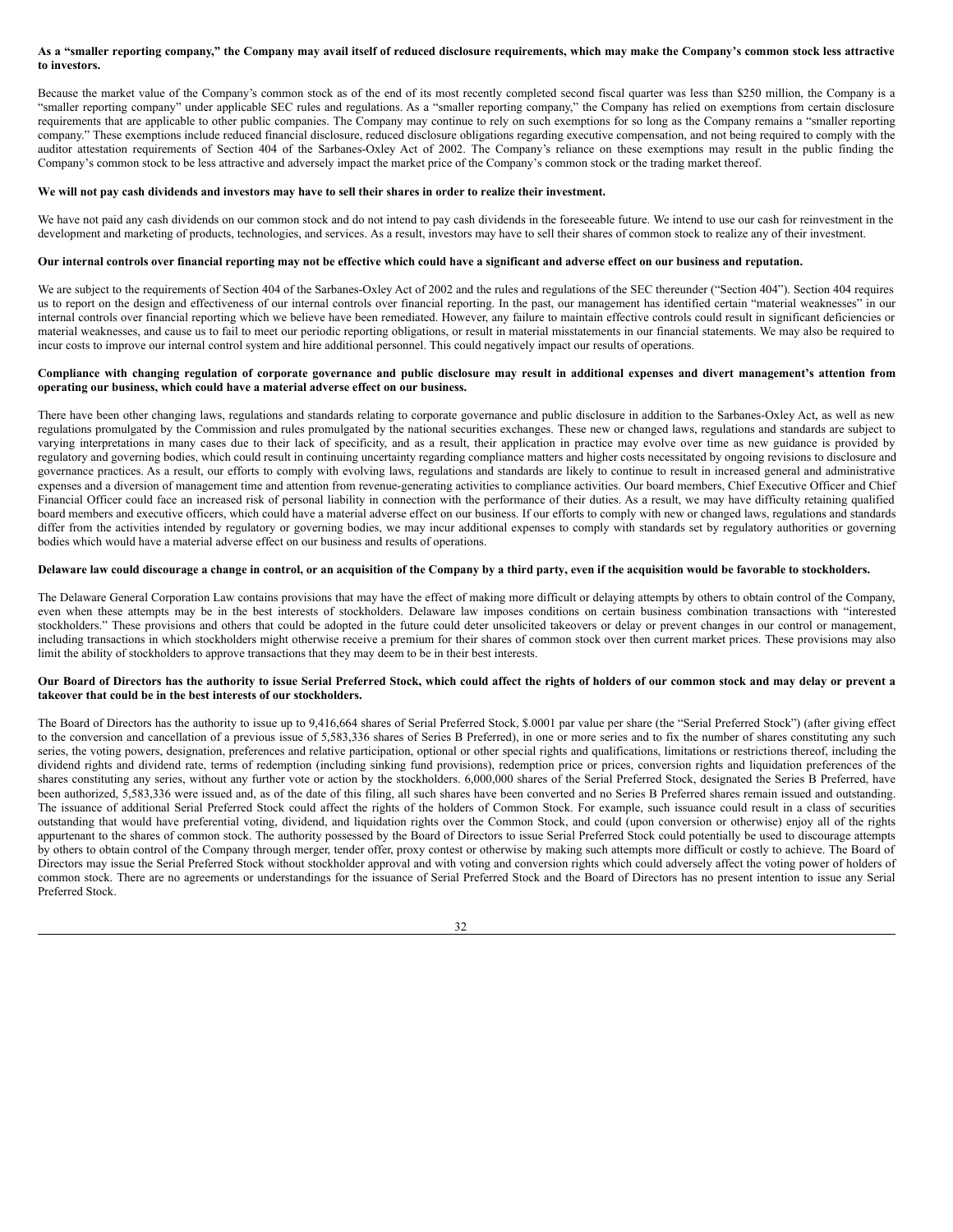<span id="page-32-3"></span><span id="page-32-2"></span><span id="page-32-1"></span><span id="page-32-0"></span>

| Item 2.                                                                  | Unregistered Sales of Equity Securities and Use of Proceeds.                                                                                                                                                                                                                                                                                                                                                                                                                                                                                                                                                                                          |
|--------------------------------------------------------------------------|-------------------------------------------------------------------------------------------------------------------------------------------------------------------------------------------------------------------------------------------------------------------------------------------------------------------------------------------------------------------------------------------------------------------------------------------------------------------------------------------------------------------------------------------------------------------------------------------------------------------------------------------------------|
| None.                                                                    |                                                                                                                                                                                                                                                                                                                                                                                                                                                                                                                                                                                                                                                       |
| Item 3.                                                                  | <b>Defaults Upon Senior Securities.</b>                                                                                                                                                                                                                                                                                                                                                                                                                                                                                                                                                                                                               |
| None.                                                                    |                                                                                                                                                                                                                                                                                                                                                                                                                                                                                                                                                                                                                                                       |
| Item 4.                                                                  | <b>Mine Safety Disclosures.</b>                                                                                                                                                                                                                                                                                                                                                                                                                                                                                                                                                                                                                       |
| Not applicable.                                                          |                                                                                                                                                                                                                                                                                                                                                                                                                                                                                                                                                                                                                                                       |
| Item 5.                                                                  | Other Information.                                                                                                                                                                                                                                                                                                                                                                                                                                                                                                                                                                                                                                    |
| None.                                                                    |                                                                                                                                                                                                                                                                                                                                                                                                                                                                                                                                                                                                                                                       |
| Item 6.                                                                  | Exhibits.                                                                                                                                                                                                                                                                                                                                                                                                                                                                                                                                                                                                                                             |
| Exhibit                                                                  | Number                                                                                                                                                                                                                                                                                                                                                                                                                                                                                                                                                                                                                                                |
| $\frac{31.1}{32.1}$ $\frac{32.1}{32.2}$<br>101.INS<br>101.SCH<br>101.CAL | Certification of Chief Executive Officer Pursuant to Section 302 of the Sarbanes-Oxley Act of 2002<br>Certification of Chief Financial Officer Pursuant to Section 302 of the Sarbanes-Oxley Act of 2002<br>Certification of Chief Executive Officer Pursuant to 18 U.S.C Section 1350, As Adopted Pursuant to Section 906 of the Sarbanes Oxley Act of 2002<br>Certification of Chief Financial Officer Pursuant to 18 U.S.C Section 1350, As Adopted Pursuant to Section 906 of the Sarbanes Oxley Act of 2002<br><b>XBRL Instance Document</b><br>XBRL Taxonomy Extension Schema Document<br>XBRL Taxonomy Extension Calculation Linkbase Document |
| 101.DEF                                                                  | XBRL Taxonomy Extension Definition Linkbase Document                                                                                                                                                                                                                                                                                                                                                                                                                                                                                                                                                                                                  |

<span id="page-32-4"></span>101.LAB XBRL Taxonomy Extension Label Linkbase Document XBRL Taxonomy Extension Presentation Linkbase Document

## **SIGNATURES**

Pursuant to the requirements of the Securities Exchange Act, the registrant has duly caused this report to be signed on its behalf by the undersigned, thereunto duly authorized.

Date: May 15, 2019

OHR PHARMACEUTICAL, INC. (Registrant)

By: /s/ Dr. Jason S. Slakter Dr. Jason Slakter Chief Executive Officer (Principal Executive Officer)

By: /s/ Sam Backenroth Sam Backenroth Chief Financial Officer (Principal Financial and Accounting Officer)

33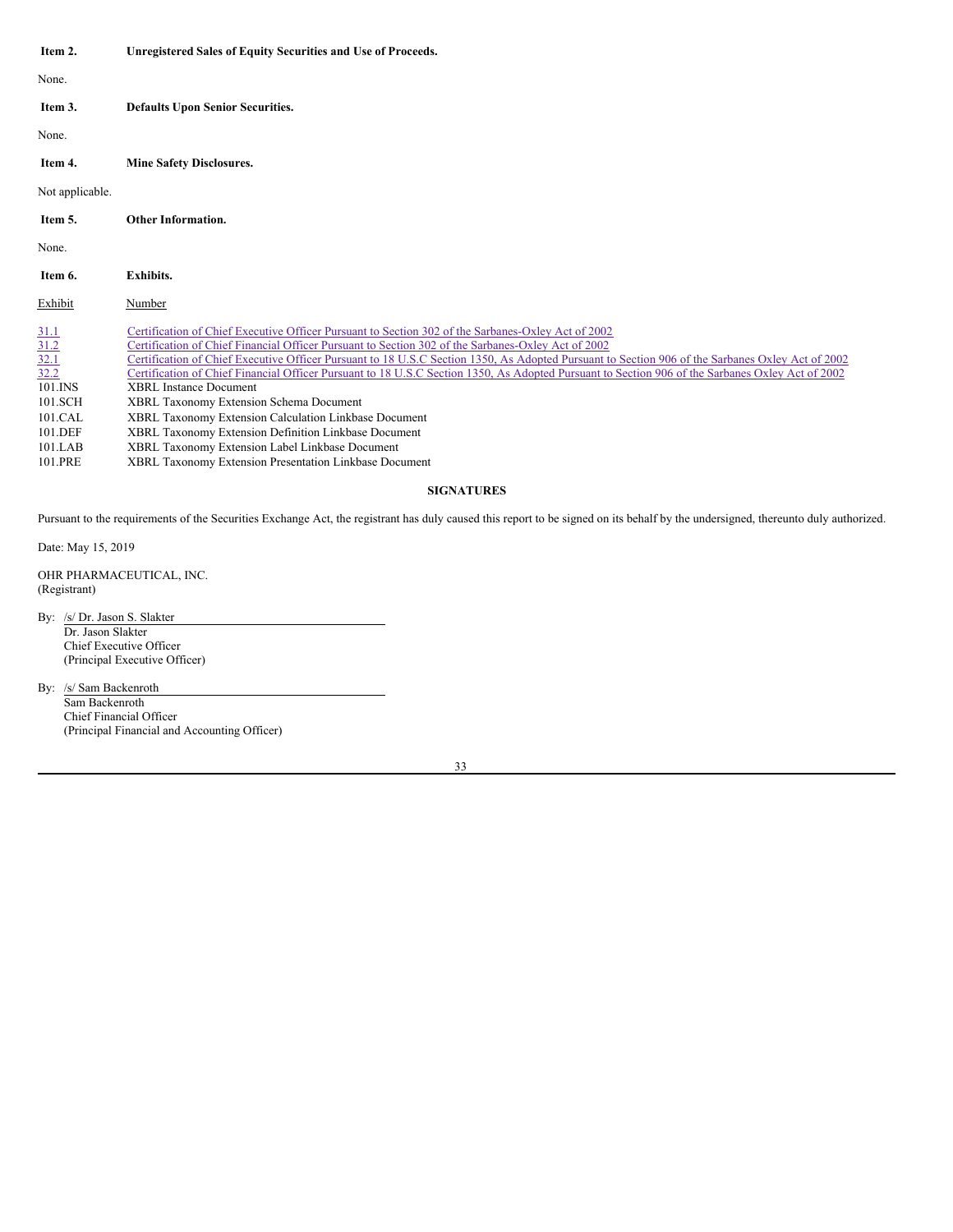## **Certification of Principal Executive Officer Pursuant to Section 302 of the Sarbanes-Oxley Act of 2002**

<span id="page-33-0"></span>I, Dr. Jason S. Slakter, certify that:

- 1. I have reviewed this report on Form 10-Q of Ohr Pharmaceutical, Inc;
- 2. Based on my knowledge, this report does not contain any untrue statement of a material fact or omit to state a material fact necessary to make the statements made, in light of the circumstances under which such statements were made, not misleading with respect to the period covered by this report;
- 3. Based on my knowledge, the financial statements, and other financial information included in this report, fairly present in all material respects the financial condition, results of operations and cash flows of the registrant as of, and for, the periods presented in this report;
- 4. The registrant's other certifying officer(s) and I are responsible for establishing and maintaining disclosure controls and procedures (as defined in Exchange Act Rules 13a-15(e)) and internal control over financial reporting (as defined in Exchange Act Rules 13a-15(f) and 15(d)-15(f)) for the registrant and have:
	- a. Designed such disclosure controls and procedures, or caused such disclosure controls and procedures to be designed under our supervision, to ensure that material information relating to the registrant, including its consolidated subsidiaries, is made known to us by others within those entities, particularly during the period in which this report is being prepared;
	- b. Designed such internal control over financial reporting, or caused such internal control over financial reporting to be designed under our supervision, to provide reasonable assurance regarding the reliability of financial reporting and the preparation of financial statements for external purposes in accordance with generally accepted accounting principles;
	- c. Evaluated the effectiveness of the registrant's disclosure controls and procedures and presented in this report our conclusions about the effectiveness of the disclosure controls and procedures, as of the end of the period covered by this report based on such evaluation; and
	- d. Disclosed in this report any change in the registrant's internal control over financial reporting that occurred during the registrant's most recent fiscal quarter (the registrant's fourth fiscal quarter in the case of an annual report) that has materially affected, or is reasonably likely to materially affect, the registrant's internal control over financial reporting; and
- 5. The registrant's other certifying officer(s) and I have disclosed, based on our most recent evaluation of internal control over financial reporting, to the registrant's auditors and the audit committee of the registrant's board of directors (or persons performing the equivalent functions):
	- a. All significant deficiencies and material weaknesses in the design or operation of internal control over financial reporting which are reasonably likely to adversely affect the registrant's ability to record, process, summarize and report financial information; and
	- b. Any fraud, whether or not material, that involves management or other employees who have a significant role in the registrant's internal control over financial reporting.

Dated: May 15, 2019

By: /s/ Dr. Jason S. Slakter Dr. Jason Slakter Chief Executive Officer (Principal Executive Officer)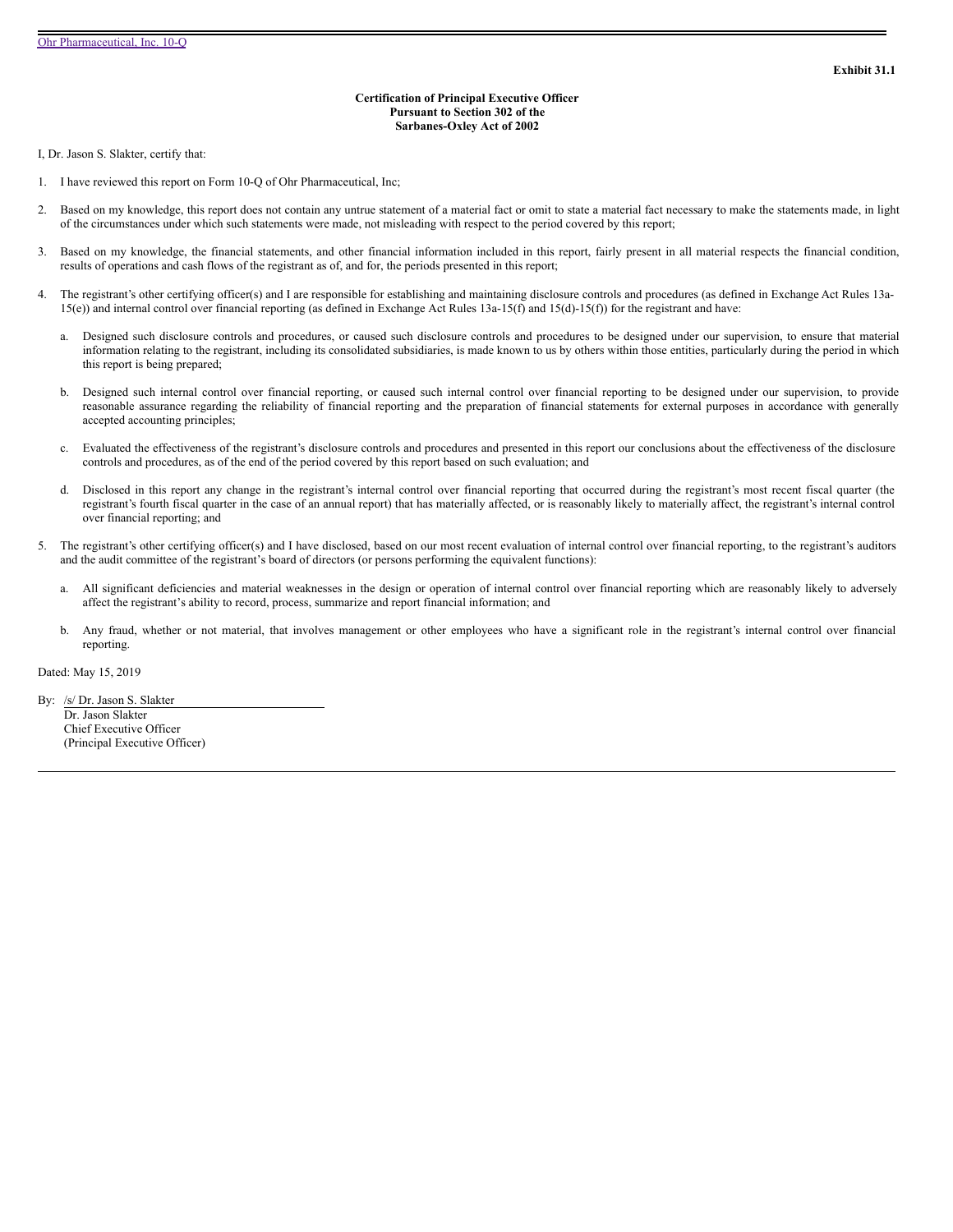## **Certification of Principal Financial Officer Pursuant to Section 302 of the Sarbanes-Oxley Act of 2002**

<span id="page-34-0"></span>I, Sam Backenroth, certify that:

- 1. I have reviewed this report on Form 10-Q of Ohr Pharmaceutical, Inc;
- 2. Based on my knowledge, this report does not contain any untrue statement of a material fact or omit to state a material fact necessary to make the statements made, in light of the circumstances under which such statements were made, not misleading with respect to the period covered by this report;
- 3. Based on my knowledge, the financial statements, and other financial information included in this report, fairly present in all material respects the financial condition, results of operations and cash flows of the registrant as of, and for, the periods presented in this report;
- 4. The registrant's other certifying officer(s) and I are responsible for establishing and maintaining disclosure controls and procedures (as defined in Exchange Act Rules 13a-15(e)) and internal control over financial reporting (as defined in Exchange Act Rules 13a-15(f) and 15(d)-15(f)) for the registrant and have:
	- a. Designed such disclosure controls and procedures, or caused such disclosure controls and procedures to be designed under our supervision, to ensure that material information relating to the registrant, including its consolidated subsidiaries, is made known to us by others within those entities, particularly during the period in which this report is being prepared;
	- b. Designed such internal control over financial reporting, or caused such internal control over financial reporting to be designed under our supervision, to provide reasonable assurance regarding the reliability of financial reporting and the preparation of financial statements for external purposes in accordance with generally accepted accounting principles;
	- c. Evaluated the effectiveness of the registrant's disclosure controls and procedures and presented in this report our conclusions about the effectiveness of the disclosure controls and procedures, as of the end of the period covered by this report based on such evaluation; and
	- d. Disclosed in this report any change in the registrant's internal control over financial reporting that occurred during the registrant's most recent fiscal quarter (the registrant's fourth fiscal quarter in the case of an annual report) that has materially affected, or is reasonably likely to materially affect, the registrant's internal control over financial reporting; and
- 5. The registrant's other certifying officer(s) and I have disclosed, based on our most recent evaluation of internal control over financial reporting, to the registrant's auditors and the audit committee of the registrant's board of directors (or persons performing the equivalent functions)
	- a. All significant deficiencies and material weaknesses in the design or operation of internal control over financial reporting which are reasonably likely to adversely affect the registrant's ability to record, process, summarize and report financial information; and
	- b. Any fraud, whether or not material, that involves management or other employees who have a significant role in the registrant's internal control over financial reporting.

Dated: May 15, 2019

By: /s/ Sam Backenroth Title: Chief Financial Officer (Principal Financial and Accounting Officer)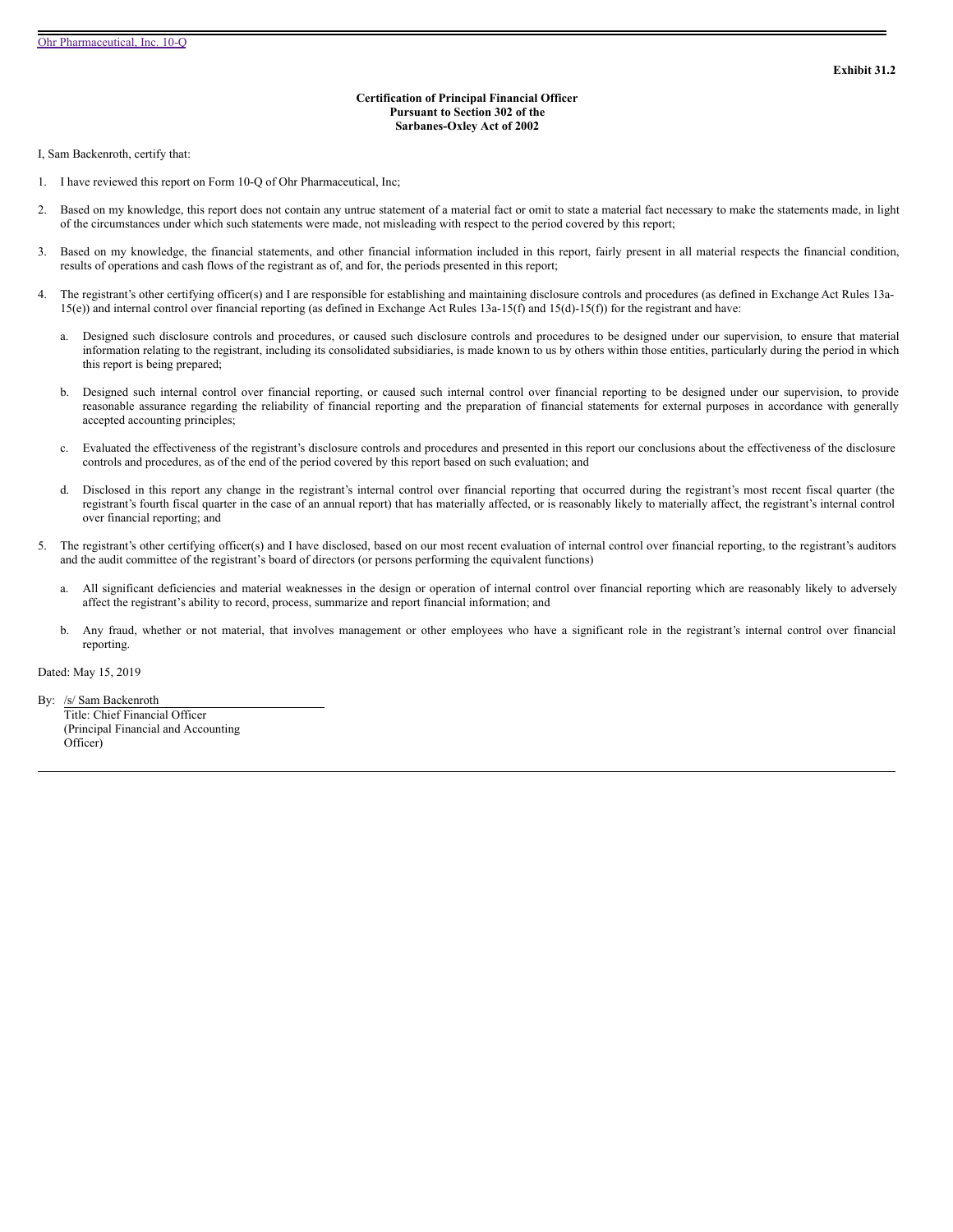## **Certification of Principal Executive Officer Pursuant to 18 U.S.C. Section 1350, As Adopted Pursuant to Section 906 of the Sarbanes-Oxley Act of 2002**

## **Not Filed Pursuant to the Securities Exchange Act of 1934**

<span id="page-35-0"></span>In connection with the Quarterly Report of Ohr Pharmaceutical, Inc. (the*"Company"*) on Form 10-Q for the quarterly period ending March 31, 2019, as filed with the Securities and Exchange Commission on the date hereof (the *"Report"*), I, Dr. Jason S. Slakter, Chief Executive Officer (Principal Executive Officer), of the Company, certify, pursuant to 18 U.S.C. Section 1350, as adopted pursuant to Section 906 of the Sarbanes-Oxley Act of 2002, that:

1. The Report fully complies with the requirements of Section 13(a) or 15(d) of the Securities Exchange Act of 1934; and

2. The information contained in the Report fairly presents, in all material respects, the financial condition and results of operations of the Company.

Dated: May 15, 2019

/s/ Dr. Jason S. Slakter Name: Dr. Jason Slakter Title: Chief Executive Officer (Principal Executive Officer)